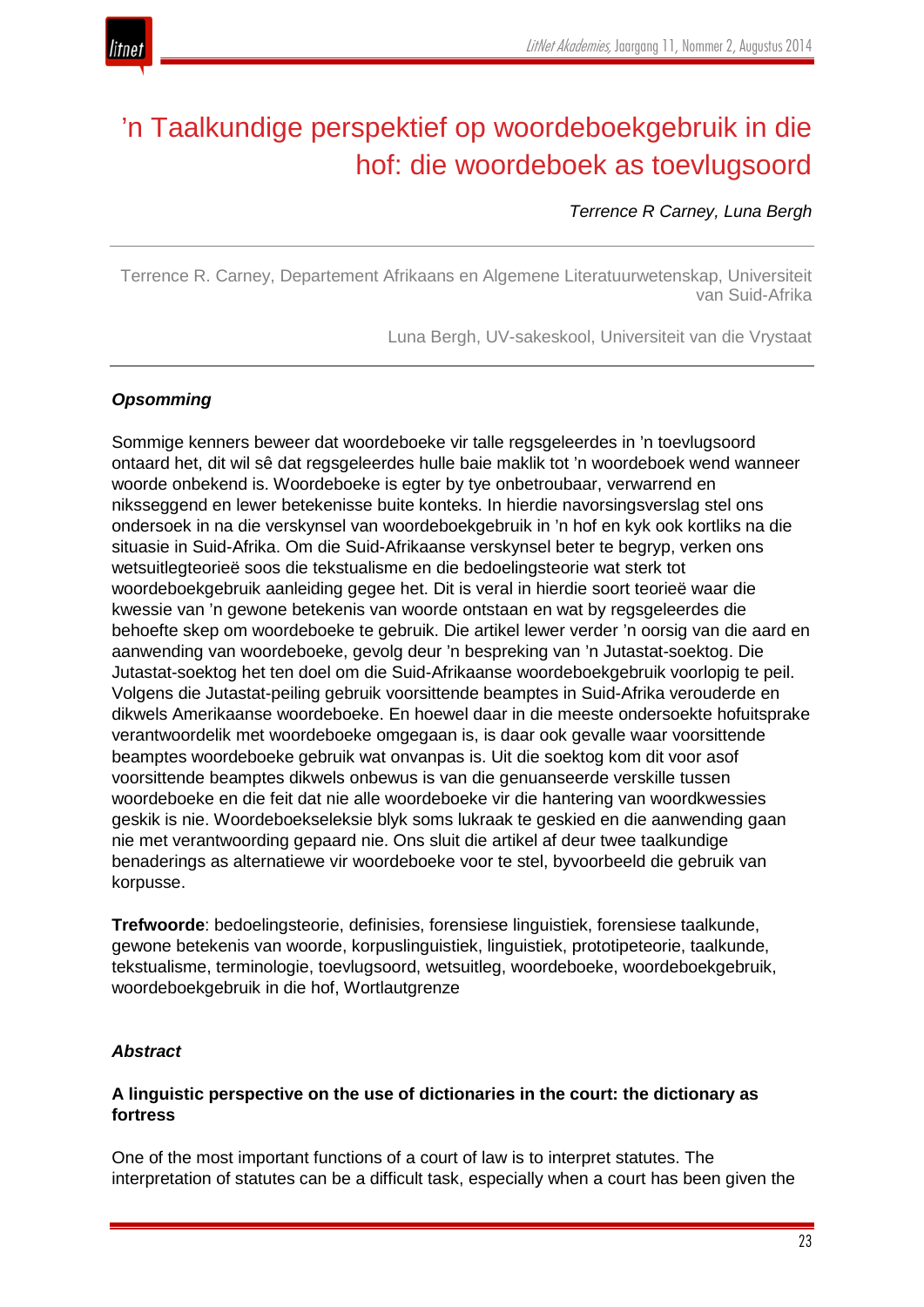

responsibility to address words or phrases which have led to disputes. The interpretation of the disputed word or phrase may even challenge the statute relevant to the issue that the specific court has to deal with. Courts often find their solution for semantic problems in a dictionary. The use of dictionaries by courts is standard practice and an international phenomenon. However, what may seem to be a trustworthy aid can easily be used incorrectly and even abused to confirm premeditated opinions. As has been argued by the likes of Thumma and Kirchmeier, dictionaries may become a fortress, which on the one hand means that presiding officers may hide behind dictionary definitions and on the other hand means that dictionaries may be seen as sacrosanct.

The use of dictionaries is closely related to the theories of statutory interpretation, especially textualism and intentionalism. A textualist focuses on the letter of the law. The textualist holds that the true meaning of a legal text, such as an act of parliament, should be derived from the ordinary wording (*ipsissima verba*). Only when the language of the law leads to absurd or diverse conclusions may a court go beyond that language; this is the so-called golden rule, sanctified by *Venter v R*. The intentionalist approach sees the focus moving away from the central position of language and concentrating on the intention of the legislator. In doing so, the court moves away from the golden rule and concentrates on what the legislator is trying to achieve. This intention is, nevertheless, still communicated through ordinary language. Both theories, along with the rules set out by the Interpretation Act, instruct courts to interpret statutes according to the ordinary meaning of words.

Scholars in the discipline of law do not always agree on what truly constitutes the "ordinary meaning" of words. Most see it as the language of the masses, the non-technical language of Joe Soap. As such, the ordinary meaning of words can be looked up in a dictionary. But how ordinary can words really be? Who determines the ordinariness of words? The concept of the ordinary meaning of words does not agree with the type of language in which the law is formulated. Legal language is technical and often difficult. Scholars like Labuschagne argue that there is no such thing as an ordinary meaning of words and that an "ordinary meaning" should be seen as ordinary within the legal sphere. Furthermore, the meaning of words is affected by the context in which they are used.

Considering the theoretical approaches to the interpretation of statutes, which include the notion of an ordinary meaning of words, the use of a dictionary does not seem problematic. However, the problem with dictionary use can be linked to a number of issues. First of all it is a misconception that just because a word seems ordinary, its meaning will be straightforward and unproblematic. Words are notorious for the fact that they are polysemous and ambiguous. Secondly, dictionaries come in different shapes and sizes, which means that they are made for specific target groups to fulfil specific goals and needs. Dictionaries do not contain the same set of words and they do not define the words they have in common in the same way. A third issue is the fact that dictionaries are limited to available space, which means that lexicographers have to decide which words and lexicographical information to include and what to leave out. The fourth concern is context. Some dictionaries may provide examples of how words may be used in different contexts, but they will not be able to predict unique legal contexts. Dictionaries are often a-contextual. Though dictionaries are often compiled by extracting available corpora, dictionaries are also limited when it comes to unique collocations and phrases. Lastly, dictionaries tend to get outdated quickly. Not only is it impossible for any dictionary to be all-encompassing, but it is also not the purpose of any dictionary to be that.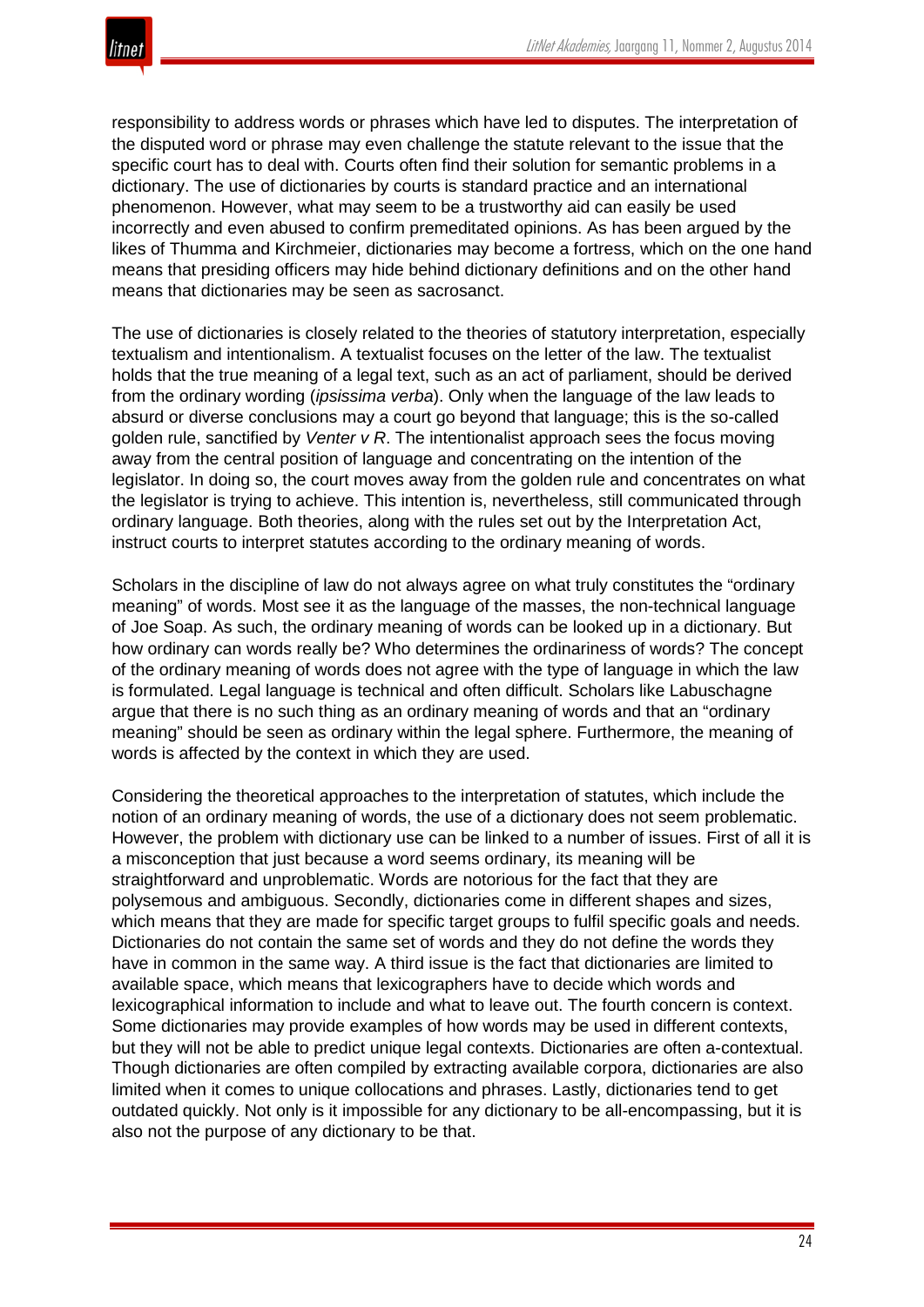To try to determine to what extent dictionaries are used within South African courts we did a survey on the Jutastat database. We surveyed a 150 court cases of 1945–2012 that were decided within the borders of South Africa. All of these cases were heard on appeal. We paid attention to the types of dictionaries that were used by presiding officers, the number of dictionaries they used in one case, the number of times dictionaries were used as well as the words that were looked up. In some cases the presiding officer used as many as 16 dictionaries to look up words, whereas others used as few as one dictionary to define a word. The most popular dictionaries are the*Oxford Dictionary*, the *Shorter English Dictionary*, the *Webster's Third International Dictionary* and the *Verklarende Handwoordeboek van die Afrikaanse Taal* (*HAT*). According to our survey South African courts sometimes make use of old and outdated dictionaries, they consult dictionaries meant for school children and, surprisingly, they often make use of American dictionaries instead of local English dictionaries. Keeping with the tradition of interpreting so-called ordinary words, South African courts use defining dictionaries much more often than technical dictionaries. We found it disconcerting that some presiding officers used compact dictionaries as the only aids to confirm the meaning of words. There are also court cases where words are defined without stating the name of the dictionaries consulted.

In quite a few court cases the presiding officers made it clear that they found dictionaries confusing, dated and lacking when trying to solve semantic problems. Sometimes the words were unique to South Africa and were not recorded in (especially foreign) dictionaries. What must a court do when dictionaries leaves presiding officers dissatisfied and uncertain?

We propose that dictionaries be used according to fixed guidelines which should ideally form part of the Interpretation Act. We furthermore propose that courts look into alternative, linguistic ways to deal with the meaning of words. Two possible alternatives might be the use of available corpora and the study of prototypes. Searching for the meaning and use of a given word in a corpus might provide many results of authentic language use, especially if the researcher uses a corpus representative of common parlance. Alternatively the study of prototypes focuses on the relation between words and concentrates on the concepts lexicalised by those words. The prototype approach is very close to our actual knowledge of words and the way we grade meaning.

The courts' use of dictionaries is not wrong, but presiding officers should be careful not to make a fortress out of a dictionary. Dictionaries should rather be the point of departure than the authority on lexical meaning.

**Keywords**: corpus linguistics, definitions, dictionaries, dictionary use, dictionary use in the court, forensic linguistics, fortress, intentionalism, interpretation of statutes, linguistics, ordinary meaning of words, prototype theory, terminology, textualism, Wortlautgrenze

# **1. Inleiding**

# *1.1 Agtergrond*

Een van die belangrikste funksies van 'n hof is om regspraak te lewer. 'n Hof het die kardinale taak om wetgewing te ontsluit deur sake te ontleed en die betrokke wetstekste uit te lê. Dit is 'n uitdagende taak en die uitdaging lê gedeeltelik in die hantering van onder meer leksikale probleme. Leksikale probleme het meestal met betekenis te make. Howe moet byna daagliks betekenis bepaal of bevestig; hulle funksioneer gewoonlik binne grense en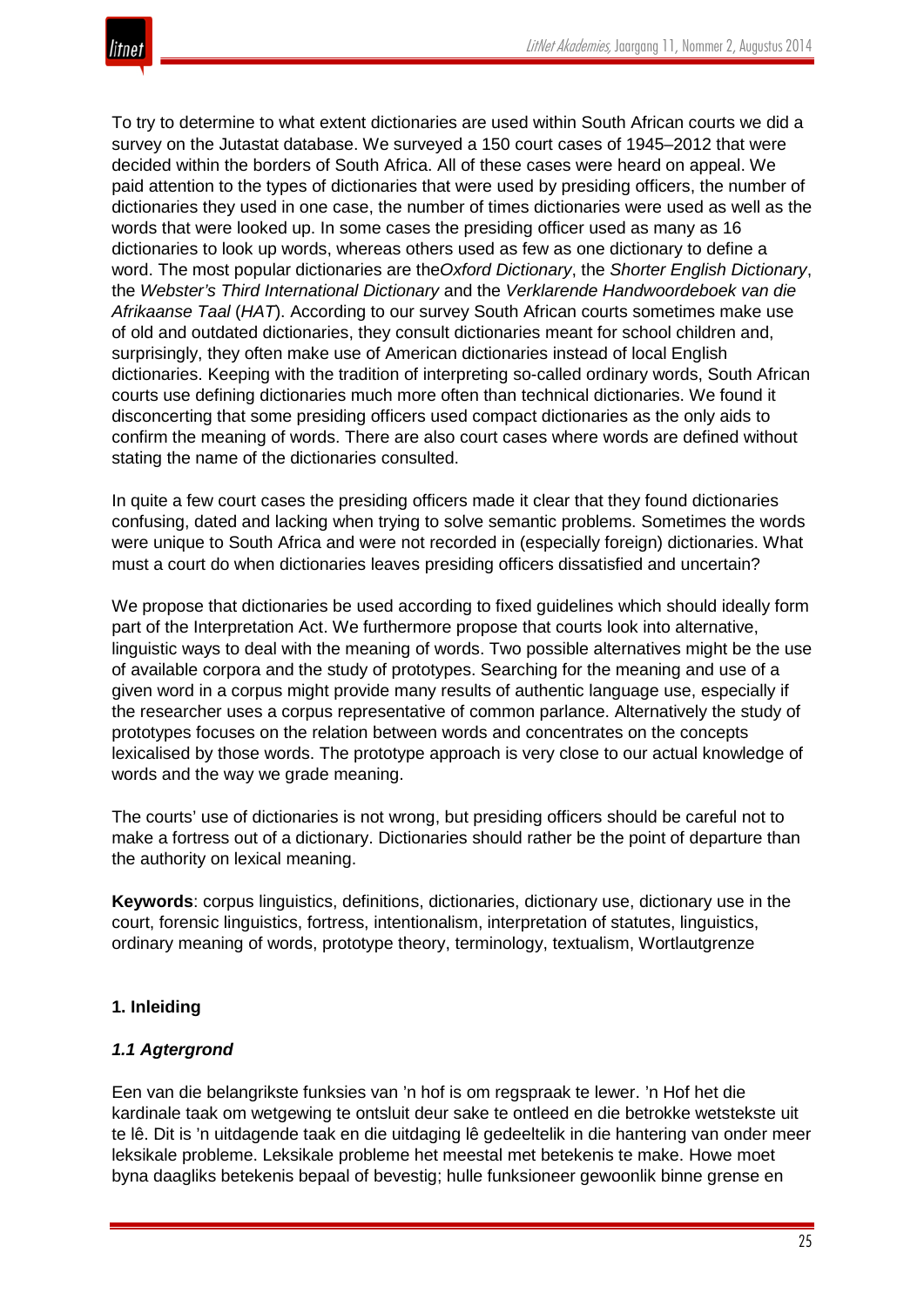

kan daarom nie lukraak met betekenis omgaan nie. 'n Hof se oplossing vir woordprobleme lê baie maal voor die hand: gebruik 'n woordeboek. Die raadpleeg van woordeboeke vorm internasionaal een van 'n hof se standaardpraktyke.

Wat as 'n oënskynlik betroubare hulpbron gesien word, kan egter maklik misbruik word. In hul ondersoek argumenteer Thumma en Kirchmeier<sup>2</sup> oortuigend dat woordeboeke in 'n toevlugsoord ontaard het. Die woord "toevlugsoord" dui op 'n skuilplek, vesting of burg; enersyds suggereer dit dat regslui agter woordeboeke kan wegkruip en andersyds skep dit die indruk dat 'n woordeboekdefinisie uiters gesaghebbend en onwrikbaar is. Voorsittende beamptes gryp gerieflik en somtyds onoordeelkundig na woordeboeke en in party gevalle neem die gebruik en afhanklikheid van woordeboeke kommerwekkend toe.

Thumma en Kirchmeier se argument word deur ander geëggo, byvoorbeeld Aprill,<sup>3</sup> wat 'n hof se woordeboekgebruik "dictionary shopping" noem, terwyl Mouritsen<sup>4</sup> melding maak van die "linguistiese Bybel" as 'n voorsittende beampte se laaste uitweg. Woordeboeke is – binne regskonteks – daarvoor berug dat hulle by tye onbetroubaar, verwarrend en niksseggend is en betekenisse buite konteks lewer.<sup>5</sup>

Maar hoe gaan die Suid-Afrikaanse hof met woordeboeke om? Op die oppervlak gesien, kom die Suid-Afrikaanse hof soos 'n oordeelkundige en verantwoordelike woordeboekgebruiker voor, maar op die keper beskou lyk sake ietwat anders. In hierdie artikel lewer ons verslag oor 'n voorlopige verkenning van woordeboekgebruik in die Suid-Afrikaanse hof. Sodoende sit ons 'n reeds bestaande, interdissiplinêre gesprek omtrent 'n hof se hantering van semantiese probleme voort. Omdat ons bydrae deel van 'n groter studie in die forensiese linguistiek vorm, maak ons kortliks enkele voorstelle waar die taalkunde moontlik as gesonde alternatiewe vir woordeboeke kan dien.

Om 'n hof se gebruik van woordeboeke beter te begryp, werp ons lig op sake soos die teorieë by wetsuitleg en die kwessie van die gewone betekenis van woorde, aangesien dié kwessies meestal aanleiding gee tot die tradisie van woordeboekgebruik. Daarna verskuif die fokus na die aard en aanwending van dié hulpbronne asook die geskiktheid daarvan in 'n hof, gevolg deur 'n meer kritiese blik op 'n hof se naslaanpraktyk.

'n Laaste punt van belang: ons wil dit van meet af duidelik stel dat die artikel vanuit die taalwetenskap benader is en dat dit nie die bedoeling is om intrinsieke regsbeginsels te bespreek nie.

# *1.2 Omskrywings*

Ons gebruik van bepaalde woorde mag moontlik verwarrend wees. Om enige verwarring te voorkom, omskryf ons enkele terme hier onder:

# **Woordeboek**

Die woord *woordeboek* word in die algemeen gebruik om 'n naslaanbron aan te dui waarin woorde opgesoek word. Daar word meestal na verklarende woordeboeke verwys. Let wel, daar is verskillende soorte (verklarende) woordeboeke, elk met 'n eie teikengroep en funksie.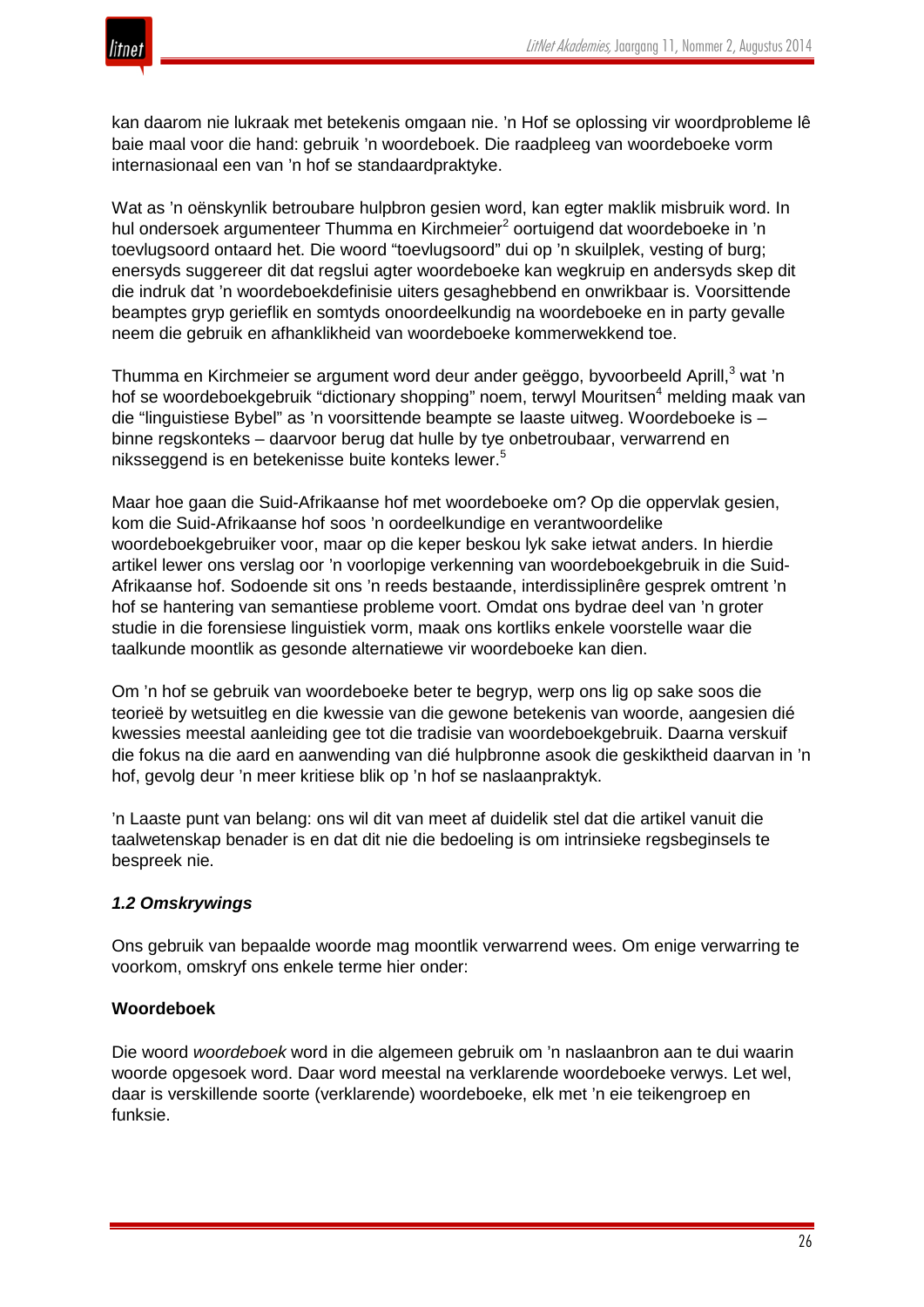



#### **Linguistiek/Taalkunde/Taalwetenskap**

Taalwetenskap is die algemene bestudering van onder meer taalverskynsels, taalsisteme en taalstrukture deur die gebruik van 'n verskeidenheid linguistiese teorieë, instrumente, eksperimente en ontledingsmetodes. Die bestudering van taal geskied dikwels binne subdissiplines wat komponente soos semantiek, morfologie, fonologie en sintaksis in meer besonderhede verken.

# **Forensiese linguistiek**

Forensiese linguistiek is 'n onderdeel van die toegepaste taalwetenskap en kan beskou word as die "interface between language, crime and law, where law includes law enforcement, judicial matters, legislation [and] disputes or proceedings in law."<sup>6</sup>

#### **Gewone betekenis van woorde**

Die verwysing na die "gewone betekenis van woorde" en selfs "gewone woorde" is 'n verskynsel wat binne die juridiese sfeer bekend is. Dit is veral van toepassing op die uitleg van wette. Die problematiek rakende eenduidigheid en meerduidigheid hou hiermee verband. As taalverskynsel is die begrippe *gewone betekenis van woorde* en *gewone woorde* meestal tot die regsdissipline (en regstaal) beperk en nie iets wat in die taalwetenskap voorkom nie. Sien afdeling 3 vir 'n bespreking.

# **2. Teoretiese benadering tot wetsuitleg**

In hierdie subafdeling word daar kortliks 'n oorsig gegee van die vernaamste teoretiese benaderings tot die uitleg van wette, onder meer die tekstualisme (ook bekend as literalisme), die bedoelingsteorie, die doeldieningsteorie (*purposive approach*) en die meer onlangse "behoorlike" benadering. Hoewel elkeen van dié benaderings onbepaald in Suid-Afrikaanse howe beoefen word, kom dit voor asof 'n kombinasie van die tekstuele en bedoelingsteorie dikwels die norm is.<sup>7</sup> Hierdie gekombineerde teoretiese grondslag is waarskynlik aan die kwyn,<sup>8</sup> veral met die groter wordende bewustheid van konteks en die feit dat 'n teks slegs binne sy konteks betekenis verkry.<sup>9</sup> Elkeen van die teoretiese benaderings hou implikasies vir die hantering van leksikale probleme in.

# *2.1 Tekstualisme*

Groenewegen<sup>10</sup> meen "[d]e woorden van de wet zijn het uitgangspunt bij wetsinterpretatie. Dat is op zich ook niet zo vreemd: de wet is immers geformuleerd in woorden." Die feit dat wetgewing deur taal verwoord word, beteken dat sowel die wetgewer as 'n hof van die uitdagings wat taal veroorsaak, bewus is. Wanneer dit by die riglyne vir die uitleg van wette kom, vorm die hantering van taal sonder uitsondering 'n integrale deel daarvan. Labuschagne<sup>11</sup> formuleer dit soos volg: "Die woord (en woordkombinasies: taal) word bykans uitsluitlik as kommunikasiemedium in die wetgewingsproses aangewend." As sodanig is dit nie vreemd nie dat een van die invloedrykste en oudste teorieë bepaal dat wette uitgelê behoort te word deur die woorde te bestudeer waarin die wetgewing vervat is. Trouens, dit is dikwels die eerste plek waar uitleg moet begin.<sup>12</sup> Die tekstualisme, wat in die vroeë 19de eeu 'n eerste verskyning gemaak het,<sup>13</sup> sien die geskrewe teks as soewerein; derhalwe moet die ware betekenis van die teks streng aan die gewone woord (*ipsissima verba*) onttrek word.<sup>14</sup> Wat hier van kardinale belang is, is die sogenaamde gewone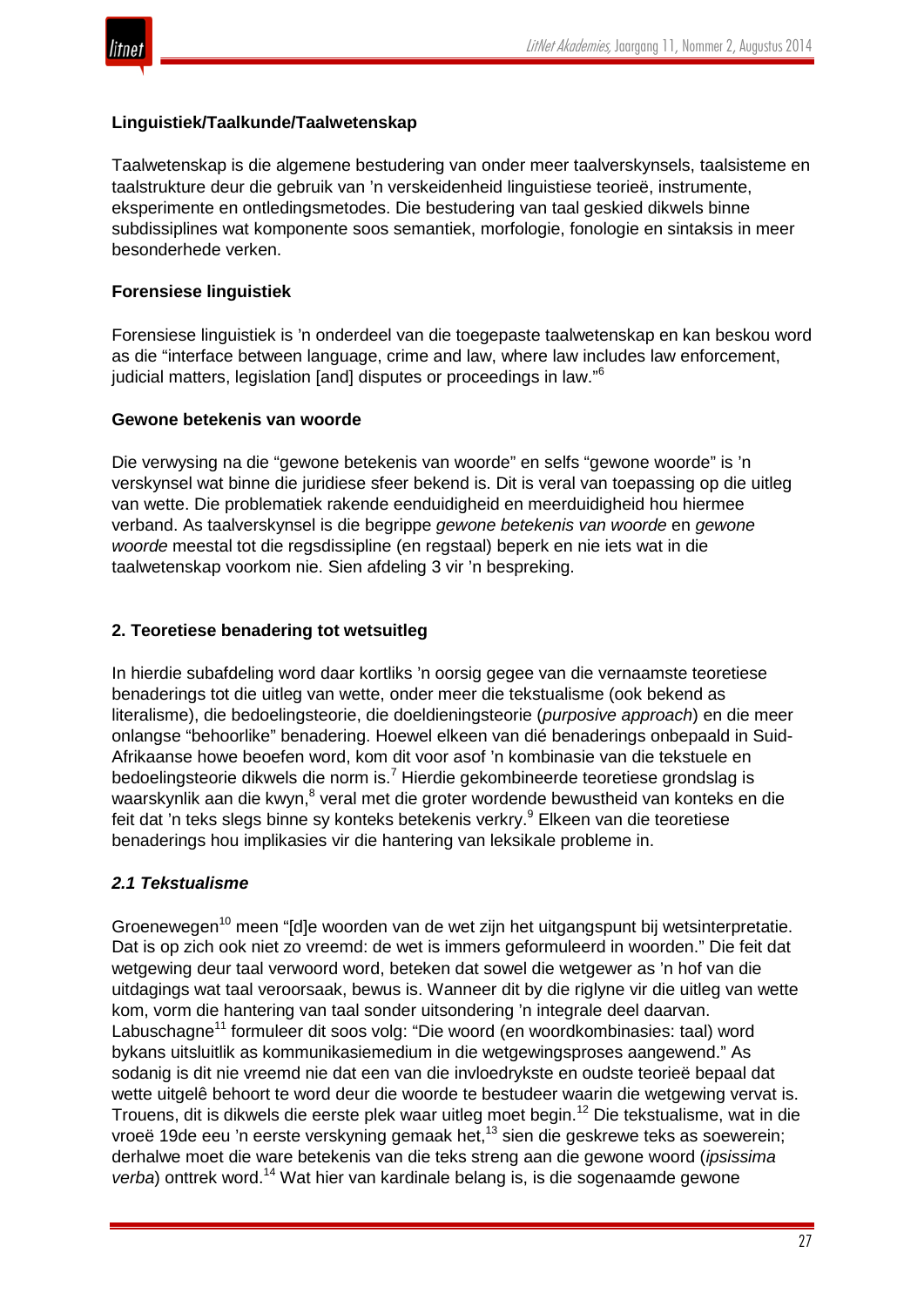

betekenis van woorde en spesifiek die gewone woorde van die wet. 'n Hof moet dus noukeurig oplet na die bewoording van die wet en nie afwyk van die grammatikale of leksikale betekenis van die gewone woorde nie.<sup>15</sup> Labuschagne<sup>16</sup> sê selfs dat wanneer die woorde nie uiting gee aan die bedoeling van die wetgewer nie, die wetgewer die woorde moet verander. Die gesaghebbendste tekstuele voorskrif in Suid-Afrika is sekerlik die hofsaak *Venter v R*, waarin regter Innes reeds in 1907 die volgende as standaard gestel het:<sup>17</sup>

In construing the statute the object is, of course, to ascertain the intention which the legislature meant to express from the language that it employed. By far the most important rule to guide courts in arriving at that intention is to take the language of the instrument ... as a whole, and, when the words are clear and unambiguous, to place upon them their grammatical construction, and to give them their ordinary effect.

Deur sedertdien telkemale na regter Innes se uitspraak te verwys, is die "goue reël" gevestig. Die goue reël mag by uitsondering verbreek word wanneer die bewoording tot onredelike, absurde of veelvoudige gevolgtrekkings lei.<sup>18</sup> Slegs wanneer woorde onduidelik voorkom, is uitleg nodig.<sup>19</sup>

Die tekstualisme was jare lank die norm in Suid-Afrikaanse wetsuitleg.<sup>20</sup> Ten spyte van tekstualisme se diep wortels beweer Devenish $^{21}$  dat dit in Suid-Afrika egter aan die kwyn is. Du Plessis<sup>22</sup> verskil egter van Devenish en voer trouens aan dat tekstualisme die vernaamste benadering is:

It is, for instance, still *the* major point of reference for a classification of common law theories of statutory interpretation on the assumption that the interpretation of a statute necessarily commences with its actual words or (clear) language. Other approaches to statutory interpretation are accordingly regarded as deviations from the literalism instead of theoretical positions in their own right.

Die tekstualisme is uiteraard nie sonder kritiek nie. Smith<sup>23</sup> noem die tekstualisme 'n absurde benadering, terwyl Posner $^{24}$  daarna verwys as die "plain meaning fallacy". Cowen verwys onder meer na die praktyk om spesifieke woorde te selekteer en aan daardie woorde 'n prima facie-betekenis te gee wat mettertyd weer gewysig kon word.<sup>25</sup> Die tekstualisme is byvoorbeeld nie in staat om vae of meerduidige woorde te verklaar nie.<sup>26</sup> Dit lei daartoe dat woordeboeke toenemend gebruik word om die oënskynlik eenvoudige woordprobleme op te  $\log^{27}$ 

'n Woordeboek bied 'n oënskynlik betroubare wyse om die gewone betekenis van woorde op te soek of om 'n hof se begrip van 'n woord te bevestig.<sup>28</sup> Dit bied 'n manier om beter insig te verkry in die "korrekte" interpretasie van dubbelsinnige woorde. Volgens Du Plessis word die gebruik van kundiges nie toegelaat om getuienis te lewer ten opsigte van die gewone betekenis van statutêre taal nie (in teenstelling met regstegniese taal).<sup>29</sup> Die betekenis is "mos" gewoon, dus alledaags, en benodig nie veel uitleg nie; 'n woordeboek lewer skynbaar die nodige kundigheid. Dié benadering kan moontlik soms teen die regsproses inwerk en dit kan moontlik by tye eerder help om 'n hof se taak (naamlik die uitlê van wette) te ondermyn. Die konstante beklemtoning van die gewone betekenis van woorde bring ons op die idee dat sowel die wetgewer as die wetsuitlegger partykeer onder 'n wanindruk verkeer dat die sogenaamde gewone taal eenvoudig is om uit te lê, terwyl tegniese taal moeilik is om te interpreteer. Die teenoorgestelde is by tye waar. Tegniese taal is meestal eenduidig en presies, terwyl gewone woorde dikwels tot uitlegprobleme lei.<sup>30</sup> 'n Benadering tot die uitleg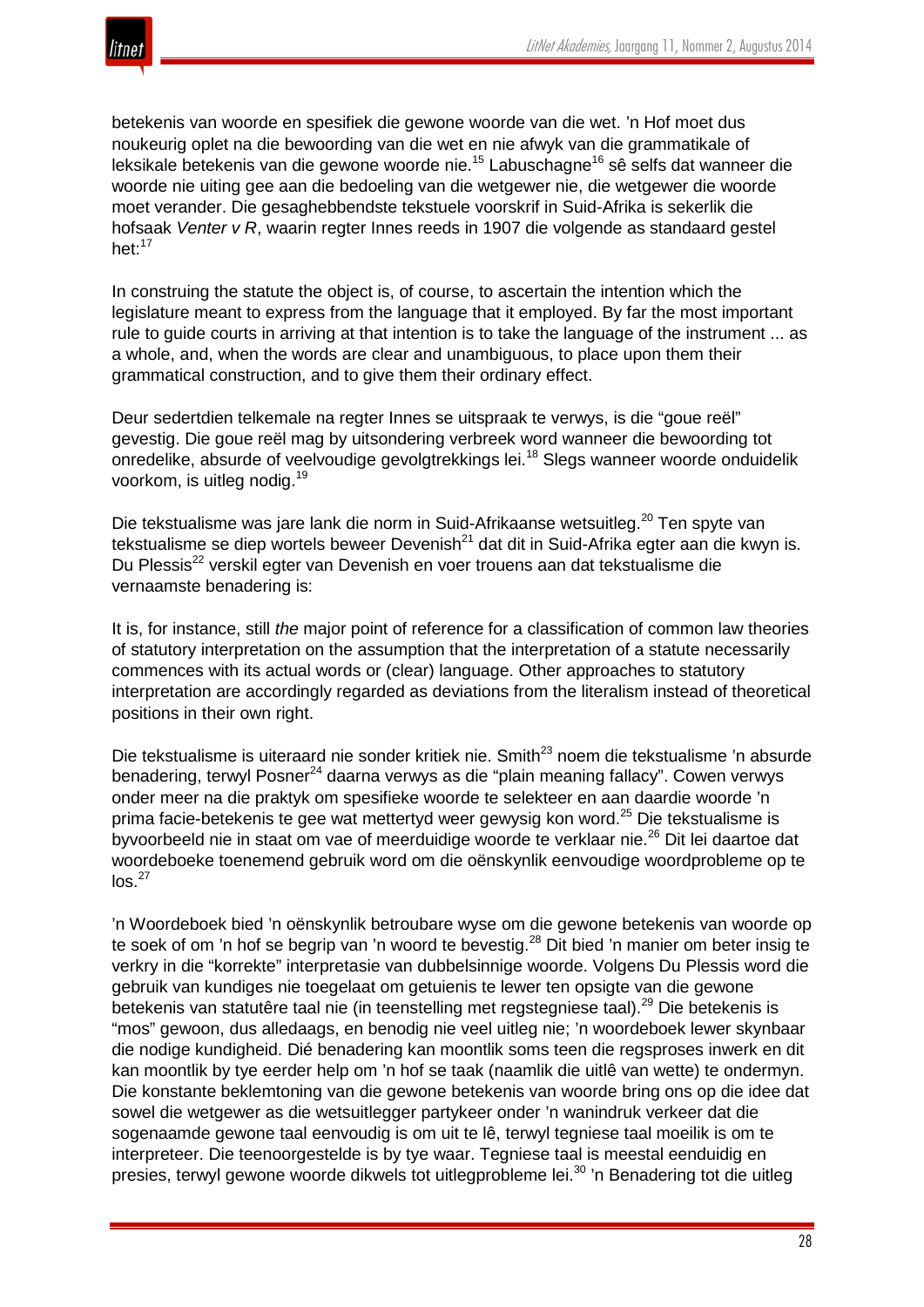

van gewone woorde vanuit die linguistiek (byvoorbeeld deur die aanwending van semantiese ontledingstegnieke) is 'n potensieel waardevolle en behulpsame werkswyse (ten spyte van die hof se verbod op die getuienis van kundiges by die uitleg van "gewone woorde").

# *2.2 Bedoelingsteorie*

Die bedoelingsteorie staan ook bekend as die subjektiewe teorie en gaan van die standpunt uit dat die wetgewer se bedoeling nagespoor behoort te word deur veral na die klaarblyklike en eenduidige taal van die wetgewing op te let.<sup>31</sup> Soos met die tekstualisme mag daar nie van die gewone betekenis van woorde afgewyk word nie, tensy daardie woorde strydig is met die bedoeling van die wetgewer.<sup>32</sup> Die woorde en sinskonstruksies van 'n wet is die "primêre bron waartoe die wetsuitlegger hom keer om vas te stel wat die wetgewer se bedoeling (gedagtes) is ... Die geskrewe regsreëls is dus die doelbewuste woord- en konstruksie-keuse van die wetsopsteller."<sup>33</sup> Dit is voor die hand liggend dat taal ook in die bedoelingsteorie 'n onontbeerlike rol speel en 'n noodwendige uitwerking op die uitleg van wette uitoefen. "Bedoeling" is deel van die uitlegproses, want die "wetgewersfunksie is 'n doelgerigte aktiwiteit".<sup>34</sup>

'n Geskrewe teks sê nie wát 'n skrywer se gedagtes is nie, maar eerder hóé 'n skrywer se gedagtes weergegee is en volgens Van den Bergh moet die wetsuitlegger probeer vasstel wat die "hoe" agter die wetgewer se gedagtes is.<sup>35</sup> 'n Hof moet dus die vrae stel: Wat wou die wetgewer deur hierdie bewoording bereik? Watter gedrag wil die wetgewer verhoed of verander deur middel van hierdie wet en deur die manier waarop die wet geformuleer is? Wat het die wetgewer met hierdie woord(e) bedoel? Wat het die wetgewer beoog?<sup>36</sup> Hierdie benadering is basies bekragtig deur die saak *Farrar's Estate v Commissioner for Inland Revenue*, <sup>37</sup> wat duidelik van die tekstualisme verskil: "The governing rule of interpretation – overriding the so-called 'golden rule' – is to endeavour to ascertain the intention of the lawmaker from a study of the provisions of the enactment in question."<sup>38</sup> By die uitleg van wette moet die interpreteerder ook die omstandighede in gedagte hou waarbinne die wet tot stand gekom het, asook die konteks van die wet. Die wetgewer het immers 'n definitiewe doel voor oë gehad en daarvolgens 'n konsepwet ter tafel gelê.

Die bedoelingsteorie loop egter sterk onder kritiek deur, spesifiek omdat die bedoeling van die wetgewer nie altyd so duidelik is nie.<sup>39</sup> Devenish wys op die ironie dat die bedoeling soos deur 'n hof bepaal, nie noodwendig gelykstaande is met die outentieke bedoeling van die wetgewer nie.<sup>40</sup> Die frase "bedoeling van die wetgewer" skep verder verwarring.<sup>41</sup> Die frase kan na minstens drie moontlikhede verwys, naamlik die opdrag van die hoogste reg (byvoorbeeld die grondwet), die idees wat agter die geskrewe teks skuil, en die operasionele uitwerking van die uitgevaardigde wet.<sup>42</sup> Die saak word gekompliseer deurdat kommentators die frase gebruik sonder om werklik te verduidelik wat daarmee bedoel word.<sup>43</sup> Verder bied die bedoelingsteorie geen werklik betroubare wyse om dubbelsinnige of vae woorde te hanteer nie.<sup>44</sup> Hier is die gebruik van woordeboeke om 'n hof by te staan in die soeke na die wetgewer se bedoeling ook 'n gegewe. Op die keper beskou kom dit voor asof die taalprobleme wat 'n hof by die uitleg van wette ervaar, soortgelyk is in die tekstualisme en die bedoelingsteorie.

Du Plessis verwys na die feit dat wette meestal deur 'n aantal skrywers en adviseurs geformuleer word en dat die finale weergawe van 'n wet waarskynlik 'n kompromie tussen verskillende partye is.<sup>45</sup> Sedert 1996 kry die publiek self die geleentheid om kommentaar op konsepwette te lewer, wat beteken dat Jan Publiek as 't ware 'n mede-outeur word. Dit raak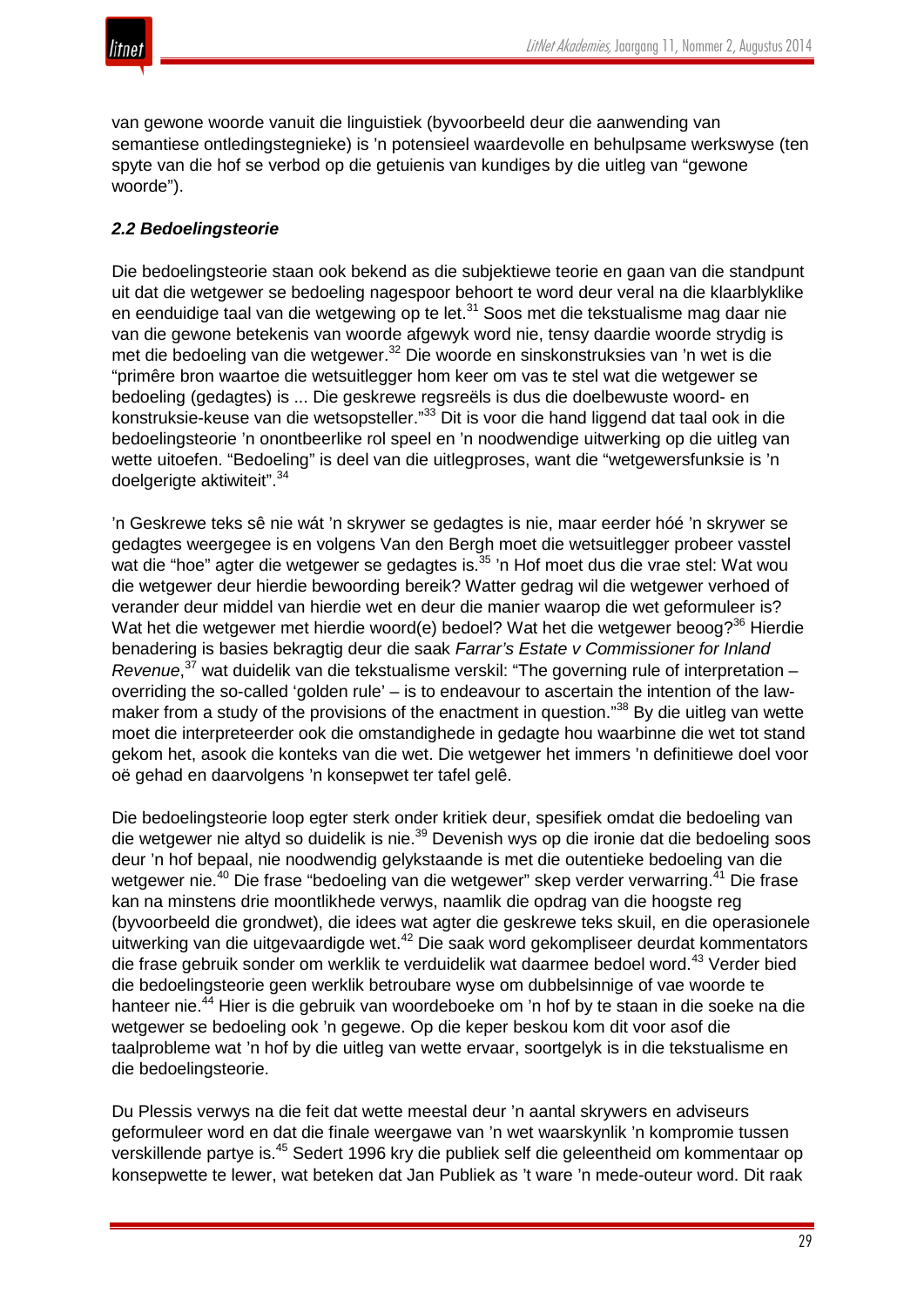

derhalwe kompleks om die wetskrywer te identifiseer en daarvolgens vas te stel wat sy/haar/hulle bedoeling was. Met soveel potensiële skrywers betrokke by een wet en die waarskynlikheid dat die bedoeling van hul idees onderhandelbaar is, laat dit vrae ontstaan omtrent die betroubaarheid van die klaarblyklike en eenduidige taal van die wetgewing. Soos Cockram dit stel, ontbreek dit die wetgewer se keuse van woorde en frases dikwels aan duidelike betekenis en sekerheid.<sup>46</sup> Die onsekerheid omtrent die taal in statute affekteer uiteraard die bedoeling van die wetgewer.

Uiteindelik berus die onus grootliks op die wetsuitlegger om by die aanvanklike bedoeling van die wetgewer uit te kom.<sup>47</sup> Die betekenis lê in woorde verberg en die wetsuitlegger moet daardie betekenis (die bedoeling van die wetgewer) ontgin en oordra.<sup>48</sup>

# *2.3 Doeldieningsteorie*

Die doeldieningsteorie (*purposive approach*) verskil van die bedoelingsteorie in die sin dat elke wet 'n bepaalde doelwit het en dit is 'n hof se verantwoordelikheid om toe te sien dat daardie doelwit bereik word.<sup>49</sup> Dit gaan dus nie hier om die bedoeling van die wetgewer nie, maar eerder om die gesogte resultaat van die wet. 'n Hof word nie gebind deur semantiese en grammatiese konvensies nie, maar neem die groter konteks en die uitwerking van die wet in oorweging. Die toepassing van die doeldieningsteorie gaan daarom gewoonlik gepaard met die sogenaamde kwaadreël (*mischief rule*), wat beteken dat kwade gedrag deur middel van die wetgewing voorkom moet word.<sup>50</sup> In die geval waar die taal nie klaarblyklik of eenduidig is nie, kry die gesogte doelwit voorrang. Met ander woorde, as die wet daargestel is om dwelmsmokkelary te voorkom, gaan 'n hof nie veel aandag skenk aan taalkwessies (Steyn noem dit "letterknegtelike woordkibbelary")<sup>51</sup> indien die taal moontlik die uitwerking van die wet kan ondermyn nie. Die groter prentjie, naamlik dwelmsmokkelary, is hier van belang.

Die doeldieningsteorie is 'n gewilde uitlegteorie in Europa en word in mindere mate in Suid-Afrika toegepas.<sup>52</sup>

# *2.4 Die "behoorlike" benadering*

In 'n onlangse studie verwys Buttrick na 'n nuwe benadering tot die uitlê van wette wat volgens hom voortaan deur Suid-Afrikaanse howe gevolg behoort te word.<sup>53</sup> Dié benadering is deur die hoogste hof van appèl in Bloemfontein by monde van appèlregter Wallis in *Natal Joint Municipal Pension Fund v Endumeni Municipality*54in die lewe geroep.55 Volgens Buttrick vorm appèlregter Wallis se uitspraak die mees onlangse gesag rakende die uitleg van statute. Die "proper approach" behels die lees van 'n wet in die konteks van sowel sodanige wet as die omstandighede waarmee 'n hof in 'n bepaalde saak te doene kry. Die gewone grammatikareëls en die sintaksis van die taal in die wet geniet nog steeds aandag, maar vorm nie meer die spilpunt van uitleg nie. Met ander woorde, 'n hof moet steeds kennis neem van die gewone betekenis van woorde, maar dié betekenis(se) moet saam met die doel en konteks relevant tot daardie woorde oorweeg word.<sup>56</sup> 'n Hof kan immers nooit van die interpretasie van woorde afwyk nie, aangesien die Interpretasiewet 33 van 1957 voorskryf dat betekenis aan elke woord toegeken moet word.<sup>57</sup> Die behoorlike benadering vorm ooglopend 'n kombinasie van die tekstualisme, die bedoelingsteorie en die doeldieningsteorie.

Elkeen van die onderskeie teorieë word gebind deur die sogenaamde gewone betekenis van woorde. Maar wat ís "die gewone betekenis van woorde"?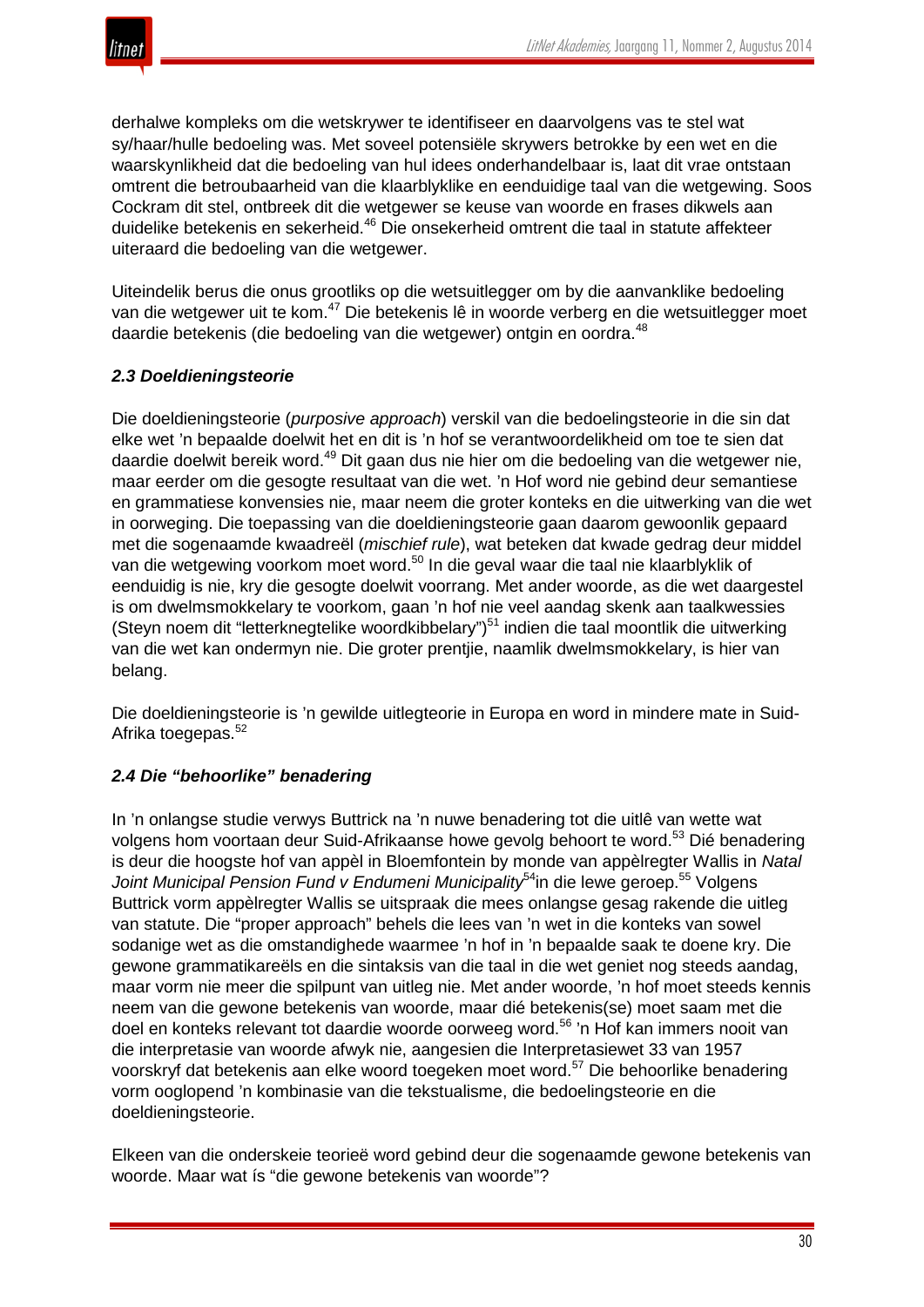

#### **3. Die "gewone betekenis" van woorde**

Wat is betekenis? Tallose semantici trag om te verduidelik wat betekenis is en hoe betekenis gekonstrueer word. Lyons stel dit van die begin af duidelik dat daar verskeie betekenisse bestaan en dat dit byna onmoontlik is om die konsep bevredigend te omskryf.<sup>58</sup> Van Jaarsveld verwys na Reichling wat betekenis "de nachtmerrie van de taalkunde" noem weens die meerduidige en soms verwarrende aard daarvan.<sup>59</sup> Betekenis is moeilik definieerbaar, want enersyds is dit 'n gelaaide konsep wat self baie dinge kan beteken. Andersyds is dit 'n konsep waarvan die betekenis ontwykend is; dit is dus tegelykertyd meerduidig en vaag. Die woord *betekenis* is self problematies en meerduidig en volgens De Klerk moet die semantiek juis nié vra "Wat is betekenis?" nie; dit handel eerder oor die keuses wat sprekers uitoefen.<sup>60</sup> Volgens Löbner het die woord *betekenis* verskillende aanwendings, waarvan sommige gebruike relevant is tot die semantiek en ander buite die semantiek tuishoort.<sup>61</sup>Murphy meen betekenis hou onder meer verband met die verhouding tussen 'n woord en die ding(e) waarna daardie woord verwys.<sup>62</sup> Met ander woorde, betekenis kan gesien word as die verhoudings tussen woorde wat sowel konkrete as abstrakte items in 'n mens se wêreld aandui. Maar as *betekenis* as konsep én woord reeds ietwat netelig is, hoe moet 'n mens sin maak van 'n sogenaamde "gewone" betekenis?

Die argument dat 'n woord oor 'n "gewone betekenis" beskik, is – om begryplike redes – iets wat reeds deur akademici in die regsdissipline stofgetrap is en waaroor daar nog steeds geen finale konsensus bereik is nie. Hutton verwys na 'n ooglopende ironie, naamlik dat akademici in die linguistiek nie enige bydraes lewer tot 'n beter begrip van "gewone betekenis" nie, wat beteken dat regslui hulle nie tot die taalkunde kan wend vir potensiële klarigheid nie.<sup>63</sup> Maar die verskynsel "gewone betekenis" is iets wat deel vorm van die regshermeneutiek en tradisioneel nie binne die linguistiek beredeneer is nie.<sup>64</sup> Dit is maar betreklik onlangs dat forensiese linguiste die beginsel van 'n gewone betekenis bevraagteken het.<sup>65</sup> Hutton raak egter 'n belangrike punt aan: die taalwetenskap behoort self tot die debat toe te tree en te probeer sin maak van die idee van die gewone betekenis van woorde.

Wat presies is die gewone betekenis van 'n woord en waarom is dit by tye noodwendig problematies?

Met "gewone" betekenis bedoel regsgeleerdes die duidelike, natuurlike, "*plain*", letterlike en alledaagse betekenis;<sup>66</sup> die "begrijpelijke taal".<sup>67</sup> Dit dui op die betekenis van woorde wat nie meerduidig is nie; die populêre betekenis.<sup>68</sup> Daar word ook van die grammatikale betekenis van woorde gepraat.<sup>69</sup> Steyn verwys daarna as die "mond van sy [die wetgewer se] onderdane", dus die taal van Jan Alleman.<sup>70</sup> Elkeen van bostaande sinonieme (en daar is nog) help om 'n duideliker beeld van die betrokke konsep te vorm; tog is daar genuanseerde verskille tussen hierdie sinonieme wat 'n mens in sekere mate steeds onseker laat. Smith praat byvoorbeeld van 'n "normale taalgebruiker".<sup>71</sup> Wie kwalifiseer as 'n normale taalgebruiker? En waarna verwys die "normaal"? Na die gebruiker of die taal?

Wat die gewone betekenis van woorde nog impliseer is dat 'n hof se gesag om verder as daardie gewone woorde te gaan, ingeperk word. Dit wil sê as die woorde se betekenisse vanselfsprekend is, moet 'n hof dit so aanvaar en by die letter van die woord hou. Die Duitse term hiervoor is *Wortlautgrenze*, wat basies "bewoordingsgrens" beteken. Die bewoording van 'n statuut skep outomaties grense vir die wetsuitlegger, mits die bewoording op gewone woorde neerkom; Groenewegen praat van 'n afbakeningsargument.<sup>72</sup> As die betrokke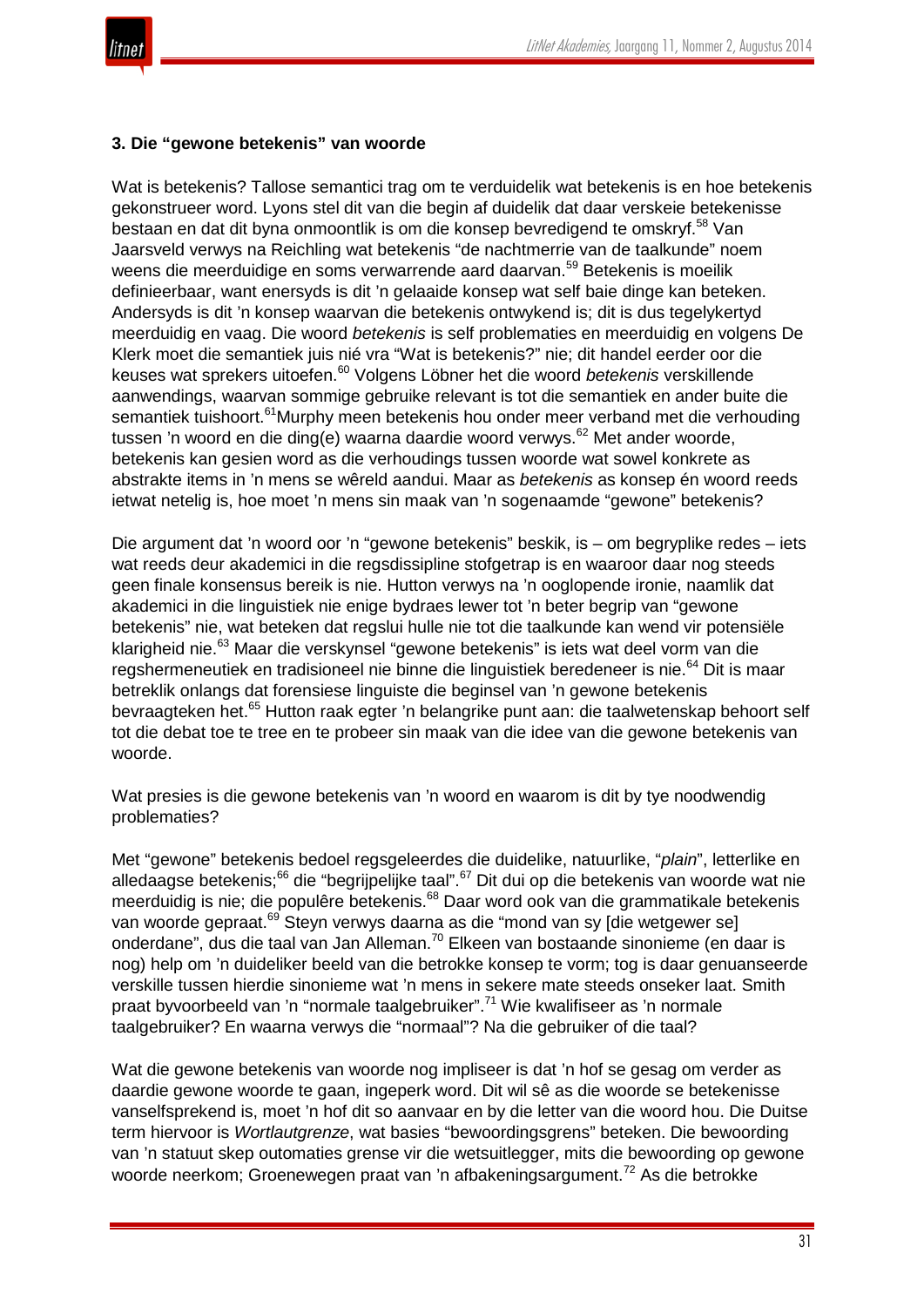

woorde 'n sogenaamde gewone betekenis het, beperk dit (doelbewus) die uitleg van die wet. Die uitdaging lê veral in die feit dat gewone woorde eintlik nie so gewoon is nie. As oplossing wend voorsittende beamptes hulle graag tot woordeboeke,<sup>73</sup> ook deels sodat hulle nie die grense wat deur gewone woorde daargestel word, oorskry nie. Wetskrywers gebruik woorde wat hulle vermoedelik dink is eenduidig. Dit is dan ook hier waar taalkundiges ingeroep kan word om die meerduidigheidsmoontlikhede of die vaagheid van woorde te toets of na te gaan, in 'n poging om latere taalkwessies te verminder. Taalkundiges behoort deel van die wetskryfproses te wees.

Solan vra onder meer: "How plain can language be?"<sup>74</sup> Kan 'n mens hoegenaamd van gewone taal binne regskonteks praat? Die volgende twee gevalle dui aan hoe gewone woorde problematies kan wees:

Christensen en Kübbeler verwys na 'n scenario rakende die geval van tandgoud.<sup>75</sup> Tydens die verassingsproses van lyke bly die goud wat in 'n persoon se tande gestop is, agter. Die goud word nie deur die proses vernietig nie. Vraag: Wanneer 'n werknemer by die krematorium die goud steel, kan dit beskou word as doodsrusversteuring of lyksbeskadiging? Om te bepaal of die verasser oneerbiedig met die gestorwene omgegaan het, moet 'n hof eers bepaal of die goud deel van die as vorm. Dus: Wat is die gewone betekenis van die woord *as*? Die oënskynlik maklikste antwoord mag dalk wees: die oorskot van iets nadat dit uitgebrand het. 'n Hof het egter gevind dat daar meerdere definisies vir *as* is, maar dat elkeen van die nageslaande definisies goud uitsluit. As die goud dus nie deel van die oorskot vorm nie en dan gesteel word, kan dit sekerlik nie meer as lyksbeskadiging deurgaan nie. Tog het een hof beslis dat daar geen verskil is tussen iemand wat 'n goue tand uit 'n lyk se mond trek en iemand wat die goud uit die as van 'n lyk verwyder nie, derhalwe lyksbeskadiging pleeg. 'n Ander hof bevind die beskuldigde aan doodsrusversteuring skuldig, want die goud vorm nie deel van die lyk se as nie, daarom is daar nie sprake van lykskending nie.<sup>76</sup> In hierdie geval was die gewone betekenis ontoereikend.

'n Tweede voorbeeld is een wat Smith (2009) noem.<sup>77</sup> Hy vergelyk die wetgewer met 'n slaghuis en die wet met die slagter se kennisgewing teen sy winkelvenster. Die kennisgewing lui: "Honde verbode". Enigeen wat sy/haar hond saamneem slaghuis toe, moet die hond buite vasmaak. Die wet is klaarblyklik. Maar die persoon wat met 'n meerkat in sy arms die slaghuis wil binnestap, sal dink die kennisgewing is slegs op honde-eienaars van toepassing. As dit hier om die *bedoeling* van die wetgewer gaan, moet die kennisgewing breër gelees word as bloot 'n beperking op honde. Die kennisgewing het immers ten doel om die higiëniese praktyk van die slaghuis te waarborg. Maar die bewoording van die kennisgewing skiet duidelik tekort. Wat sou 'n beter woordkeuse wees? "Huisdiere verbode"? Maar 'n meerkat is nie 'n huisdier nie. Waaroor gaan dit dus eintlik hier? *Viervoetige* diere? Dit sluit outomaties voëls, slange en goggas uit. Wat van net *diere*? Maar is die mens nie ook maar 'n dier nie?*Lewende hawe*, stel Smith voor, is moontlik die beste bewoording vir die betrokke konteks.<sup>78</sup> Smith se voorbeeld bewys dat die bedoeling van 'n wetgewer nie altyd gemeet kan word aan die gewone betekenis van die woorde in regsreëls nie. Cowen sê dit is verkeerd om te probeer raai wat die doel van 'n wet is en dan besef dat die gewone betekenis van woorde nie aan daardie bedoeling kon uiting gee nie.<sup>79</sup>

Denkers soos Steyn beweer dat wetgewing in 'n standaard geformuleer is wat deur Jan Publiek verstaan sal word.<sup>80</sup> Die woorde "gewone betekenis" impliseer immers dat woorde duidelik en eenduidig is.<sup>81</sup> Smith se voorbeeld illustreer hoe doodgewone woorde soos *honde*, *huisdiere*, *diere* en *viervoetiges* ontoereikend is. Wetgewing kan nie in sulke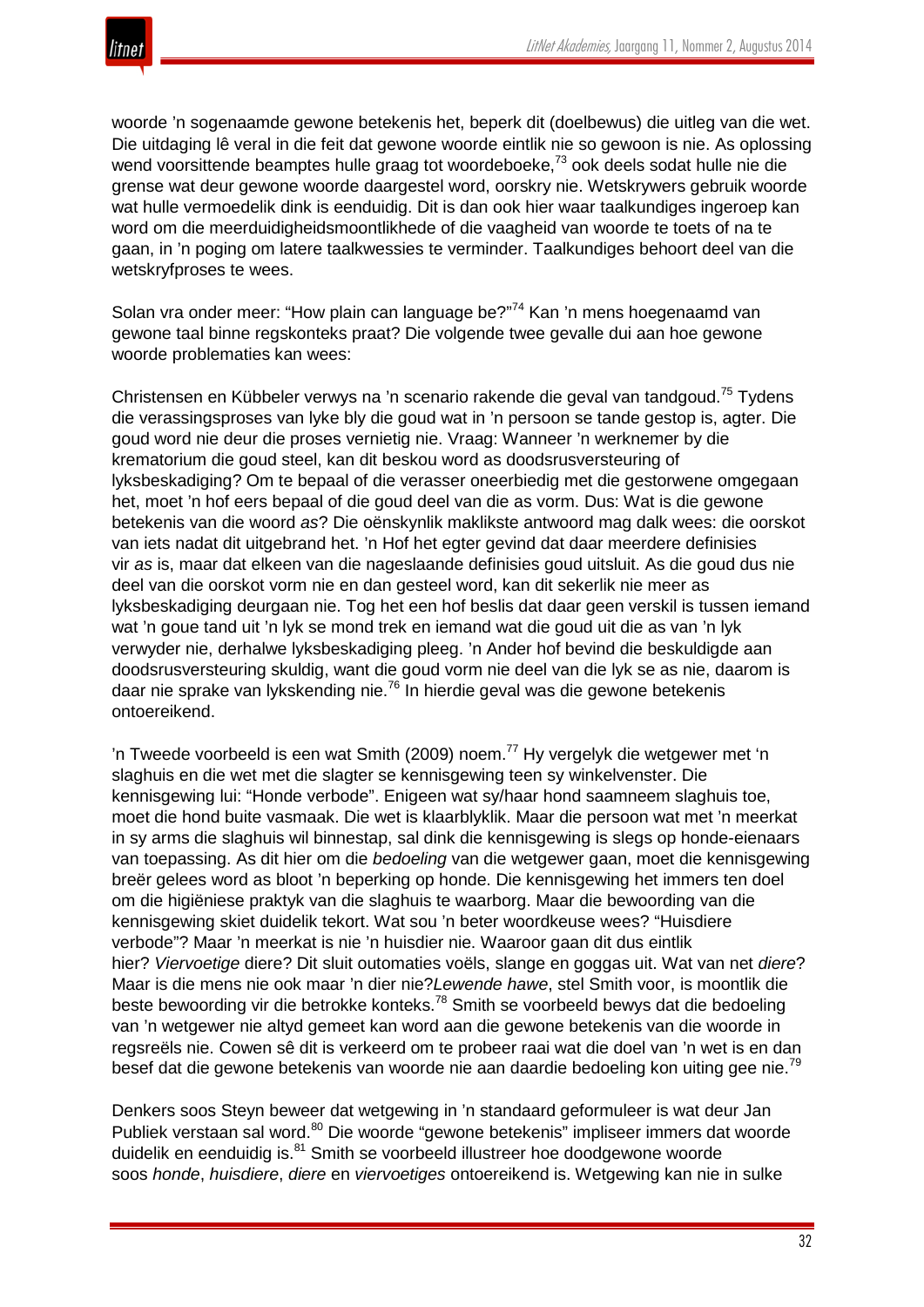

eenvoudige taal geplaas word nie, want sulke taal is juis nie eenvoudig nie. Gesien in die lig daarvan dat die president sedert 1994 meestal Engelse wettekste onderteken (wat beteken dat die Engelse dokument dan die standaardteks vorm), wonder 'n mens of Jan Publiek se Engelse taalvaardighede hom toelaat om sogenaamde gewone woorde te verstaan. In watter mate verstaan Engelssprekende persone die gewone betekenis van woorde soos dit in statute opgeteken staan? As wetgewing in gewone taal geplaas sou word, beteken dit dat wetskrywers van bestaande korpusse en konkordansieprogramme gebruik maak om die gepaste woorde te vind; gewone woorde wat daagliks deur gewone mense in tallose kontekste gebruik word. Botha praat hier van omgangstaal.<sup>82</sup> Dit is vanselfsprekend dat Jan Publiek noodwendig op sý begrip van woorde, sý gewone betekenis, sal staat maak wanneer hy die wet moet uitlê en nie die "gewone" woorde van die wetgewer nie. Om aan te neem dat wetgewing in 'n maklik verstaanbare standaard geskryf is, is onkundig.

Labuschagne verskil van Steyn wanneer hy sê: "Die gewone betekenis van 'n woord (of frase) beteken soms die gewone betekenis in regsverband."<sup>83</sup> Dit kom dus neer op betekenis binne die regshermeneutiek; die manier waarop die uitlegteorie, hetsy meestal die tekstualisme of die bedoelingsteorie, bepaal hoe "gewone betekenis" gedefinieer behoort te word. Maar Labuschagne se gebruik van die woord "soms" dra by tot die verwarring; wanneer moet woorde in regsverband geïnterpreteer word en wanneer word uitleg buite regsverband toegelaat? Labuschagne is egter self inkonsekwent. In dieselfde 1988-artikel noem hy dat "algemene woorde algemeen verstaan moet word". Wat beteken dit? Hoe verstaan 'n mens iets op algemene wyse? Moet 'n mens algemene woorde algemeen verstaan wanneer dit nié in regsverband gelees hoef te word nie? Die siening dat gewone betekenis binne regsgrense verstaan moet word, is nie beperk tot Labuschagne nie. De Ville wys op 'n bespreking in *Finbro Furnishers (Pty) Ltd v Registrar of Deeds, Bloemfontein*<sup>84</sup> waarin die woord *mineral* volgens sy "populêre betekenis" geïnterpreteer behoort te word. Gevolglik word die term *popular sense* verstaan as

the way in which the word is understood by people familiar with the subject-matter with which the statute is dealing – not through the eyes of a reader who is entirely ignorant or completely unschooled in the subject-matter.<sup>85</sup>

Daar is 'n duidelike teenstrydigheid sigbaar: aan die een kant word die gewone betekenis van woorde beskou as die taal van die massas; die eenvoudige taal. Aan die ander kant word die gewone betekenis van woorde gesien as die taal van geskooldes; mense wat kundig is binne 'n bepaalde terrein.

Labuschagne sluit egter sinvol by Cowen en Devenish aan wanneer hy beweer dat daar nie so iets soos 'n gewone betekenis van woorde bestaan nie.<sup>86</sup> Cowen en Devenish argumenteer dat woorde deur kontekstuele faktore betekenis ontvang.<sup>87</sup> Die betekenis van woorde word deur middel van kollokasie, in sinsverband en ook in die groter konteks waarin die woord gebruik word, gekonstrueer.<sup>88</sup> In die geval waar meer as een "gewone betekenis" bestaan, moet die konteks waarin die woord gebruik is, in ag geneem word.<sup>89</sup> Die semantiese waarde van meerduidige woorde is in bepaalde opsigte van konteks afhanklik. Maar De Ville, wat sterk onder die invloed van De Saussure en Derrida verkeer, argumenteer dat konteks grensloos is, $90$  dit wil sê dat konteks self meerduidig kan wees en nie noodwendig beter lig op betekenis of meerduidigheid werp nie. Die wetsuitlegger moet daarom versigtig wees om nie te swaar op konteks staat te maak nie. Konteks moet verkieslik saam met ander instrumente ontplooi word.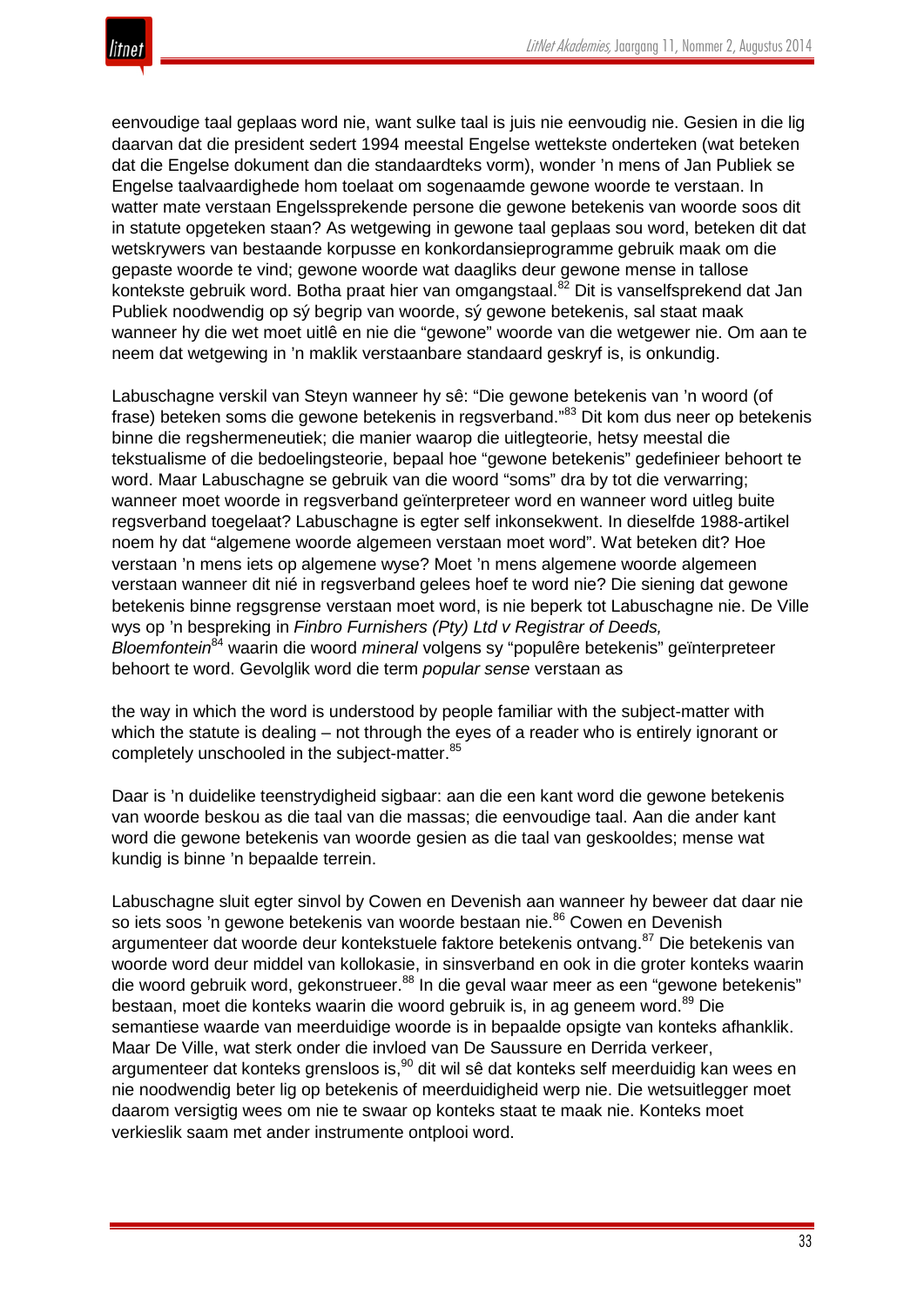

#### **4. Die Interpretasiewet 33 van 1957**

'n Instrument wat veronderstel is om 'n duidelike riglyn daar te stel, is die Interpretasiewet, waarvolgens statute in Suid-Afrika geïnterpreteer moet word. Devenish dui aan dat die wet onder meer die beginsel van "outentieke uitleg" behels, wat bepaal dat die wetgewer betekenis aan woorde toeskryf.<sup>91</sup> Daardie betekenis word meestal deur die grammatiese aard van die woord, die regstradisie en konteks bepaal. Aan elke woord moet daar 'n betekenis gegee word en die betekenis van woorde moet verkieslik konsekwent wees in dieselfde wet. 92

Artikel 1 hanteer algemene bepalings by die toepassing van die wet (asook die uitleg van betekenis) wat op die hele land van toepassing is en word soos volg bewoord:

Die bepalings van hierdie Wet is van toepassing op die uitleg van elke wet (soos in hierdie Wet omskryf) wat by of na die inwerkingtreding van hierdie Wet in die Republiek of in enige deel daarvan van krag is, en op die uitleg van alle verordeninge, reëls, regulasies of voorskrifte wat kragtens enige wet uitgevaardig is, *tensy daar iets in die taal of samehang* van die wet, verordening, reël, regulasie of voorskrif is *wat strydig is met sodanige bepalings of tensy 'n ander bedoeling daaruit blyk*. 93

Die gekursiveerde woorde suggereer 'n vanselfsprekende *Wortlautgrenze*; slegs wanneer die taal *strydig* is, hoef die bepalings nie volgens die letter toegepas te word nie. Ofskoon daar ruimte gelaat word vir die hantering van moeilike gevalle, moet die wetsuitlegger dus by die grense van die taal hou.

Waar dit duidelik blyk dat die gewone gebruik van 'n term binne sy konteks verskil van hoe die wetgewer dit verstaan, mag howe van die wetsomskrywings afwyk. Hier is die woord *strydig* in artikel 1 van die Interpretasiewet weer eens van belang.

As voorskriftelike wet is die Interpretasiewet uiters vaag en die bewoording troebel, met spesifieke verwysing na riglyne vir die hantering van semantiese kwessies. Behalwe artikel 2 in die Interpretasiewet wat omskrywings weergee en sodoende ook 'n presedent vir ander wette skep, word daar nêrens eksplisiet aangedui hoe woorde, frases of sinne geïnterpreteer moet word nie. Die hantering van betekenis en wetsuitleg word meestal vanuit die regsfilosofie en -teorieë benader en word telkens deur 'n groot aantal hofsake uiteengesit. Daar word nóg in die eerste nóg in die tweede artikel aangedui hoe die wetsuitlegger problematiese woorde, frases of sinne moet benader, veral wanneer dié semantiese sake die kern van die geskil vorm. Daar is geen riglyne met betrekking tot woordeboekgebruik nie; die Wet bepaal ook nie in watter mate taalwetenskaplike bydraes toegelaat mag word en watter vorm só 'n ingryping mag aanneem nie. Dié kwessies word eerder herhaaldelik deur howe hanteer: howe skep die nodige presedente vir die toekomstige uitleg van wette. In hierdie opsig slaag die Interpretasiewet glad nie in sy doel nie. Devenish beskou die Interpretasiewet as verouderd en stel voor dit word drasties hersien.<sup>94</sup> As die Wet hersien word en meer gedetailleerde voorskrifte en riglyne bevat, sal howe nie nodig hê om toenemend self riglyne te skep nie.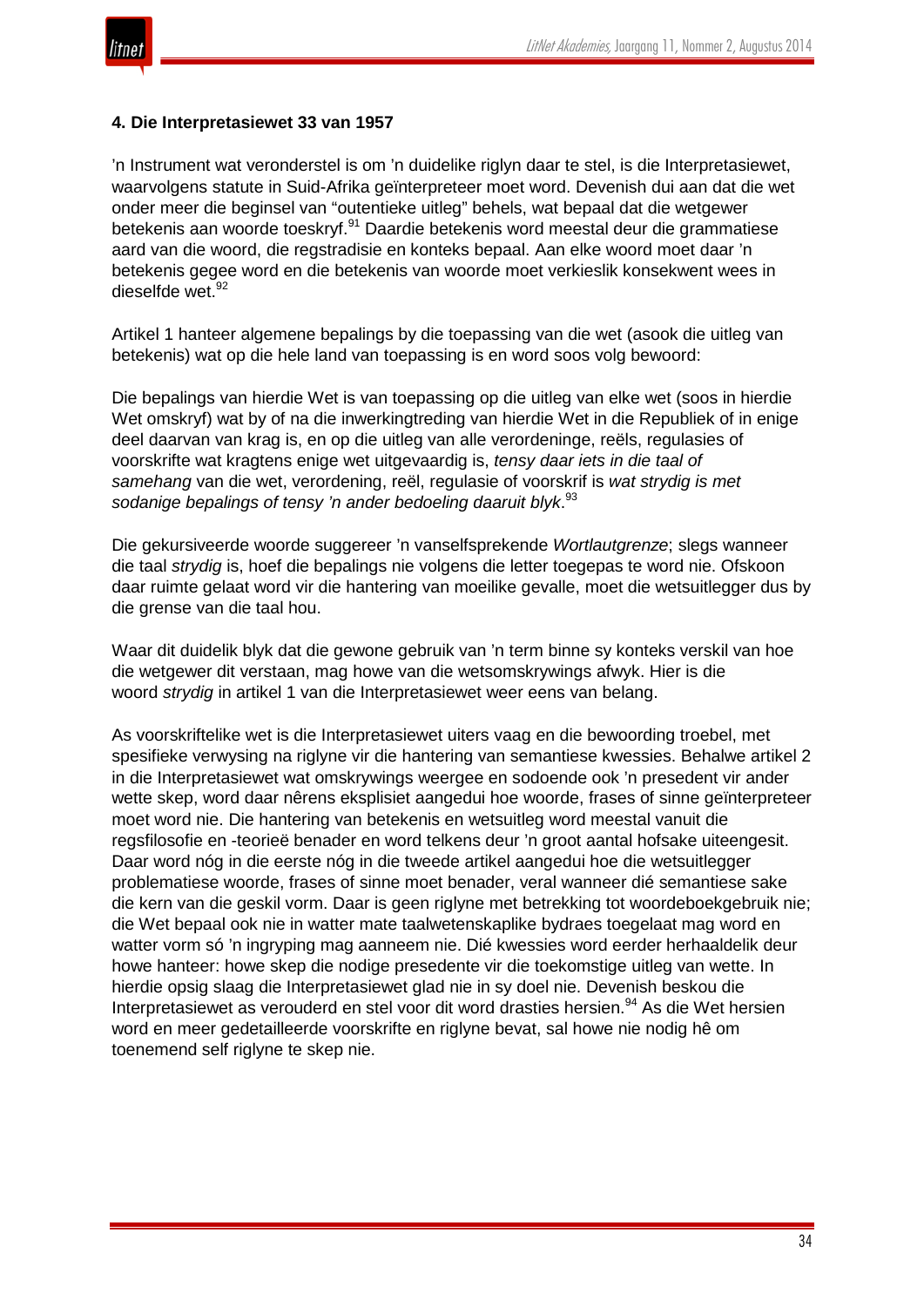# **5. Woordeboeke**

Aangesien woordeboeke 'n gereelde bron by die uitleg van wette uitmaak, is dit sinvol om 'n goeie begrip van die aard en omvang van woordeboeke te hê. Onkunde oor woordboeke lei uiteraard tot die onkundige gebruik van woordeboeke. Dit is ook die uitgangspunt van hierdie artikel om 'n alternatief vir woordeboeke voor te stel, derhalwe is dit kardinaal om sowel die sterk- as swakpunte van woordeboeke vas te stel.

# *5.1 Wat is 'n woordeboek?*

'n Woordeboek is 'n naslaanbron.<sup>95</sup> Landau verwys na 'n woordeboek as 'n teks wat die betekenis van woorde beskryf, wat illustreer hoe woorde in konteks gebruik kan word en wat dikwels 'n aanduiding gee van hoe die betrokke woord uitgespreek behoort te word.<sup>96</sup> Howard verwoord dit soos volg:

Every household is assumed to have one; children are taught how to consult the dictionary in school; there is one in every office. Lawyers quote the dictionary in court, teachers and lecturers appeal to it, politicians and preachers argue from its definitions. The dictionary is part of the cultural fabric of our society; each major new edition warrants a review in the daily press. And we all take what the dictionary says as authoritative: if the dictionary says so, then it is so. Life would be impossible if the dictionary was not the final arbiter in our linguistic disputes.<sup>97</sup>

Hoewel daar ooreenkomste is tussen 'n woordeboek en 'n ensiklopedie, funksioneer dié twee bronne tog apart van mekaar.<sup>98</sup> Jackson voer aan dat woordeboeke egter meer as net naslaanbronne vir die opsoek van woorde is; dit dien ook as register van woorde wat op 'n gegewe tyd in 'n taal voorgekom het.<sup>99</sup> Woordeboeke weerspieël in sekere mate die volksmond. Daarbenewens kan woordeboeke pertinent as 'n pedagogiese bron dien weens die ensiklopediese kennis en remediërende advies daarin vervat.<sup>100</sup> Oorweeg byvoorbeeld woordeboeke vir aanleerders of kinders.

# *5.2 Die aanwending van woordeboeke*

In 2000 publiseer Béjoint die resultate van vraelyste oor woordeboekgebruik en kom tot die gevolgtrekking dat die twee hoofgebruike van woordeboeke by die opsoek van 'n woord se betekenis en spelling berus.<sup>101</sup> In die inleiding van die *Encarta Concise English Dictionary*<sup>102</sup> beweer die hoofredakteur dat hulle die gebruikers uitgevra het oor hul behoeftes in woordeboekgebruik. Volgens die *Encarta*-peiling wil gebruikers die spelling en betekenis van 'n woord nagaan en bepaal of 'n sekere woord korrek gebruik is. Verder wil gebruikers weet hoe 'n woord uitgespreek word en waar 'n woord vandaan kom.<sup>103</sup>

Bostaande vermeld die ooglopende funksies van 'n woordeboek. Nóg 'n moontlike funksie kan onderskei word: met betrekking tot die betekenis van woorde kan 'n woordeboek gebruik word om die betekenis van 'n onbekende woord by te leer, of die gebruiker kan juis 'n woordeboek raadpleeg om 'n bestaande betekenis te bevestig. As 'n mens 'n woordeboek beskou as 'n register (oftewel rekord) van die volksmond, kan 'n woordeboek selfs verder gebruik word om te bevestig op watter verskillende maniere 'n bepaalde woord in die volksmond gebruik word. 'n Woordeboek as bevestigende bron help juis om 'n spesifieke woord se meerduidigheid te bevestig deur die verskillende betekenisse aan te dui. In die geval waar 'n woordeboek gebruik word om woordbetekenis en -gebruik te bevestig, is dit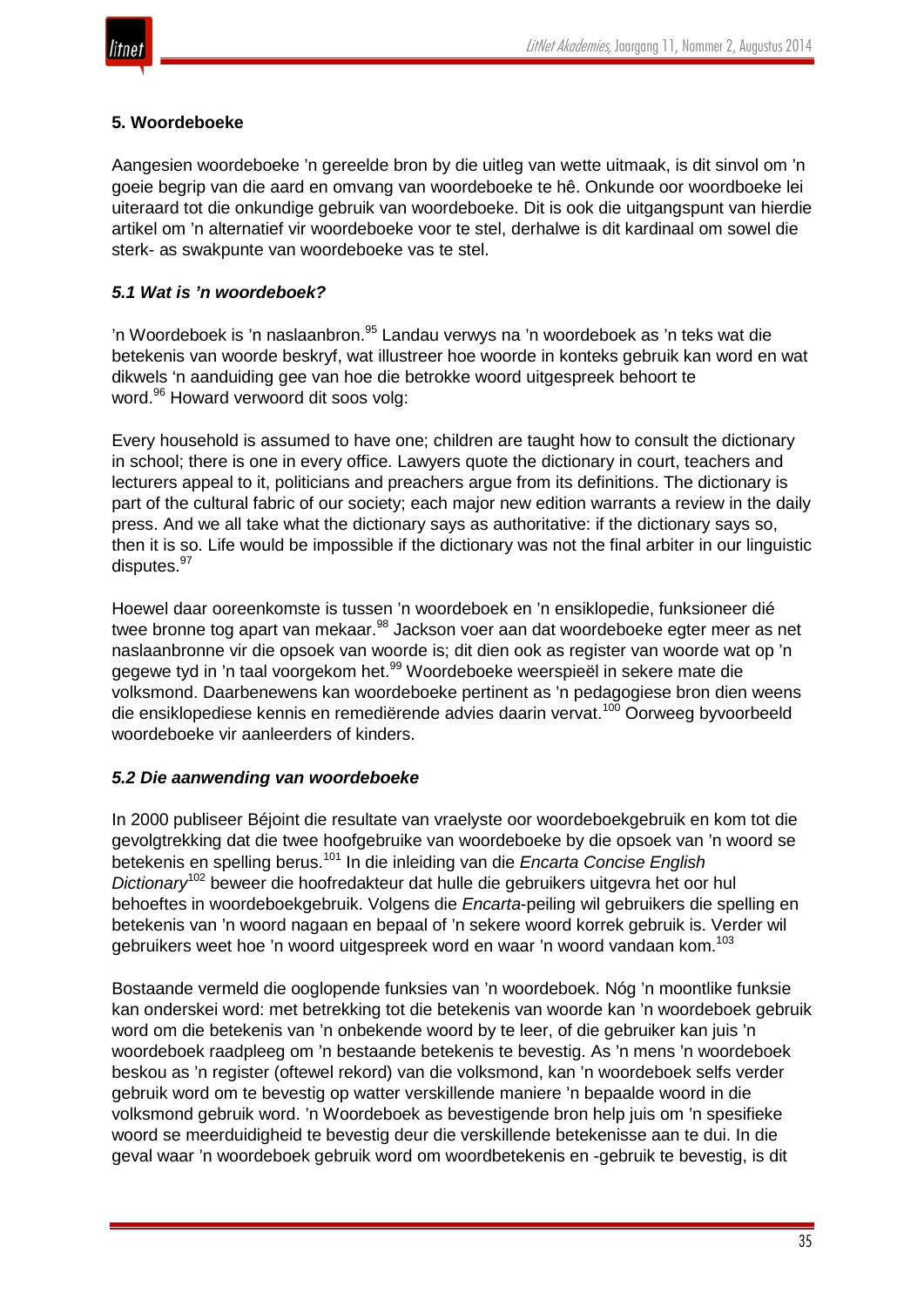

beter om woordeboeke te oorweeg wat uit korpora, verteenwoordigend van alledaagse taal, saamgestel word.

Die doel van 'n woordeboek, asook die uiteindelike teikenmark, oefen 'n groot invloed op die funksie van 'n woordeboek uit. Die verskillende soorte woordeboeke en die formate wat hierdie woordeboeke aanneem, word gedeeltelik deur die aanwending bepaal. Aangesien die teikengehoor van enige teks kardinaal is by die skeppingsproses, lê dit voor die hand dat die gebruiker 'n rol speel in die aanwending van 'n woordeboek. Ofskoon woordeboeke deur 'n wye verskeidenheid gebruikers geraadpleeg word, is Atkins en Rundell steeds van mening dat 'n woordeboek oor tipiese gebruikers en gebruike beskik.<sup>104</sup> Die gebruik en gebruiker het 'n wederkerige invloed. 'n Tweetalige skoolwoordeboek het immers 'n baie spesifieke teikengroep en het as sodanig 'n baie bepaalde aanwending tot gevolg, naamlik die opsoek van 'n teikenwoord vanuit die brontaal.

As 'n mens dus aanvaar dat 'n bepaalde woordeboek op sekere gebruikers afgestem word en vir spesifieke doeleindes aangewend word, kan 'n mens ook aanvaar dat die aanwending van dieselfde woordeboek deur 'n persoon buite die teikengroep en teikengebruik verskeie implikasies kan hê. Dit wil sê dat 'n hof uiters versigtig met woordeboeke moet omgaan en geensins lukraak enige woordeboek kan nadersleep nie. Aangesien die howe gereeld met die gewone betekenis van woorde werk, verwag 'n mens dat verklarende woordeboeke die voorkeurbron behoort te wees. Die probleem is egter dat daar nie een, homogene verklarende woordeboek is nie. (En geen van die verklarende woordeboeke in Suid-Afrika se opstellers beskou die Suid-Afrikaanse hof as die tipiese gebruiker nie.)

Atkins en Rundell tref 'n belangrike onderskeid tussen dekodering en enkodering in die naslaan van omskrywings.<sup>105</sup> Dekodering is 'n meer passiewe handeling waartydens 'n onbekende woord opgesoek word om die konteks beter te begryp. Daarteenoor word 'n woordeboek ook ingespan vir enkoderingsdoeleindes. Enkodering is 'n aktiewe (en meer komplekse) handeling waardeur 'n persoon die gekose woord probeer gebruik, hetsy in 'n bekende of in 'n onbekende konteks. Dit beteken dat 'n persoon baie meer omtrent die betrokke woord moet weet. Die tipe inligting waaroor die woordgebruiker moet beskik, is die semantiese eienskappe, sosiolinguistiese eienskappe (soos register, variëteit), pragmatiese en konnotatiewe eienskappe, kollokasie asook die konteksgebondenheid van die woord.<sup>106</sup> Dit kom voor asof die meeste woordeboeke meestal vir dekoderingsdoeleindes geskep word en in mindere mate eksklusief vir enkoderende gebruik bedoel word.<sup>107</sup> Daar is dus 'n aantal verskillende soorte woordeboeke met uiteenlopende aanwendingsdoelwitte waarvan 'n hof moet kennis neem.

# *5.3 Verskillende soorte woordeboeke*

Volgens Jackson en Murphy benader mense 'n woordeboek as een, unieke teks.<sup>108</sup> Soos Murphy dit stel: "Note how people speak of *THE dictionary*, much as they would speak of *THE Bible* or *THE Koran*."<sup>109</sup> Die gebruik van die bepaalde lidwoord impliseer dat daar slegs een weergawe van 'n taal verteenwoordig word, aldus Murphy. 'n Woordeboek is uiteraard nie een, unieke teks nie. In plaas van een, homogene woordeboek is daar 'n legio soorte woordeboeke en geen twee volg presies dieselfde benadering in die samestelling daarvan nie. Woordeboeke bevat ook nie dieselfde woorde nie en word beslis nie op een, homogene gebruiker afgestem nie. Verskille kom voor op grond van grootte, die aantal trefwoorde, die organisasie van die woorde (meestal alfabeties, maar somtyds tematies), die ouderdom van gebruikers, die omvang van die woordeskat met betrekking tot tyd (kan die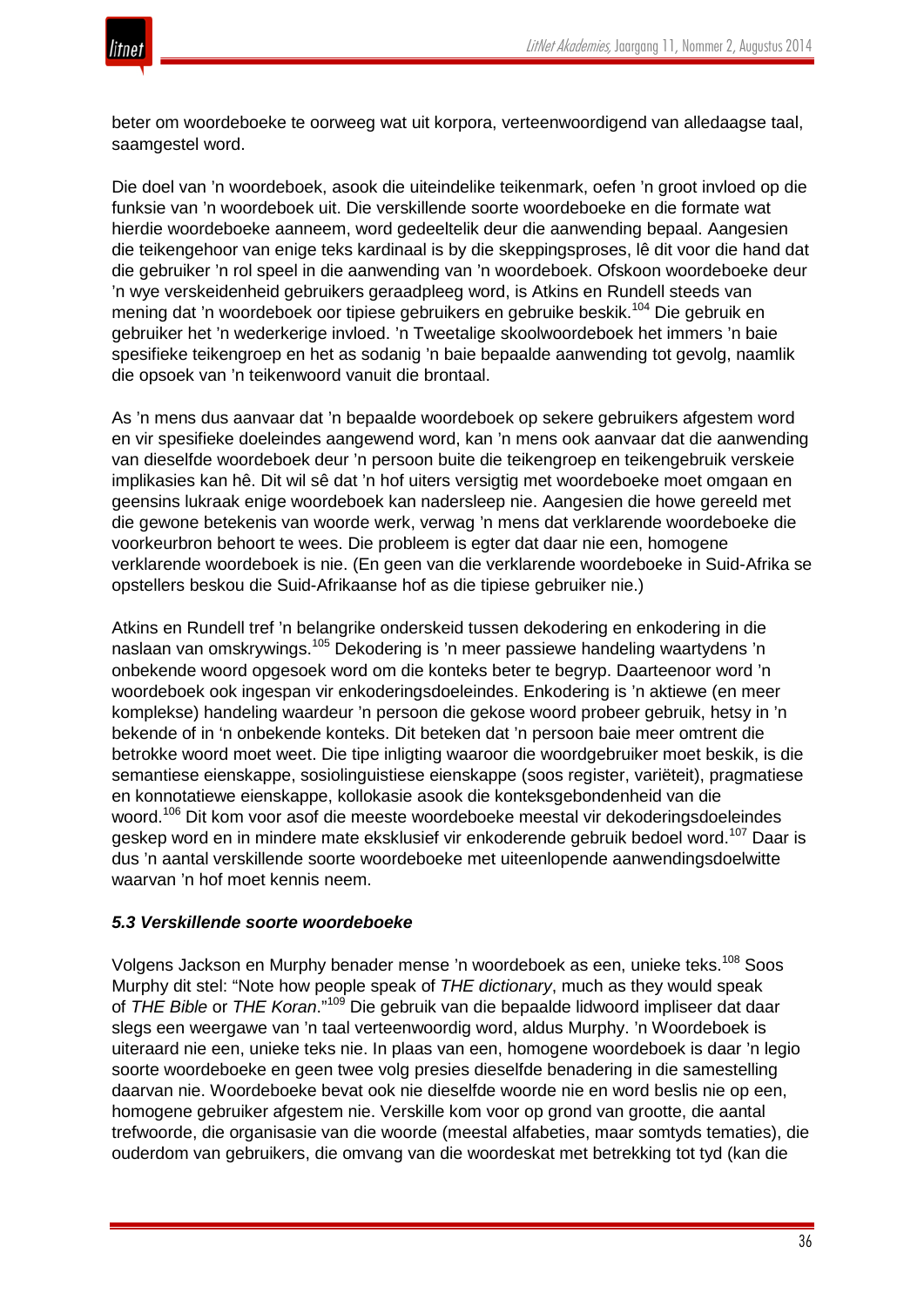

woordeskat sinchronies of diachronies beskou word?), die koste daaraan verbonde, en die aard van die onderwerp (die taalvariëteit, idiome, sinonieme, spelling, blokkiesraaisels).<sup>110</sup>

Hoewel die verskillende soorte woordeboeke uiteenlopend deur leksikograwe geklassifiseer word, is daar enkele ooreenkomste wat universeel na vore kom, naamlik die onderskeid tussen enkeltalige en meertalige woordeboeke en die verskil tussen algemene en gespesialiseerde woordeboeke.<sup>111</sup> Binne hierdie vier kategorieë kan 'n aantal subkategorieë geïdentifiseer word: by enkeltalige woordeboeke tref 'n mens verder onderskeid tussen beknopte en omvattende (volledige) woordeboeke waarvan die aantal trefwoorde meestal verskil. In sommige tale bestaan daar verklarende woordeboeke vir moedertaalsprekers asook aanleerders; in dié geval is die funksie en uitleg van woordeboeke soortgelyk, maar die manier waarop woorde verklaar en omskryf word, is eenvoudiger vir die gebruik deur aanleerders.<sup>112</sup> Dit gebeur ook dat sommige tale oor verskillende geografiese gebiede versprei is, byvoorbeeld Engels. Engels is die amptelike taal vir 'n verskeidenheid lande en die lingua franca in selfs nog meer lande. Met soveel uiteenlopende sprekers is daar behoefte aan woordeboeke wat die plaaslike woordeskat en uitsprake uniek aan Engels in daardie streek boekstaaf. Vergelyk byvoorbeeld die Suid-Afrikaanse Oxford Engelse woordeboek met dié van Amerika, Australië en Indië.<sup>113</sup>

Gespesialiseerde woordeboeke, hetsy in enkeltalige of in meertalige formaat, is meer vakkundig van aard. Opitz verwys na die feit dat hierdie soort woordeboeke meestal weens professionele behoeftes geskep word en dat linguistiese oorwegings nie altyd die bepalende faktor is nie.<sup>114</sup> Die hoofdoel van hierdie soort woordeboeke is meestal om terme te omskryf. As sodanig is die uitspraak, die gebruik van die woord of enige grammatiese inligting waarskynlik uitgelaat.<sup>115</sup> Volgens Pearson is die grootste tekortkoming die feit dat tegniese, oftewel gespesialiseerde, woordeboeke juis nie grammatiese inligting bevat nie.<sup>116</sup> 'n Vergelyking tussen die *Oxford Dictionary of Economics* (2002) en die *Collins Internet Dictionary of Economics* (2005) bewys byvoorbeeld dat gespesialiseerde, vaktegniese woordeboeke nie dieselfde trefwoorde of ooreenstemmende verklarings vir dieselfde woorde bevat nie. Die lemmatisering van die woord *expenditure* lewer byvoorbeeld uiteenlopende resultate op.<sup>117</sup>

Svensén tref 'n onderskeid tussen 'n tegniese en 'n spesialiswoordeboek.<sup>118</sup> Waar tegniese woordeboeke hoofsaaklik vakspesifieke terminologie hanteer, fokus spesialiswoordeboeke onder meer op woordverhoudinge. Spesialiswoordeboeke sluit die volgende in: kombinasiewoordeboeke, sinoniemwoordeboeke, korpuswoordeboeke, frekwensiewoordeboeke, tesourusse, etimologiewoordeboeke en idioomwoordeboeke.

Indien 'n hof van 'n woordeboek gebruik wil maak, behoort die voorsittende beampte slegs sekere van bovermelde soorte woordeboeke te raadpleeg; 'n hof moet van die aanwendingsmoontlikhede en beperkings van die uiteenlopende woordeboeke bewus wees. Wanneer meertalige of tegniese woordeboeke geraadpleeg word, moet daar verkieslik 'n aantal van hierdie bronne bestudeer word, aangesien 'n enkele woordeboek moontlik onbevredigend kan wees. Meertalige en tegniese woordeboeke se hantering van trefwoorde is dikwels meer beperkend as dié van 'n goeie verklarende woordeboek. 'n Verklarende woordeboek bied byvoorbeeld basiese grammatiese inligting wat nodig is vir 'n beter begrip van die betrokke woord se gebruik en bied somtyds ook gebruiksmoontlikhede binne konteksgebonde voorbeelde aan. Dit is daarom kardinaal dat gebruikers, onder meer 'n hof, oordeelkundig met woordeboeke omgaan, selfs wanneer dit 'n regswoordeboek is.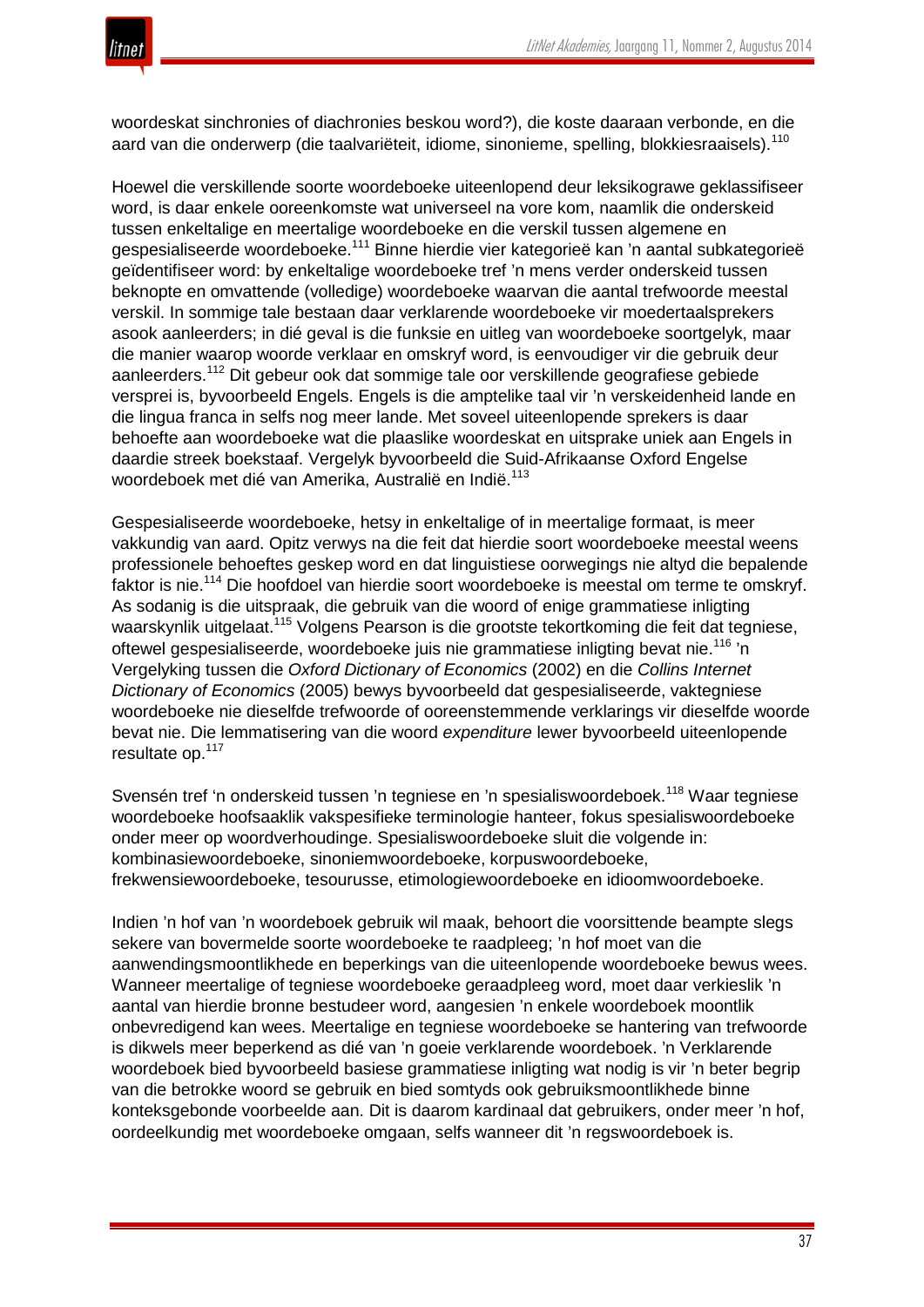

# *5.4 Definisies*

Pearson vermeld dat verklarende woordeboeke vir moedertaalsprekers gewoonlik 'n oorsig van die leksikon van 'n taal bied.<sup>119</sup> Die eerste doel van 'n verklarende woordeboek is om 'n woord te definieer. Gebruikers wil weet wat woorde beteken. Uiteindelik is dit die leksikograaf wat uit sy kundigheid en ervaring besluite neem en keuses uitoefen.<sup>120</sup> Daar sit dus 'n mens agter die blaaie van die boek. Landau<sup>121</sup> verwys verskeie kere na die feit dat leksikograwe foute maak en dat die saamstel van woordeboeke nie 'n presiese wetenskap is nie.

Goddard is van mening dat hoewel definisies nie altyd ewe akkuraat kan wees nie, hulle wel betroubaar behoort te wees deur aan te dui hoe die woord gebruik kan word.<sup>122</sup> Om daarin te slaag, kan 'n definisie nie te breed of te eng wees nie, en dit kan ook nie sirkulêr en onduidelik (of obskuur, aldus Goddard) wees nie. Volgens Goddard kan definisies juis onduidelik voorkom wanneer woorde oënskynlik gewoon lyk, maar dan op 'n semimetaforiese wyse of in 'n ongewone konteks toegepas word.

Volgens Jackson het definisies ten doel om die denotasie van 'n lekseem te beskryf, terwyl konnotasie selde in woordeboeke hanteer word.<sup>123</sup> Landau is dit met Jackson eens en wys 'n belangrike saak uit, naamlik dat woordeboeke slegs sekere betekenisse insluit en ander  $i$ ignoreer.<sup>124</sup> Net omdat sekere betekenisse – soos konnotasies – nie in woordeboeke opgeneem is nie, beteken nié dat daardie betekenisse nie bestaan nie of dat leksikograwe nie van dié betekenisse bewus is nie.

Dit is belangrik om te besef dat woordeboeke na aanleiding van verskillende strategieë saamgestel word en dit is kardinaal dat 'n hof en regslui kennis daarvan neem. Die strategie bepaal die manier waarop 'n woord (of term) se betekenis verduidelik word en bepaal ook in talle opsigte hoe die gebruiker 'n woordeboek moet benader. Die teikengebruiker vorm deel van hierdie strategie en oefen direk 'n invloed op die aard en omvang van definisies uit.<sup>125</sup> Die leksikograaf moet 'n woordeboekgebruiker se perspektief in gedagte hou en twee vrae probeer beantwoord, naamlik: Waarvoor word definisies gebruik en vir wie word die definisies bedoel?<sup>126</sup> Soos vroeër vermeld, word definisies aangewend om woorde te dekodeer en te enkodeer. Vir eersgenoemde is eenvoudiger definisies nodig, maar vir laasgenoemde behoort die definisie baie meer inligting te bevat, sowel grammaties as semanties.

Sommige woordeboeke voorsien slegs illustrasies of simbole met die benaming van elke afbeelding daarby. Ander woordeboeke voorsien aansienlik meer uitgebreide voorbeelde om sodoende die woord se gebruik te demonstreer. 'n Hof sal (hopelik) nooit van net 'n illustrasiewoordeboek gebruik maak nie, terwyl 'n kombinasiewoordeboek met uitgebreide voorbeelde moontlik 'n goeie naslaanbron kan wees.

'n Laaste saak wat onder "definisies" aangeraak behoort te word, is die kwessie van terme teenoor woorde. Wanneer woorde vir "gewone" doeleindes gebruik word, verwys ons steeds daarna as *woorde*. Maar wanneer woorde vir "spesifieke" doeleindes gebruik word, verwys ons daarna as *terme*. Vergelyk die woord *kind* in standaardtaal met sy gebruik en uitgebreide betekenis in sake soos *S v Molefe*<sup>127</sup> en *De Reuck v Director of Public Prosecutions, Witwatersrand Local Division*. <sup>128</sup> Die definisie van 'n term is klaarblyklik meer kompleks en gedetailleerd as die definisie van 'n gewone woord.<sup>129</sup> Pearson stel dit soos volg:<sup>130</sup>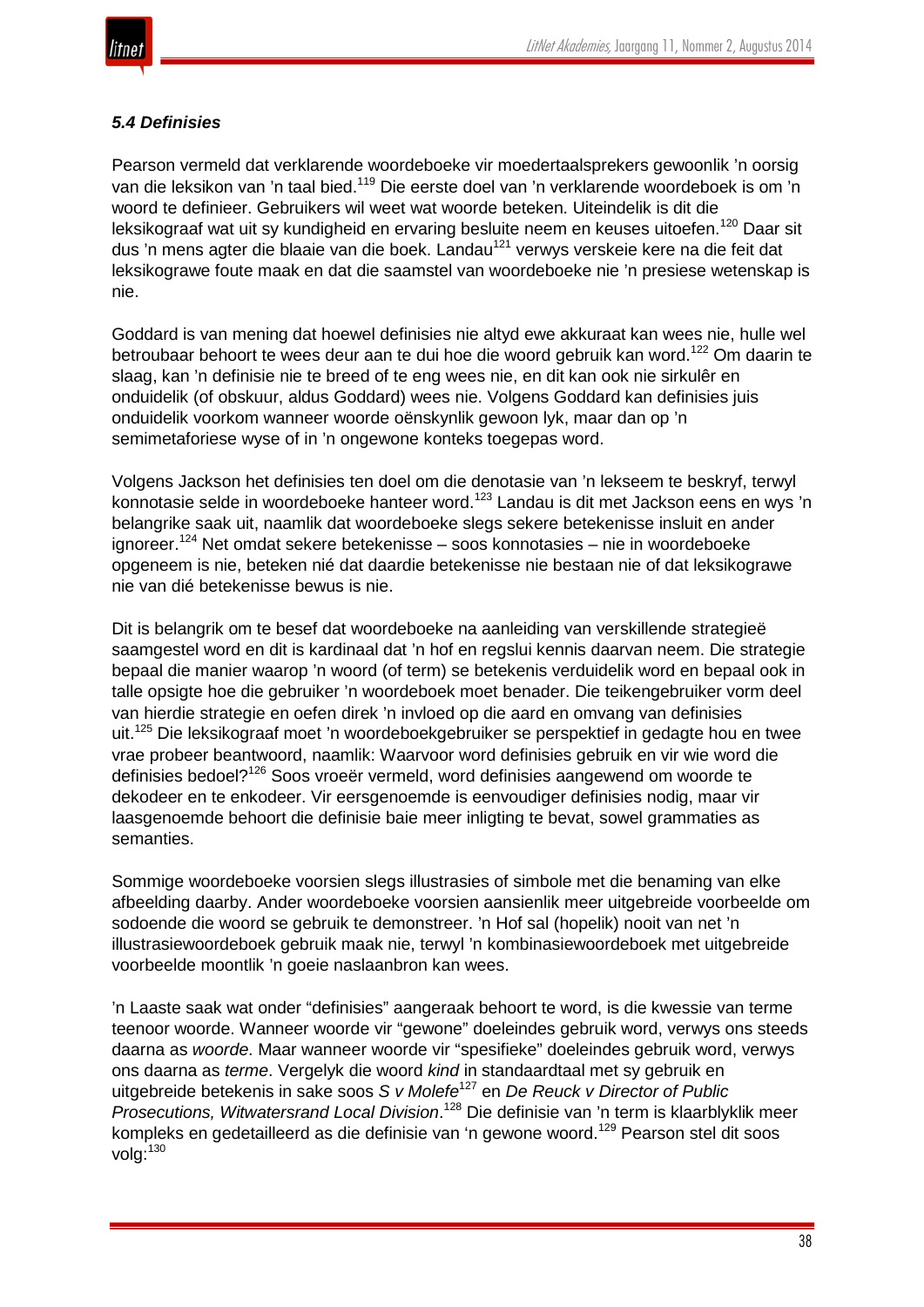

Language as a whole is a label used to describe all language and all language situations. It includes not only the language which we use to communicate in everyday situations but also the language which we use in "special" situations ...

Die onderskeid lê egter nie so maklik voor die hand nie. Daar is nie altyd konsensus onder leksikograwe en terminoloë oor wat alles as terme geld nie. Dit is belangrik om die omstandighede waarin woorde gebruik word, in gedagte te hou om sodoende te kan bepaal of die woord 'n term is. Pearson<sup>131</sup> voer aan dat enige woord of frase wat spesiale verwysings maak, as terminologie beskou moet word, in sowel die vakterrein waartoe die woord of frase behoort as ander terreine waarin die woord of frase gebruik word (dit is nie noodwendig dieselfde vakterrein nie). Vergelyk weer die betekenis van 'n woord soos *kind* in 'n regskonteks. Afhangende van die uiteenlopende behoeftes van 'n wetgewer sal *kind* waarskynlik as 'n term in statute gebruik word.

Pearson bespreek 'n aantal terminoloë (Wüster, Felber, Sager, Hoffmann, Trimble en Trimble, Herbert, Godman en Payne, en Yang) se pogings tot 'n onderskeid tussen woorde en terme, en die onderskeid (oorvereenvoudig) is vervolgens 'n groepering van tegniese woorde teenoor nietegniese of algemene woorde.<sup>132</sup> Tegniese woorde kan vakspesifiek wees en tot slegs een vakterrein behoort of kan by tye interdissiplinêr gebruik word. Die nietegniese woorde kan woorde wees wat vir alledaagse doeleindes gebruik word, of dit kan algemene woorde wees wat spesiale betekenisse verkry het en sedertdien meerduidig is. Volgens Svensén is dit dikwels makliker om te bepaal welke woorde in 'n spesialisveld nié spesialiswoorde is nie, eerder as om te probeer vasstel watter woorde as terminologie kan deurgaan.<sup>133</sup> Dit is vanselfsprekend dat konteks 'n bepalende faktor in die status van 'n spesialiswoord is.

'n Hof sal met groot sorg moet bepaal of die betwiste woord 'n gewone woord of 'n term is. Terminologie kan eenvoudig nie op dieselfde manier benader word as wat gewone, algemene woorde benader word nie. 'n Hof kan uiteraard nie 'n term as 'n gewone woord in 'n woordeboek opsoek (of op 'n alternatiewe wyse probeer verklaar) nie. Terme is nie gewone woorde nie. Die funksie van sulke woorde is ook anders as dié van gewone woorde. Partykeer lyk woorde gewoon omdat die woord by tye in gewone omstandighede toegepas word, maar eintlik tree die woord, in konteks, as 'n term op. Vergelyk byvoorbeeld die item *noodtoestand*. Dit kan in verskillende kontekste gebruik word, dikwels metafories, maar sodra dit in 'n militêre situasie gebruik word, geld dit as 'n term.

Woordeboeke bied sowel verduidelikings van "gewone" woorde as definisies van terme. Landau skat dat soveel as 40% van trefwoorde in gewone verklarende woordeboeke terme is, 'n verskynsel wat hy aan die samelewing se hoë agting vir wetenskap en tegnologie toeskryf.<sup>134</sup> Die gevaar kan ontstaan dat 'n woordeboekgebruiker – soos 'n hof – per abuis die verklaring van 'n term lees en dit sien as die definisie van 'n gewone woord, omdat hy/sy eenvoudig nie weet dat die woord eintlik 'n term is nie. Die omgekeerde kan ook gebeur, naamlik dat die verklaring van 'n gewone woord as die verklaring van 'n term gelees word. Dit kan uiteraard tot uitlegprobleme lei, veral waar 'n woordeboek (verkeerdelik; ten koste van konteks) ingespan word as gesaghebbende bron wat sekerheid en definitiewe antwoorde moet verleen.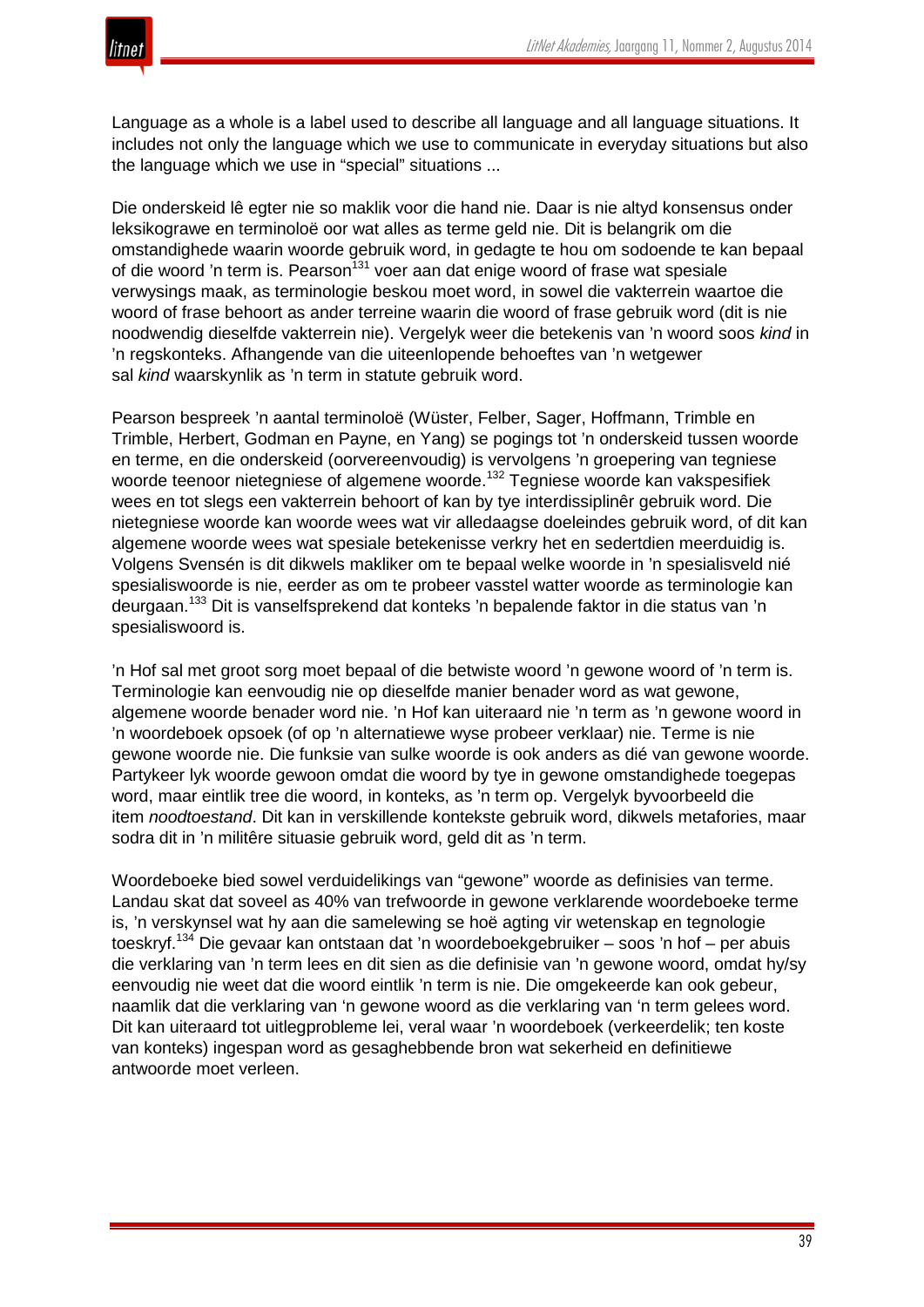# **6. Die gebruik van woordeboeke in 'n hof**

Wanneer dit by die betekenis van gewone woorde kom, beweer Hutton dat daar 'n aantal voordele aan 'n hof se gebruik van woordeboeke bo die kundige getuienis van linguiste is:

Consulting a dictionary is a familiar practice within the linguistic experience of lawyers, but asking a linguist is not. Dictionaries are created by professional lexicographers, and so can serve a court as a kind of surrogate expert witness. There is a wide choice of professionally edited dictionaries on the market, with differing definitional styles and contrasting organisation of many entries. The dictionary is also obviously cheaper and more readily available, and its points of view can be ignored if unhelpful, or a second opinion sought. Most importantly the organisation of the dictionary entry is also untainted by direct exposure to the linguistic facts of the case in their social setting. The dictionary, more so than justice itself, is blind to the moral rights and wrongs of the case, whereas an expert witness testifying as to the meaning of words at issue does so with notice or knowledge of the wider legal conflict.<sup>135</sup>

Die gebruik van woordeboeke word deur die Suid-Afrikaanse hof gesanksioneer. In *Fundstrust (Pty) Ltd (In Liquidation) v Van Deventer*<sup>136</sup> verklaar appèlregter Hefer dat die raadpleeg van woordeboeke baie nuttig en by tye selfs onontbeerlik kan wees.<sup>137</sup> Labuschagne dui aan dat 'n hof toegelaat is om 'n verskeidenheid woordeboeke te gebruik, nie bloot woordeboeke wat in Suid-Afrika gepubliseer is nie.<sup>138</sup> In die geval van Afrikaans kan selfs Nederlandse en in uitsonderlike gevalle ook Duitse woordeboeke geraadpleeg word. Labuschagne verwys na appèlregter Kotzé, wat dit in *Association of Amusement* baie duidelik stel dat woordeboeke gesaghebbend moet wees.<sup>139</sup> "Gesaghebbende" woordeboeke kan moontlik geïnterpreteer word as woordeboeke wat reeds 'n reputasie van betroubaarheid en volledigheid opgebou het (wat dit ook al mag beteken). Appèlregter Kotzé verskil egter van Labuschagne deur teen woordeboeke uit ander lande te waarsku: buitelandse woordeboeke kan misleidend en kultuurspesifiek wees.<sup>140</sup>

Weinstein suggereer dat woordeboekgebruik moontlik te make het met beperkte uitlegriglyne; laasgenoemde is veronderstel om aan voorsittende beamptes en regslui bykomende ondersteuning te verleen in die hantering van meerduidige woorde (in statute).<sup>141</sup> Meestal is juriste slegs op die wet en vorige hofsake aangewese. Woordeboeke word as 'n objektiewe hulpbron beskou wat help om veral meerduidige of onduidelike woorde te verstaan;<sup>142</sup> dit kan as 'n goeie eksterne uitlegbron gesien word.<sup>143</sup> Volgens Mouritsen is woordeboeke aanvanklik aangewend om vergete woorde na te gaan en om die voorsittende beampte se geheue omtrent bepaalde omskrywings te verfris.<sup>144</sup> 'n Woordeboek kan boonop gebruik word om die leser 'n algemene gevoel van die woord te gee. Daarbenewens word woordeboeke deur voorsittende beamptes gebruik om die verskillende betekenisse wat op "rekord" geplaas is, te verifieer.<sup>145</sup>

Solan bevestig die feit dat howe op woordeboeke staatmaak om hul beslissings te ondersteun.<sup>146</sup> Soms gebruik voorsittende beamptes woordeboeke as gesag om te bepaal watter party die saak moet wen en watter nie. Solan gaan verder deur woordeboekgebruik in 'n aantal sake te bestudeer. In 'n sesjaartermyn is woordeboeke in 90 van die 804 Amerikaanse hofuitsprake gebruik, oftewel in 11%. Solan het verder bevind dat Amerikaanse regters 'n verskeidenheid woordeboeke gebruik wat wissel van sowel moderne as verouderde verklarende woordeboeke tot tegniese woordeboeke soos 'n regswoordeboek.<sup>147</sup> Solan se bevindings is bekragtig deur dié van Thumma en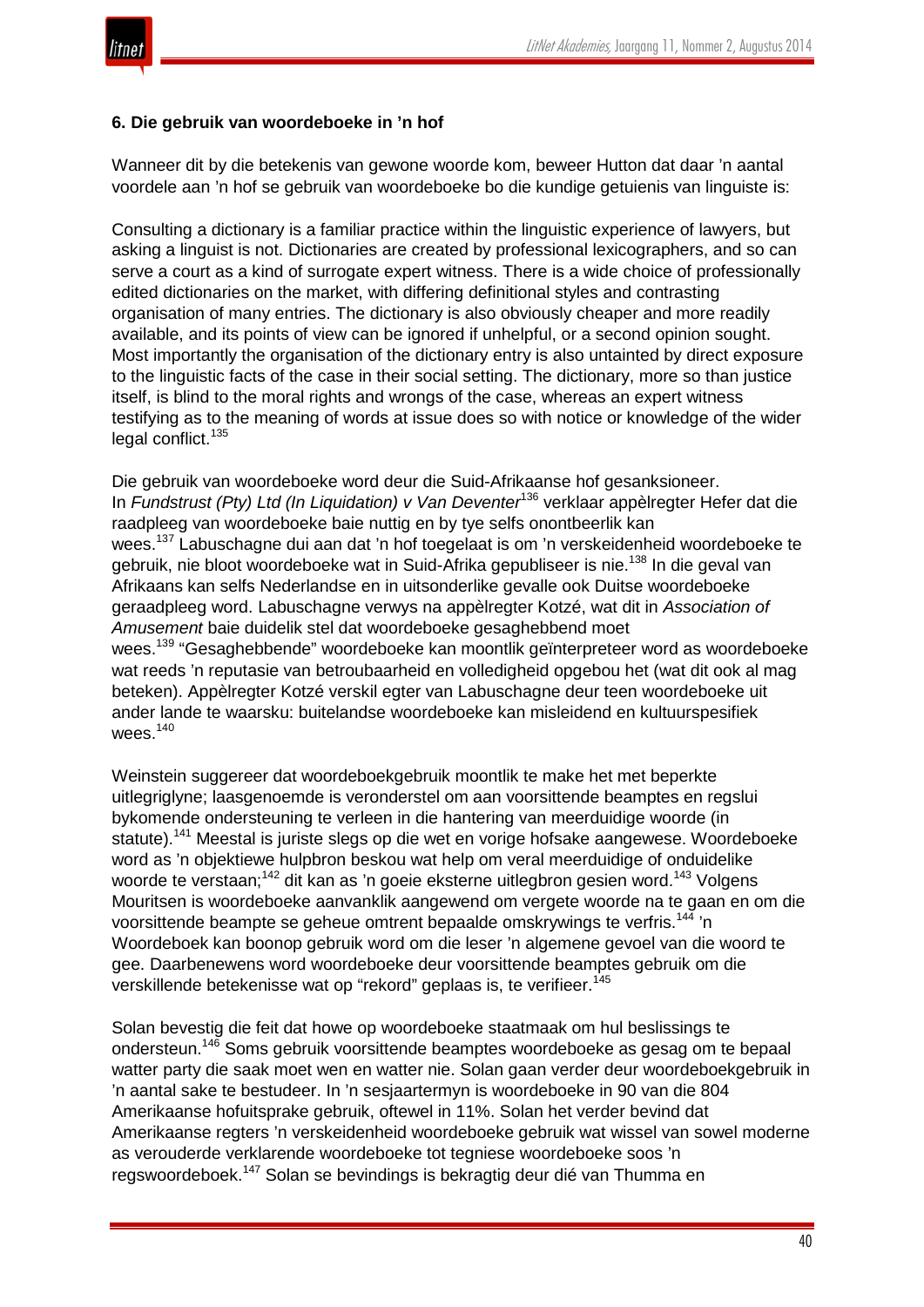

Kirchmeier.<sup>148</sup> Hulle bevind selfs dat die Amerikaanse hof van 1990 tot 1998 woordeboeke in ongeveer 180 sake gebruik het om 220 terme te definieer.<sup>149</sup> 'n Hof se afhanklikheid van woordeboeke beïnvloed sy beskouing van dié naslaanbron; talle voorsittende beamptes plaas hulle vertroue in woordeboeke en verkeer onder die indruk dat 'n woordeboek oor die nodige gesag beskik om as deskundige op te tree.<sup>150</sup> So 'n woordeboek word op sigself 'n gesag en help om die saak te beslis.<sup>151</sup> Volgens die *Harvard Law Review* hou die ietwat oordrewe behoefte aan woordeboeke sterk verband met die tekstualisme (en bedoelingsteorie) wat die gewone betekenis van woorde sentraal stel.<sup>152</sup> 'n Woordeboek is die belangrikste bron vir die tekstualis.<sup>153</sup>

Die aanwending van woordeboeke tydens hofsake word deur verskeie navorsers goedgekeur, mits dit slegs as naslaanbron gebruik en verkieslik as 'n beginpunt gesien word.<sup>154</sup> Dit is belangrik om te besef dat woordeboeke waardevolle hulpbronne is en nie boos is nie. Die probleem lê egter baie maal in die *aanwending* daarvan.

Hoe lyk die Suid-Afrikaanse situasie?

# **7. Woordeboekgebruik in die Suid-Afrikaanse hof**

Om 'n beter begrip te verkry met betrekking tot die Suid-Afrikaanse hantering van woordeboeke tydens hofsake, is 'n ondersoek gedoen deur die Jutastat-databasis te gebruik. Die databasis bevat onder meer hofuitsprake vanaf 1945 tot 2012 (ten tye van die soektog). Slegs hofuitsprake wat binne die geografiese grense van Suid-Afrika verhoor is (ook dié van tuislande en die voormalige mandaatgebied Suidwes-Afrika) is nagegaan. Aangesien dit hier om woordeboekgebruik gaan, is die

soekterme *dictionary* en *woordeboek* telkens aangewend.<sup>155</sup> Vir praktiese doeleindes is 150 hofuitsprake bestudeer, hoewel die soekterme aansienlik meer trefresultate opgelewer het.

Hierdie steekproef word geensins voorgehou as volledig of as verteenwoordigend van die ware stand van woordeboekgebruik in Suid-Afrikaanse howe nie. Die feit dat sake in laer howe uitgelaat is (weens 'n gebrek aan toegang tot die hofuitsprake ten tye van die soektog) en uiteraard 'n baie groter volume data verteenwoordig, spreek van die beperkte blik wat tans hier ter sprake kom. Maar hierdie kort oorsig behoort steeds 'n goeie beeld te skep van die woordeboeke wat gebruik is en die deeglikheid van voorsittende beamptes, veral op appèlvlak. 'n Mens verwag immers dat sake op appèl met groter omsigtigheid en kundigheid hanteer word, juis daarom dat geappelleer word.

Daar word dikwels van appèlregters verwag om woorde opnuut te interpreteer (wat hulle dan ook deurentyd doen) of om 'n hof *a quo* se woordinterpretasie en -hantering te bevestig (wat ook dikwels die geval is). Dit gebeur ewe gereeld dat 'n bepaalde woord nie deur die wet gedefinieer word nie en dat daardie taak dan na 'n hof toe verskuif. Wat baie duidelik uit die Jutastat-soektog blyk, is dat hoër howe hulle graag tot woordeboeke wend. Maar die voorsittende beamptes is nie die enigste lui wat woordeboeke raadpleeg nie. Menigmaal wend die onderskeie partye se regsverteenwoordigers en regsadviseurs hulle tot woordeboeke as deel van hul betoog en dwing as 't ware die voorsittende beampte om dieselfde woorde na te slaan. 'n Meer ervare en deeglike regter sal (hopelik) verder beweeg as die woordeboeke waarop die regsverteenwoordigers aanspraak maak.

Ons vermoede dat Suid-Afrikaanse voorsittende beamptes slordig en onoordeelkundig met woordeboeke sou omgaan, is aanvanklik deur die Jutastat-soektog verkeerd bewys. In die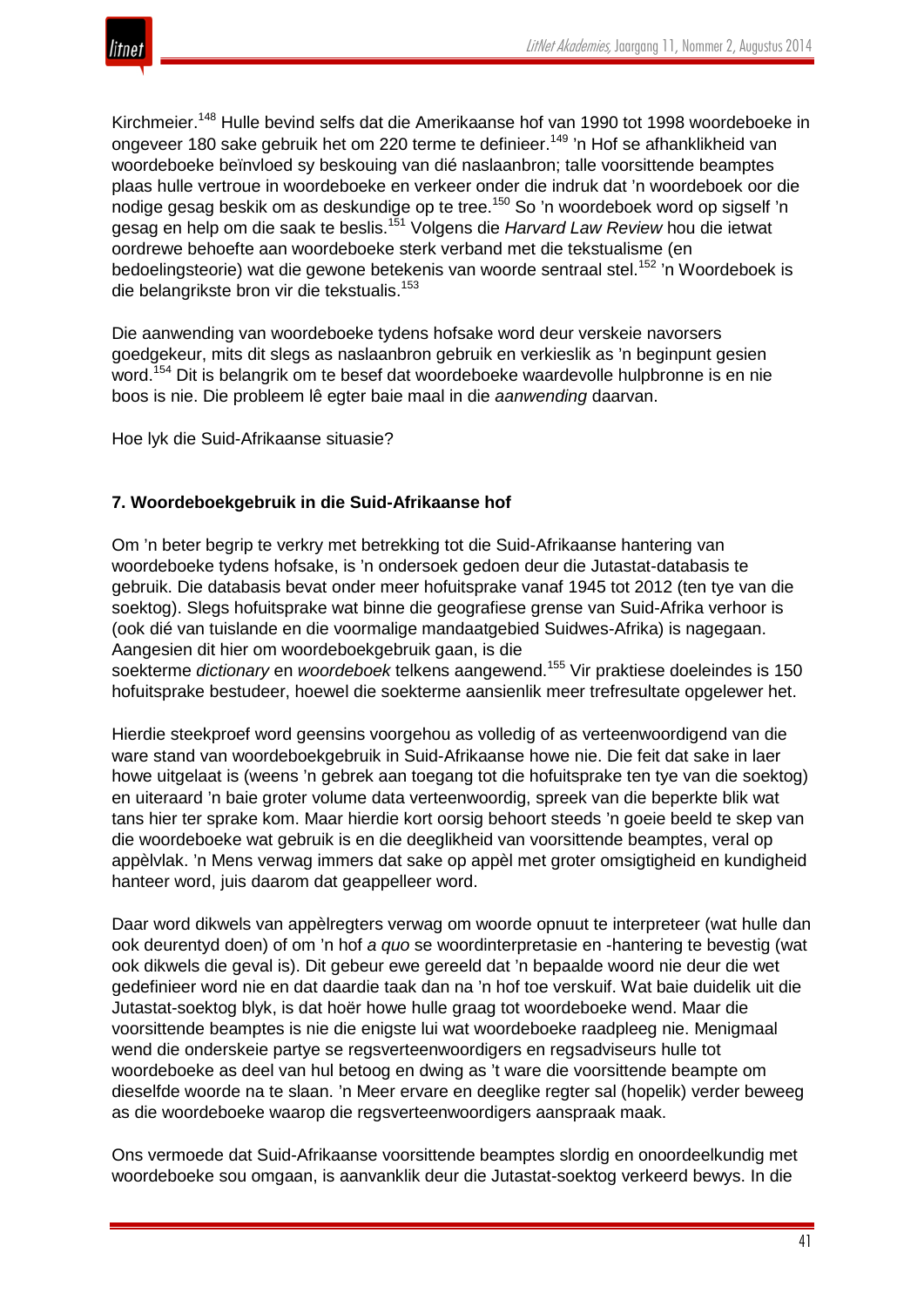

meeste van die 150 hofuitsprake (wat oor 65 jaar strek), is daar meer as een woordeboek gebruik om een of meer woorde op te soek. In *Swart v Smuts*156,*Gulyas v Minister of Law and Order*<sup>157</sup> en *Johnston v Beckett*<sup>158</sup> word daar onderskeidelik van 11 woordeboeke gebruik gemaak. In *Shillings CC v Cronje*159word 12, in *Deedat v the Master*16013, in *S v Collop*<sup>161</sup> 14, in *Cargo Africa CC v Gilbeys Distillers and Vintners (Pty) Ltd*16215 en in Association of Amusement<sup>163</sup>16 verskillende woordeboeke gebruik. Daarbenewens word die gebruik van woordeboeke deur 'n aantal hofuitsprake gesanksioneer,<sup>164</sup> dikwels bevestig deur *Venter v R* (wat die nougesette gewone betekenis van woorde as norm stel) en in die meeste gevalle gevolg (of vervang) deur *Jaga v Dönges* (waarin appèlregter Schreiner die belangrikheid van die groter konteks ten koste van die nougesette grammatikale benadering vooropstel). Hierdie sanksionerende hofsake bied oënskynlik die nodige riglyne en bepaal wanneer dit gepas is om woordeboeke te mag gebruik. 'n Hof wend hom skynbaar nie lukraak tot woordeboeke nie.

Regters maak dit verder duidelik dat woordeboeke meestal as vertrekpunt gesien behoort te word en nie as die finale gesag beskou moet word nie.<sup>165</sup> Uit die 150 uitsprake blyk dit sterk dat woordeboeke hoofsaaklik as 'n bevestiger van woordbetekenis aangewend word. Die woordeboekdefinisies word gewoonlik in oorleg met die groter konteks bestudeer en oorweeg. Die woordeboekdefinisie word nie sommer sonder oordeel as die finale beslissing aanvaar nie.

Wat opvallend is, is die versameling woordeboeke wat gebruik is. Voorsittende beamptes beroep hulle op "gesaghebbende" en bekende woordeboeke, maar gee nooit enige motivering waarom hulle 'n bepaalde woordeboek gebruik nie. Die woordeboeke wat die meeste in die 150 hofuitsprake nageslaan is, is die volledige*Oxford English Dictionary* (74 keer), die *Shorter Oxford English Dictionary* (59 keer), *Webster's Third International Dictionary* (49 keer) en die *Verklarende Handwoordeboek van die Afrikaanse Taal* (HAT) (59 keer).

Sommige woordeboeke is mettertyd deur ander vervang of geïnkorporeer. *Die Afrikaanse Woordeboek* (vandag bekend as die WAT) het byvoorbeeld die weg gebaan vir die HAT (1965). Dieselfde geld byvoorbeeld Kritzinger se*Groot Woordeboek* (1937) en Bosman se *Tweetalige Woordeboek* (1962) wat mettertyd met die *Pharos Afrikaans-Engels/English-Afrikaans Woordeboek* vervang is. Die feit dat bepaalde woordeboeke uit druk is en deur ander vervang is, stuit voorsittende beamptes nie om steeds van die uitgediende woordeboeke gebruik te maak nie.<sup>166</sup> Kritzinger se *Groot Woordeboek*, wat sedert die tagtigerjare nie meer herdruk is nie, word nog so onlangs as 2010 (*Ryan v* Petrus)<sup>167</sup> nadergetrek, ten spyte van die bygewerkte en uitgebreide Pharos-woordeboeke wat reeds beskikbaar was. In *Online Lottery* stel appèlregter Heher dit soos volg: "[I]t is notorious that the production of dictionaries lags the use of words included in them."<sup>168</sup> Rubin<sup>169</sup> val hierby in en waarsku dat ouer woordeboeke tot groter uitlegprobleme kan lei, veral wanneer jonger juriste ouer woordeboeke raadpleeg en onkundig is omtrent die betekenisveranderinge wat sedertdien ingetree het. So gebeur dit baie maal dat soortgelyke woordeboeke en dikwels verskillende uitgawes van dieselfde woordeboek in een saak aangewend word.<sup>170</sup>

Wat ons interessant vind, is dat die *Dictionary of South African English*, wat in die laat 1970's verskyn het, en die*South African Concise Oxford Dictionary*, wat eersgenoemde in 2003 vervang het, altesaam slegs vier keer in die 150 uitsprake gebruik is. Woorde word meer gereeld in Amerikaanse woordeboeke opgesoek (*Webster's*, *Funk and Wagnall* (17 keer), *American Heritage* (8 keer)) as in Suid-Afrikaanse Engelse woordeboeke. Daar is ook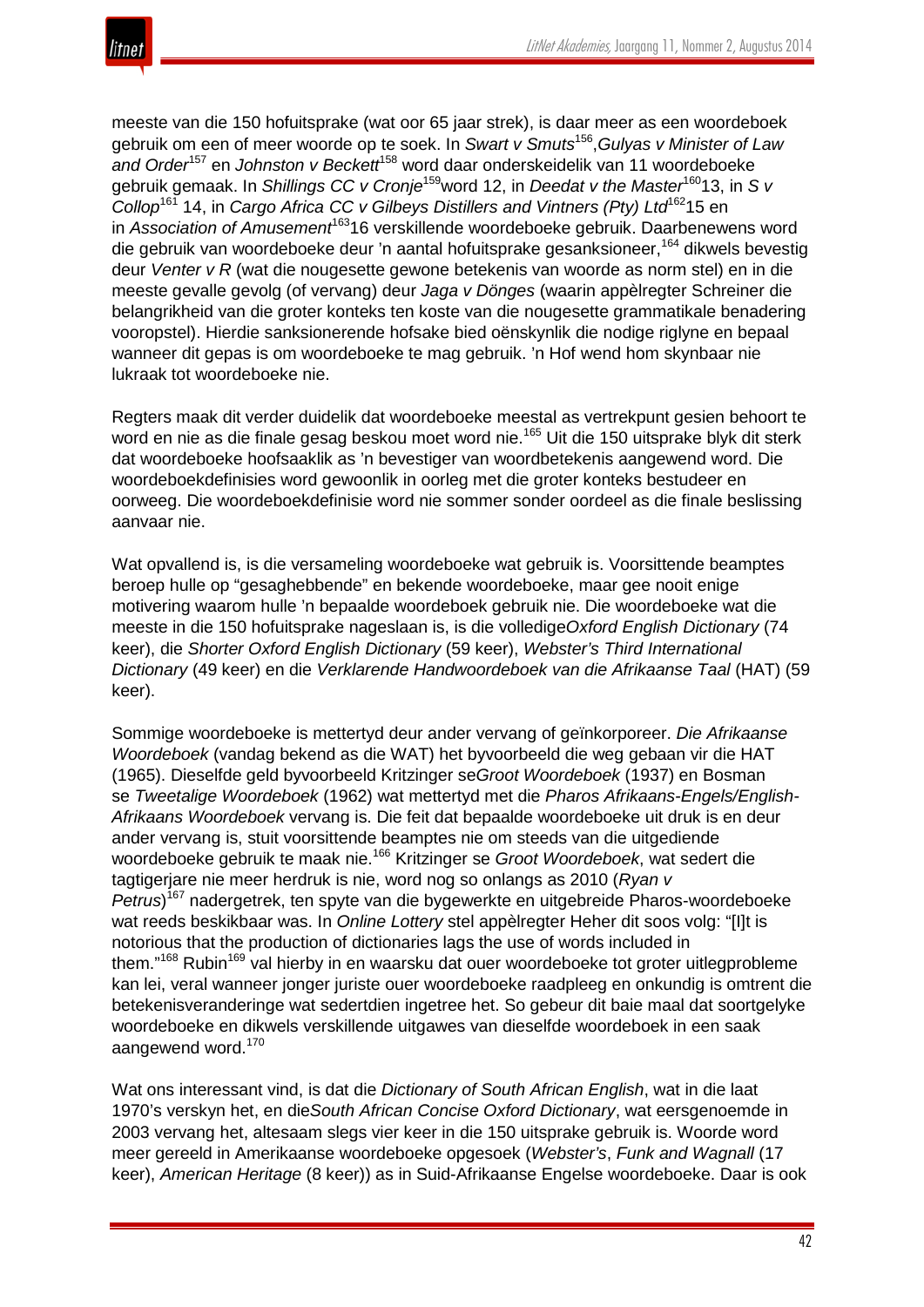geen verwysing na enige Australiese woordeboeke soos die *Macquarie* nie, hoewel laasgenoemde die gewildste woordeboek in Australiese howe is.<sup>171</sup> Ons vermoed die Amerikaanse woordeboeke se gewildheid kan aan verskillende faktore toegeskryf word, onder meer die feit dat Amerikaanse howe gereeld van byvoorbeeld Webster se *Third International Dictionary* gebruik maak, dikwels saam met *Black's Law*

*Dictionary*. *Webster's* en *Funk and Wagnall* se woordeboeke was boonop reeds in omloop nog voordat Suid-Afrikaanse Engelse woordeboeke verskyn het. Dus kon die aanvanklike gebruik van hierdie woordeboeke maklik die norm word en sodoende 'n presedent vir latere gebruik skep. Ons wonder hoe bekend die Suid-Afrikaanse publiek met *Webster* en *Funk and Wagnall* se woordeboeke is; dié woordeboeke kom nie juis op ons winkelrakke voor nie en aanlyn boekwinkels bestel hierdie boeke teen ongelooflik hoë pryse (wat moontlik iets verklap omtrent die algemene beskikbaarheid en bekendheid van die betrokke woordeboeke). Verder nog is die gebruik van buitelandse woordeboeke, soos*Webster's*, wat vir 'n Amerikaanse teikenmark bedoel is, problematies in die sin dat dié woordeboeke uiteraard nie verskynsels in Suid-Afrikaanse Engels akkommodeer nie. Hierdie problematiek word onder meer aangeraak in *Jowells Transport v South African Road Transportation Services*<sup>172</sup> en *Association of Amusement*. <sup>173</sup> Tipiese (Engelse) woordeboeke wat in Suid-Afrika uitgegee word, ontbreek uit die beskikbare voorraad woordeboeke wat deur Suid-Afrikaanse howe gebruik word.

Hoewel die meeste regters oor die algemeen van verklarende woordeboeke gebruik gemaak het, is daar wel 'n aantal verklarende woordeboeke wat waarskynlik nie geskik is vir die naslaan van woorde in 'n appèlsaak nie. Die gebruik van 'n sakwoordeboek<sup>174</sup> of Reader's Digest se *Family Word Finder*<sup>175</sup> kan sterk bevraagteken word. Dieselfde geld die *Oxford Advanced Learners' Dictionary of Current English* of die *Oxford Illustrated Dictionary*. 176Wanneer die *Compact Oxford Dictionary* met die *Concise Oxford Dictionary* vergelyk word, word gevind dat die*Compact* meer beknop is as die *Concise*. Die *Compact* is boonop op hoërskoolleerders afgestem. Die *Little Oxford Dictionary* is nog kleiner as die *Compact*. Het dié soort verklarende woordeboeke 'n plek in 'n hof, veral as dit die enigste woordeboek is wat geraadpleeg word?

Wanneer 'n persoon die taak opgelê word om 'n woord se betekenis na te gaan en te bevestig, kan daardie persoon dit onmoontlik in een, beperkte woordeboek vind. 'n Skool- of sakwoordeboek is sekerlik nie geskik nie, al is dit 'n verklarende woordeboek. Kleiner en beknopter woordeboeke het eenvoudig nie die ruimte vir omvattender omskrywings en gebruiksvoorbeelde nie. Woordeboeke wat op skoolkinders en aanleerders van vreemde tale afgestem is, spreek tog ander behoeftes aan as om 'n bepaalde woord in meer besonderhede te definieer. Net so sal 'n mens nooit van 'n hof verwag om Pansegrouw se blokraaiwoordeboek nader te trek om problematiese woorde mee te verklaar nie. In die 150 hofuitsprake het Suid-Afrikaanse regters eenvoudig hul soekresultate in woordeboeke weergegee. Die feit dat hulle nooit aangedui het waarom hulle 'n sekere woordeboek vir hul woordondersoek geselekteer het nie, skep die indruk dat hulle nie daarvan bewus is dat elke woordeboek 'n bepaalde teikengehoor het en dat die woordeboeke wat hulle gebruik, nie altyd geskik is vir die tipe woordnavraag waarmee hulle gekonfronteer word nie. Nie elke woordeboek is geskik vir elke soort woordnavraag nie. In vier gevalle het regters na woordeboeke verwys, maar versuim om aan te dui welke woordeboeke ter sprake was. Op die keper beskou is Suid-Afrikaanse voorsittende beamptes effens minder noukeurig as wat ons aanvanklik deur die Jutastat-soektog verstaan het.

Dit het ons ook opgeval dat appèlregters partykeer 'n hof *a quo* se hantering van woordprobleme kritiseer en die betwiste betekenis opnuut moet verklaar. Soms word daar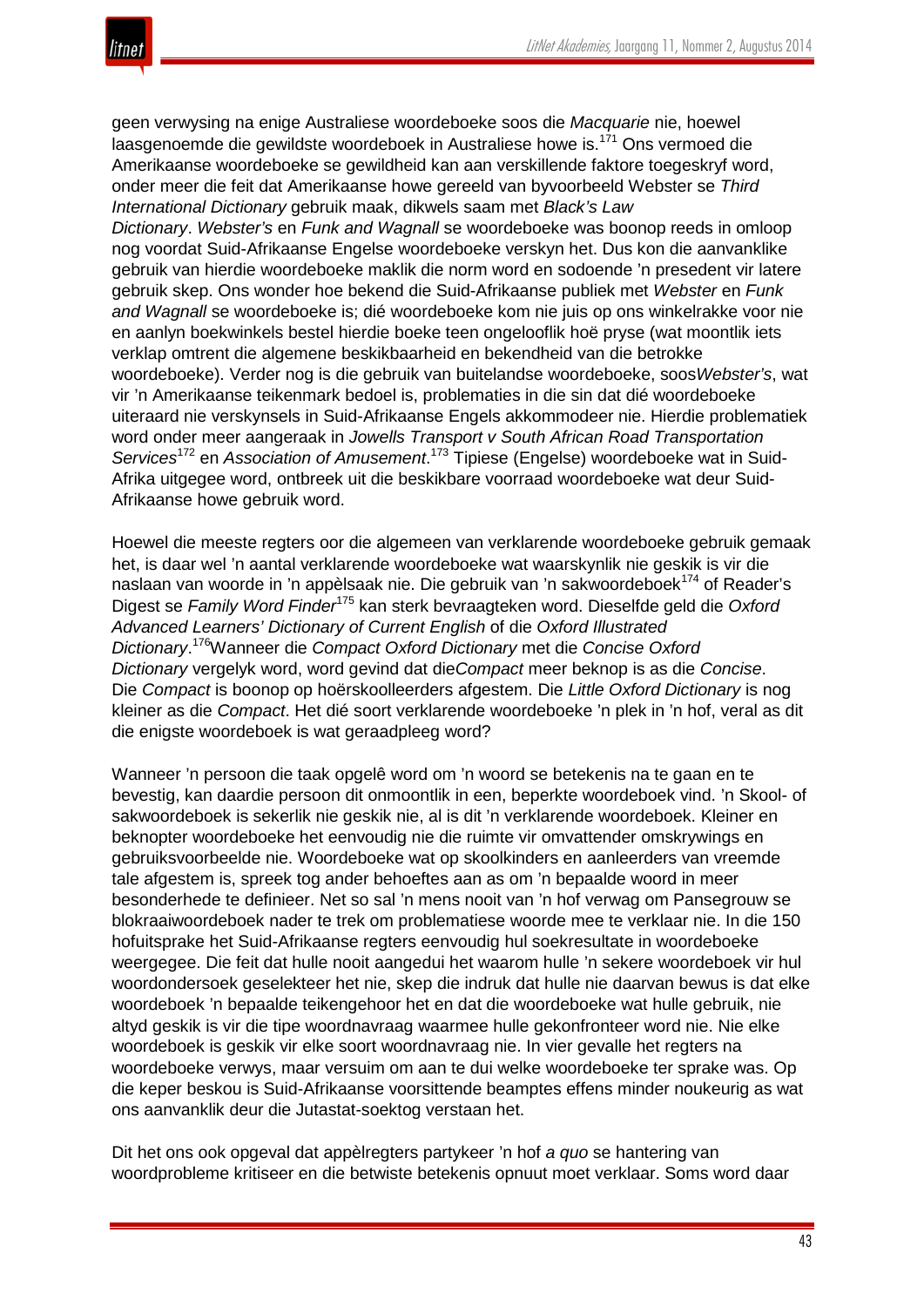

juis geappelleer omdat een van die partye ongelukkig was met die hof *a quo* se interpretasie van bepaalde woorde, frases of sinne (wat nie noodwendig impliseer dat die hof *a quo* 'n woord, frase of sin verkeerd geïnterpreteer het nie). Wat wel seker is, is dat 'n hof se taak om woorde te interpreteer en die gevolglike afhanklikheid van woordeboeke op 'n veel groter skaal in die laer hof geskied.

'n Laaste opmerking oor die woorde wat deur 'n hof verklaar word: in talle van die 150 hofuitsprake is die woord wat betwis word en eintlik deur 'n hof uitgelê moet word, juis nie die woord wat in 'n woordeboek opgesoek word nie. Woorde wat opgesoek word, hou dikwels met ander, bykomende aspekte verband.<sup>177</sup> Baie van die woorde waarrondom sommige van die hofsake draai, word meestal deur verwysing na vorige, soortgelyke hofsake hanteer of die woorde word deur die regter op juridiese wyse verklaar/uiteengesit. Dit gebeur ook dat die betwiste woord wel in woordeboeke nageslaan word, maar dat die voorsittende beampte ook kontekstueel verbandhoudende woorde in woordeboeke nagaan.<sup>178</sup> Die naslaan van betrokke woorde tydens hofsake is dus nie so eenvoudig of lukraak nie.

# **8. Kritiek teen die gebruik van woordeboeke**

Een van die grootste redes vir kritiek lê by die feit dat daar nie genoeg mense in Suid-Afrika is wat die feilbaarheid van woordeboeke bevraagteken nie.<sup>179</sup> Vanuit 'n praktiese oogpunt is daar uiteraard verskeie redes waarom woordeboeke problematies kan wees.

Die problematiek ontstaan onder meer daarin dat woordeboeke beperkend en onvolledig is (en die beperkinge word nie in alle gevalle amptelik erken nie).<sup>180</sup> Dit is nie die doel van 'n woordeboek om alle woorde en frases te omskryf nie. Dit is 'n onmoontlike en onredelike taak, selfs wat vakwoordeboeke of terminologielyste betref. Boonop is dit nie vir 'n leksikograaf moontlik om 'n totaal volledige woordeboek te produseer nie. Eksteen<sup>181</sup> deel vroeg reeds dieselfde sentiment, en Jackendoff<sup>182</sup> dui aan dat die leksikon altyd tot sy eie grense beperk sal wees en nooit al die fasette van taal sal kan opneem nie. Die beperktheid verwys uiteraard terselfdertyd na die lengte van 'n woordeboek. Hoe kleiner 'n woordeboek, hoe minder inskrywings sal daar wees.<sup>183</sup> Beknopte woordeboeke moet dus nie die eerste of enigste woordeboek wees wat 'n regter of landdros raadpleeg nie.

Die beperktheid en onvolledigheid van woordeboeke sou ook die gesag van 'n woordeboek kon aantas. Odendal<sup>184</sup> voer aan dat gebruikers van woordeboeke graag 'n gesaghebbende uitspraak wil hê wanneer hulle 'n woordeboek raadpleeg, en dat dit veral die taalkundige gesag is wat moet uitstaan. Maar soos Hulbert<sup>185</sup> dit stel: "The authority of dictionaries is only that of the men who made them." Hoewel verskeie woordeboeke in verskillende tale reeds oor die jare 'n reputasie van gesag opgebou het, kan 'n mens die gesag uitdaag en bevraagteken. 'n Mens sou kon argumenteer dat meer volledige woordeboeke eerder in 'n hof gebruik behoort te word.

Na aanleiding van die Jutastat-soektog is dit duidelik dat Suid-Afrikaanse regters 'n voorkeur vir bepaalde woordeboeke het. Sommige van die woordeboeke (veral die Afrikaanse bronne) is bekende (en selfs gerespekteerde) tekste binne die Suid-Afrikaanse milieu, terwyl ander woordeboeke minder bekend onder die publiek sal wees. Maar hoe bepaal 'n hof watter woordeboeke voldoende is vir gebruik?<sup>186</sup> Watter kriteria word hier as maatstaaf gebruik? Woordeboeke word soms op 'n lukrake manier geselekteer.<sup>187</sup> Die status en aard van 'n woordeboek word nie bevraagteken of beredeneer nie.<sup>188</sup> In geen van die 150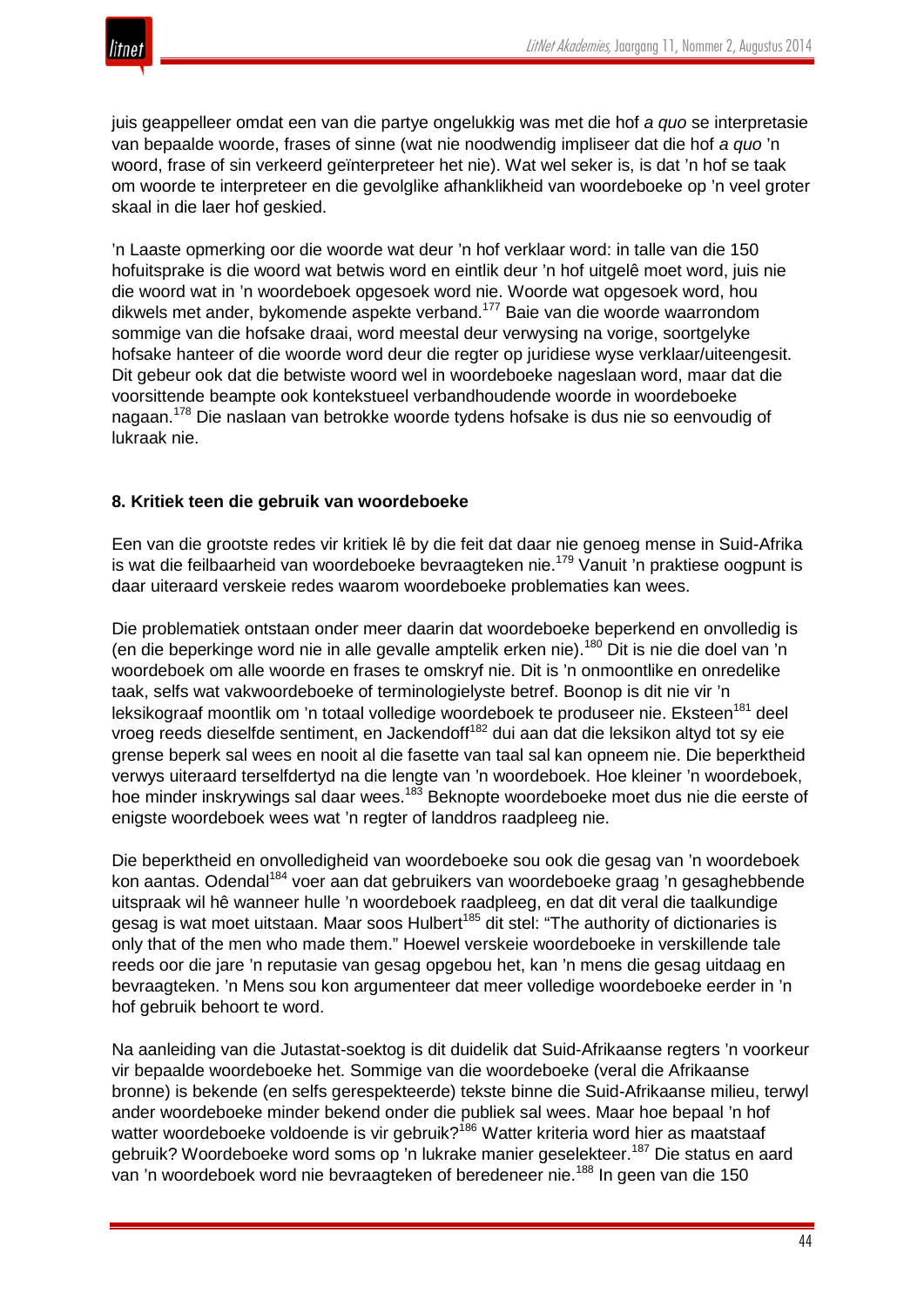

hofsake dui die voorsittende beampte aan waarom hy/sy 'n sekere woordeboek gebruik het nie.

Woordeboeke se omskrywing van 'n woord stem ook nie altyd ooreen nie; omskrywings is by tye obskuur en onduidelik en kan nie die betekenis van 'n woord in 'n bepaalde (regs)konteks help aandui nie.<sup>189</sup> In *Jowells Transport* dui regter Levy aan dat verklarende woordeboeke gewoonlik nie omgangstaal weergee nie.<sup>190</sup> Hy sluit by appèlregter Kotzé191 aan wanneer hy sê dat 'n kollokasie soos *stock meal* (*veemeel*) nie in buitelandse woordeboeke te vinde is nie, omdat dit 'n woord is wat plaaslik gebruik en verstaan word.<sup>192</sup> In hierdie saak het woordeboeke slegs tot die verwarring bygedra.

In sommige sake word party woordeboeke se gebrek om betekenisvoorrang aan te dui, uitgelig.<sup>193</sup> Woordeboeke dui baie maal meerduidigheid aan, maar watter van die onderskeie betekenisse moet voorrang geniet? Somtyds word regslui gekonfronteer met woorde wat juis nie deur woordeboeke of vorige sake opgelos kan word nie en waartoe die konteks nie sekerheid verleen nie, maar eerder bydra tot die verwarring rondom die betrokke woord, frase of  $sin<sup>194</sup>$ 

Dan is daar die kwessie van konteks. Woordeboeke is berug daarvoor dat hulle akontekstueel is, veral met betrekking tot regskonteks; woorde staan immers nie in isolasie nie.<sup>195</sup> Selfs al bevat 'n woordeboek soos die WAT etikette wat aandui of 'n woord juridies van aard is, kan geen leksikograaf voorspel hoe 'n gewone woord in 'n regskonteks gebruik gaan word nie. Buitendien, sodra 'n gewone woord geëtiketteer word as "juridies" (byvoorbeeld *estoppel* en *interdik*), is die woord nie meer gewoon nie, maar 'n vakterm en sit 'n hof waarskynlik nie met 'n woordprobleem nie. Dit is in die meeste gevalle nie die doel van 'n woordeboek om betekenis in konteks weer te gee nie, net soos dit nie die aanvanklike bedoeling van 'n woordeboek is om akkurate woordgebruik te bepaal of voor te skryf nie.<sup>196</sup> Die betwiste woord moet sonder twyfel in die betrokke statuut nagegaan word en daardie omskrywings in die statuut moet teen die argumente rakende die betrokke woord gemeet word.<sup>197</sup>

Cunningham e.a. (1994) verwys na woordeboeke as 'n "crude and frequently unreliable aid" in vergelyking met 'n opgeleide taalkundige.<sup>198</sup> Die gevaar bestaan dat voorsittende beamptes woordeboeke misbruik om tot 'n bepaalde beslissing te kom.<sup>199</sup> Die *Harvard Law Review* suggereer dat woordeboeke baie maal subjektief gebruik word en sodoende die voorsittende beampte se reeds gevormde opinies onderskraag,<sup>200</sup> 'n gedagte wat deur Solan, Hobbs en Aprill gedeel word. Mouritsen maak selfs 'n saak daarvoor uit dat woordeboeke vir "persuasive ends" aangewend word: "[B]ecause multiple dictionaries define a term in a given way, a particular definition might somehow be controlling in a given case."<sup>201</sup> Deur uitgangspunte slegs op grond van woordeboeke te staaf, sou 'n ongunstige en onbetroubare wyse wees waarop bepaalde taalkwessies, soos die probleme met woorde en frases, hanteer word. Devenish<sup>202</sup> se argument word ooglopend hier geëggo: die feit dat woorde nie beperk kan word tot een enkele, letterlike betekenis nie, problematiseer die interpretasie van woorde, frases en sinne tydens 'n regsgeding in 'n hof. Woordeboeke kan nooit volledig behulpsaam wees nie.<sup>203</sup> Aprill<sup>204</sup> sluit hierby aan en meen dat woordeboeke nóg gewone betekenisse weergee, nóg gesaghebbend of volledig kan wees. Dit is ook selde presies.<sup>205</sup>

Woordeboeke (meestal papierkopieë) raak boonop baie vinnig verouderd. Daarom is dit belangrik dat gebruikers nie van ou bronne gebruik maak wanneer hulle aktuele probleme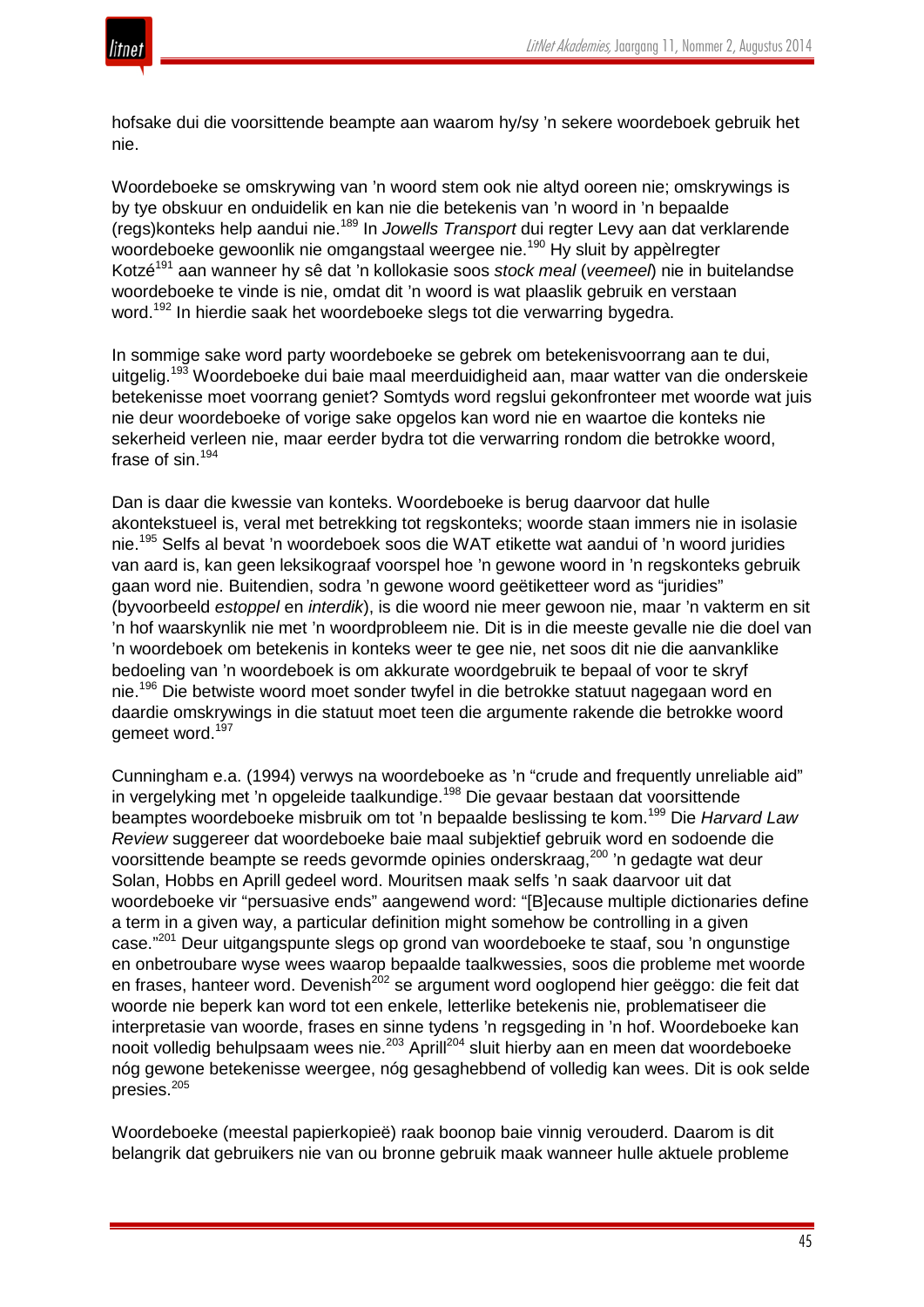

probeer oplos nie.<sup>206</sup> Gebruikers moet sensitief wees vir die mees onlangse weergawe/druk.<sup>207</sup>

Voorsittende beamptes moet daarvan seker wees of hulle met 'n regstegniese of 'n gewone woord te doen het en die korrekte woordeboek dienooreenkomstig raadpleeg. Soms gebruik juriste gewone verklarende woordeboeke om terme mee op te soek en tegniese woordeboeke om gewone woorde na te slaan.<sup>208</sup> Dit kom voor of voorsittende beamptes by tye self nie seker is watter probleemwoorde tegnies en watter gewoon is nie. Sommige vakterme kom partykeer gewoon voor en somtyds is dit werklik moeilik om te bepaal wanneer 'n gewone woord as vakterm gebruik word.<sup>209</sup> Die woord *persoon* word byvoorbeeld anders deur die wetgewer beskou as deur Jan Publiek en kan, afhangende van die konteks, moeilik wees om te verklaar. Verbandhoudend hiermee is die kwessie omtrent watter van die betwiste woorde addisionele definiëring benodig en watter nie.<sup>210</sup> Dit op sigself is 'n taamlik uitdagende taak, maar vir seker 'n baie belangrike een, want nie alle woorde hoef deur 'n hof gedefinieer te word nie.

Diegene wat inligting in 'n woordeboek naslaan, weet dikwels nie hoe om 'n woordeboek te gebruik nie en lees meestal nooit die gebruiksaanwysings voor in 'n woordeboek nie.<sup>211</sup> Dat gebruikers nie altyd weet hoe 'n woordeboek saamgestel is nie en ook nie kennis neem van die organisasie in 'n woordeboek nie, gee dikwels aanleiding tot die foutiewe gebruik van 'n woordeboek.

Thumma en Kirchmeier voer aan dat woordeboeke by tye 'n direkte invloed op 'n hof se finale beslissing uitoefen, terwyl daar geen betroubare riglyne vir die gebruik van woordeboeke bestaan nie.<sup>212</sup> Dit is kommerwekkend dat oënskynlik lukrake keuses belangrike besluite so direk kan beïnvloed. Derhalwe is vaste en duidelike riglyne betreffende die soort woordeboeke en die wyse waarop dié geselekteerde woordeboeke aangewend moet word, van kardinale belang. Daar is reeds na verskillende ikoniese hofsake in Suid-Afrika verwys waarin beperkte riglyne vir woordeboekgebruik wel voorsien word. Maar hierdie reëls bly vaag. In die Jutastat-soektog het ons gesien dat regters partymaal selektief na die vermelde hofsake verwys en gereeld die waarskuwings daarin vervat (dat die woordeboekdefinisie byvoorbeeld saam met die groter konteks bestudeer moet word), ignoreer. Dit is juis hiér waar die Interpretasiewet 'n ernstige leemte het. As alle juriste gebind word aan een voorgeskrewe werkswyse betreffende die aanwending van woordeboeke, behoort talle onsekerhede en potensiële probleme ondervang te word.

'n Ander oplossing is die verkenning van alternatiewe vir die gebruik van woordeboeke.

# **9. Alternatief vir die gebruik van woordeboeke**

Soos ons reeds in die inleiding vermeld het, vorm hierdie bydrae deel van 'n groter studie binne die forensiese linguistiek. Een van die fokuspunte is 'n verkenning van alternatiewe maniere waarop leksikale probleme in 'n hof benader en opgelos kan word.<sup>213</sup> Omdat die alternatiewe benaderings nog in fyner besonderhede bestudeer word en omdat die omvang van hierdie artikel nie 'n vollediger bespreking van dié alternatiewe benaderings toelaat nie, verwys ons hier net kortliks na twee moontlikhede.

Twee alternatiewe benaderings sou 'n studie van prototipes<sup>214</sup> en 'n korpusstudie kon wees.<sup>215</sup> 'n Korpusstudie sou 'n ideale oplossing kon wees vir die nagaan van woordgebruik, aangesien korpusse sowel woorde weerspieël wat in woordeboeke te vinde is as woorde (en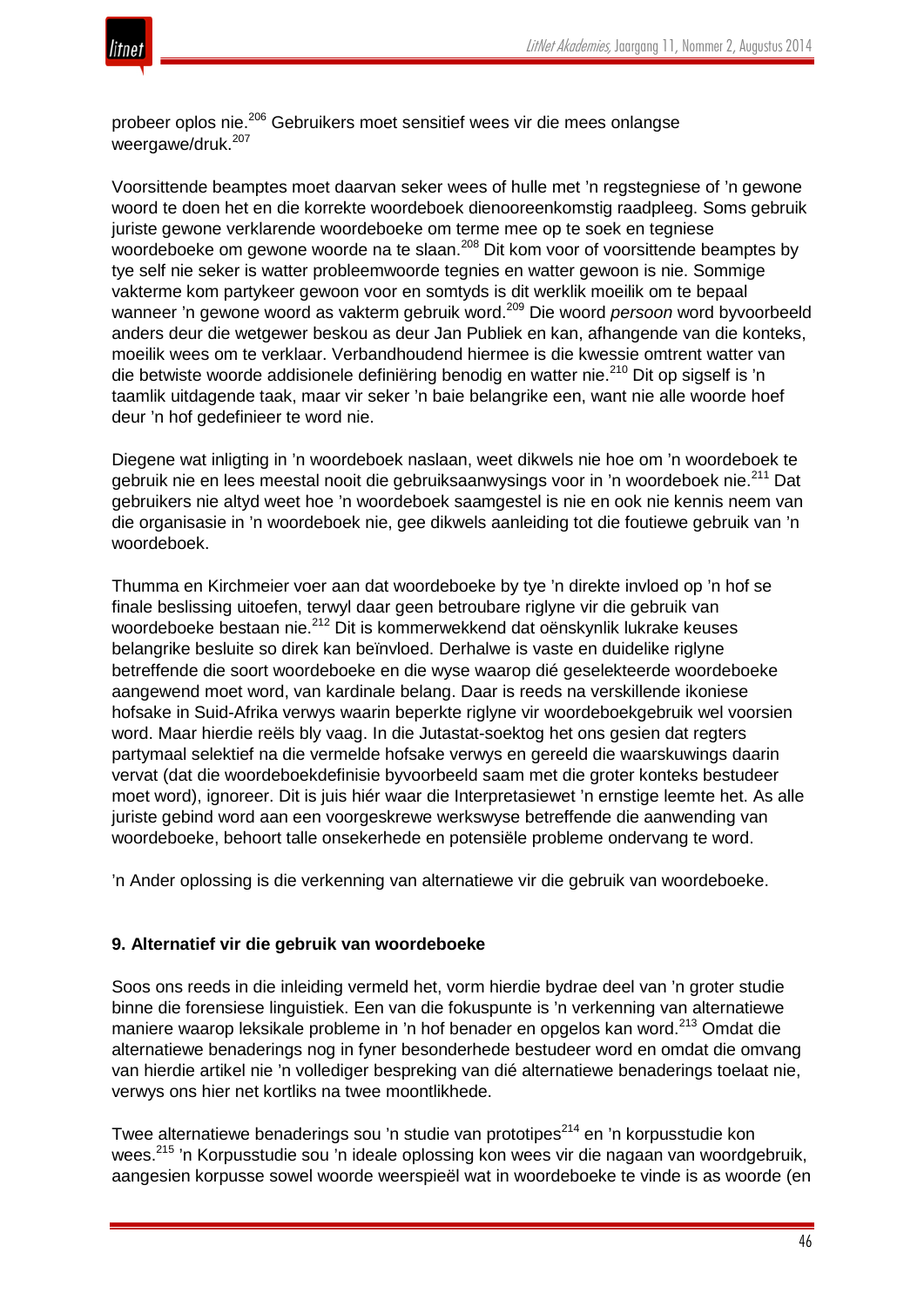

woordkombinasies) wat hoofsaaklik in die volksmond voorkom. 'n Korpussoektog sal 'n baie getrouer aanduiding van kollokasies en semantiese woordverhoudinge kan gee. 'n Saak soos *Jowells Transport* sou vinniger opgelos kon gewees het as die kollokasie *stock meal* in beskikbare korpusse opgesoek kon gewees het in plaas daarvan om op niksseggende woordeboeke te probeer steun. Dieselfde geld sake waar frases geïnterpreteer moet word, soos *Stellenbosch Farmers' Winery Ltd v Distillers Corporation (SA) Ltd*216waarin die volledige frase *financial interest in a business* in korpusse nagegaan kon gewees het. Tans word 'n frase in afsonderlike woorde (*financial*, *interest* en *business*) opgedeel en elkeen apart in 'n woordeboek nageslaan; daarna word daardie onderskeie betekenisse dan weer bymekaar gevoeg. Dit spreek van self dat laasgenoemde benadering probleme kan skep. 'n Korpusstudie bied ook beter insig in konteks, iets wat woordeboeke selde met betrekking tot hofsake kan doen. Hoewel woordeboeke onder meer ook kollokasies, frases en omgangstaal bevat en gereeld met die hulp van korpora saamgestel word, is woordeboeke tot 'n aantal bladsye beperk. Aanlyn woordeboeke is nie noodwendig (soveel) groter as die gedrukte weergawe nie. Party beskikbare korpora is reusagtig, wat die kanse aansienlik vergroot om sekere (unieke) woord- of frasegebruike en woordverhoudings te vind en te bestudeer.<sup>217</sup>

Dit is belangrik dat die korpussoektog deur 'n kundige persoon gelei word (oftewel deur 'n persoon wat die nodige opleiding ontvang het). Mouritsen verwys na 'n baanbrekersoomblik waartydens die Amerikaanse hooggeregshof 'n korpussoektog gedoen het.<sup>218</sup> Die hof het 'n soektog op die *New York Times* se argiefdatabasis gedoen waardeur regter Breyer probeer vasstel het of die frase *carries a firearm* op motorvoertuie van toepassing is. Met ander woorde, kan 'n persoon 'n vuurwapen by hom "dra" as die vuurwapen in sy kar lê? Volgens die korpussoektog is die antwoord ja. Maar regter Breyer het 'n fout begaan: hy het die soekterme *carry*,*weapon* en *vehicle* in dieselfde soektog gebruik.<sup>219</sup> Klaarblyklik sou regter Breyer presies kry waarna hy soek. As hy die terme *carry* en *firearm* opgesoek het, sou hy heel waarskynlik ander resultate gevind het en beter kon bepaal het of dit algemeen is om 'n vuurwapen in jou kar te "dra" of te "vervoer".

Hoewel korpusstudies moontlik een van die beste alternatiewe vir woordeboeke is, staan 'n mens voor die uitdaging van beskikbare korpusse, veral in Suid-Afrika, waar taalspesifieke korpusse uiters skaars en of klein is en ook nie oral vrylik toeganklik is nie.

Solan is van mening dat 'n studie van prototipes (oftewel kategorisering) tot 'n enger (meer getroue) interpretasie van woorde kan lei.<sup>220</sup> Prototipes hou boonop getrouer verband met die werklike manier waarop mense die betekenis van woorde (en ook regskonsepte) verstaan:

Because the prototype approach to word meaning more closely approximates our actual knowledge of words, and because it ordinarily permits acknowledgement of gradations of meaning that we all, including judges, experience, I believe that courts should more consciously examine disputed terms in this way.<sup>221</sup>

Die kategoriseringsteorie, wat grootliks uit Rosch (1975) se eksperimente ontspring het, hou nou verband met komponensiële ontledings en die sogenaamde *frame*-semantiek. Dié onderskeie terreine bestudeer die betekenis van woorde en die verhoudings en verbintenisse wat hulle met ander woorde het. Dit dui ook gewoonlik die stereotipiese voorbeelde van 'n bepaalde konsep aan, oftewel die prototipe of kader. Wat hierdie semantieseveld-teorieë geskik maak, is die feit dat linguistiese en ensiklopediese kennis gesamentlik verteenwoordig word, terwyl woordeboeke meestal óf die een óf die ander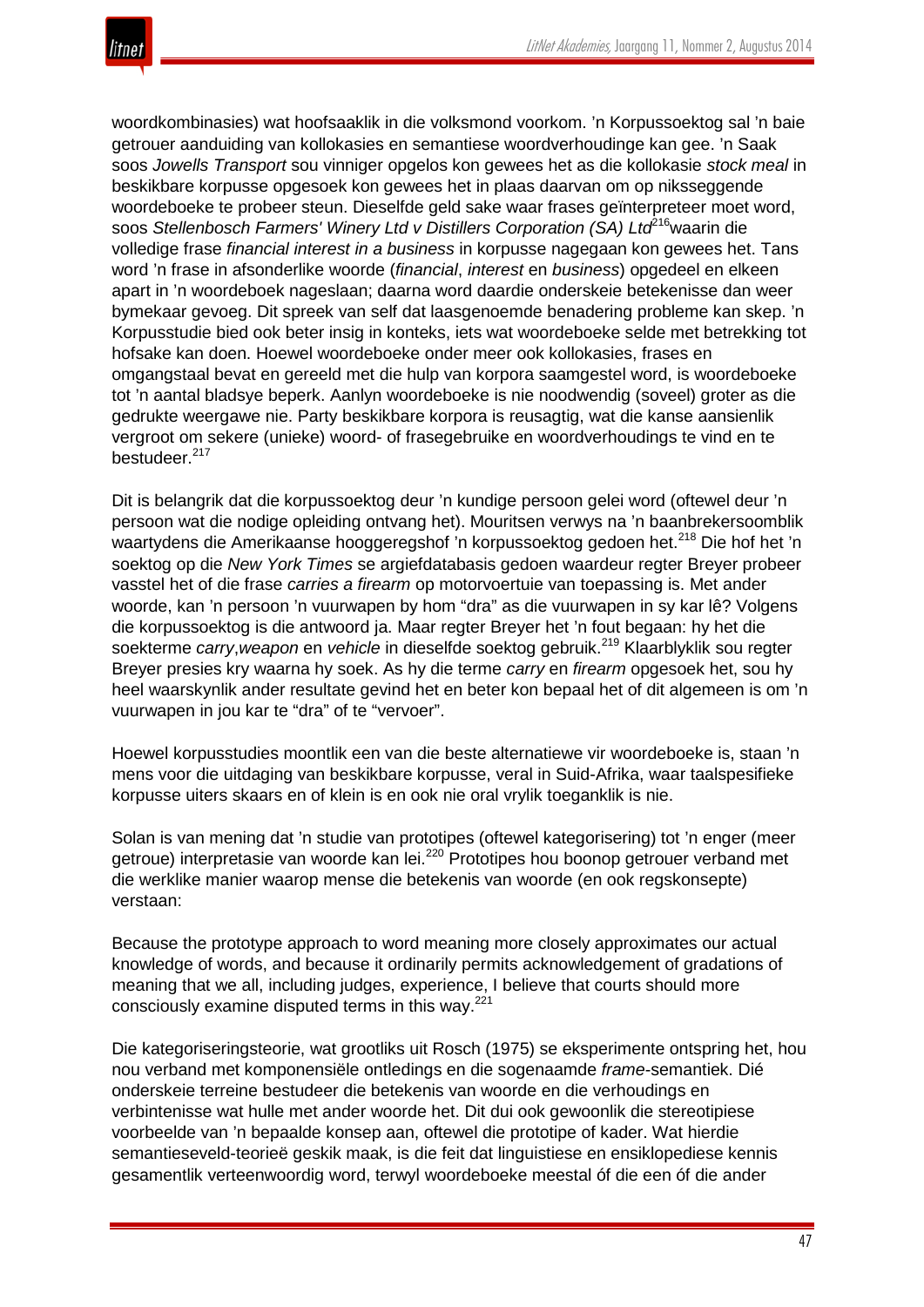

weergee. Dié benaderings hou verder sterk verband met die spreker se kognitiewe verwerking en kategorisering van taal en betekenis. Bowendien is die vermelde ontledingstegnieke nie gebonde aan verouderde bronne nie. Hoewel dit aansienlik minder moeite verg om 'n woord in 'n boek na te slaan, is daar meriete in sommige ontledingstegnieke. Met die nodige opleiding kan regsgeleerdes of parajuriste self hierdie soort taalontledings toepas. Alternatiewelik kan taalkundiges daarvoor genader word.

# **10. Slot**

Voorsittende beamptes se gebruik van woordeboeke is nie verkeerd nie, maar hulle behoort met groter sorg van woordeboeke gebruik te maak. 'n Woordeboek mag nie 'n toevlugsoord word nie. Dit sou onder andere voordeliger wees indien 'n woordeboek vir oriëntering of as 'n wegspringplek ingespan word. Daarbenewens is dit belangrik dat Suid-Afrikaanse howe meer gereeld van woordeboeke gebruik maak wat sensitief is teenoor die taalvariëteite wat in Suid-Afrika gebesig word, in plaas van buitelandse woordeboeke. Verder sou dit ewe voordelig wees om woordeboekgebruik aan vaste en klaarblyklike gebruiksriglyne te onderwerp. Voorsittende beamptes kan byvoorbeeld motiveer waarom hulle 'n bepaalde woordeboek geraadpleeg het, veral in die geval waar die betrokke woordeboek verouderd of uiters beknop is.

As alternatief vir die gerieflike afhanklikheid van woordeboeke kan die interdissiplinêre samewerking tussen die taalwetenskap en die regswetenskap en -praktyk sterker uitgebou word. Die Suid-Afrikaanse hof kan byvoorbeeld ongetwyfeld by die korpuslinguistiek se konkordansieprogramme baat. Taal en die reg het 'n ou, interafhanklike verhouding; dit sal jammer wees indien hierdie twee dissiplines mekaar se terreine nie met groter vrug verken en tot hul eie voordeel benut nie.

# **Bibliografie**

Aprill, E.P. 1998. The law of the word: dictionary shopping in the supreme court. *Arizona State Law Journal*, 30(2):275–336.

Atkins, B.T.S. en M. Rundell. 2008. *The Oxford guide to practical lexicography*. Oxford: Oxford University Press.

Bailey, R.W. 1984. Dictionaries and proprietary names: the Air-Shuttle case. *Dictionaries*, 6:53–65.

Béjoint, H. 2000. *Modern lexicography: an introduction*. Oxford: Clarendon Press.

Bosman, N. 2013. Die gebruik van ANNA in 'n Nederlandse taalverwerwingskursus – toegangsgemak en inligtingskoste. In Botha e.a. (reds.) 2013.

Botha, C. 1998. *Wetsuitleg: 'n inleiding vir studente*. Pretoria: Juta & Co Ltd.

Botha, W., P. Mavoungou en D. Nkomo (reds.). 2013. *Festschrift Rufus H Gouws*. Stellenbosch: SUN Press.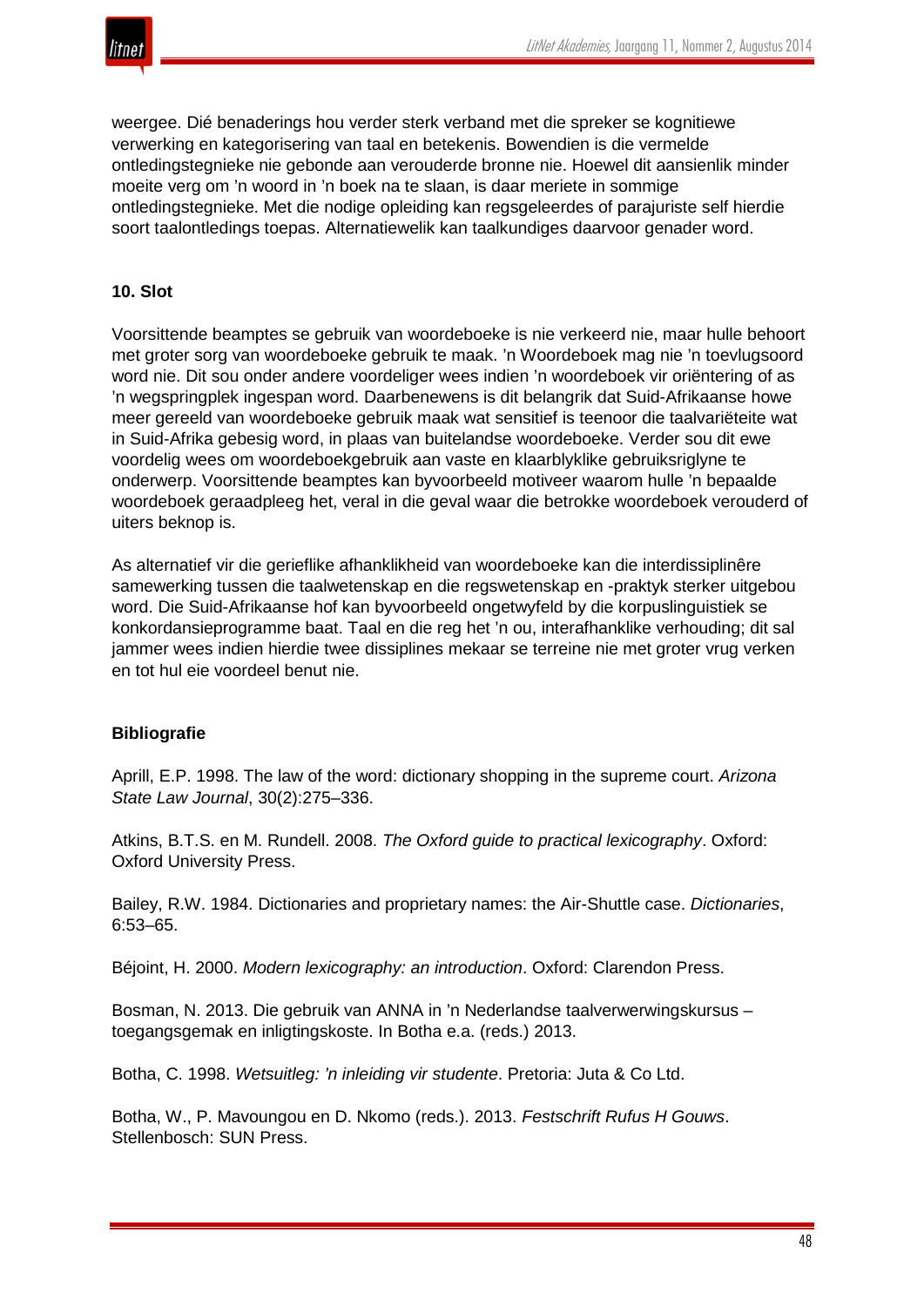Busse, D. 1989. Was ist die Bedeutung eines Gesetzestextes? Sprachwissenschaftliche Argumente im Methodenstreit der juristischen Auslegungslehre – linguistisch gesehen. In Müller (red.) 1989.

Buttrick, D.B. 2013. Non-resident beneficiaries and the conduit-pipe principle: conflicting interpretations*.*Ongepubliseerde LLM-verhandeling. Universiteit van Suid-Afrika.

Carney, T.R. 2012. 'n Forensies-semantiese beskouing van die woordgebruik "onkoste" in die hofsaak Commissioner for South African Revenue Service v Labat Africa Limited. *Southern African Linguistics and Applied Language Studies*, 30(4):487–96.

Christensen, R. en C. Kübbeler. 2011. Wortlautgrenze und Wörterbuch. Zerl, 2/2011. www.zerl.uni-koeln.de/archive/zerl-2-2011/2954 (30 Maart 2013 geraadpleeg).

Cockram, G.M. 1983. *The interpretation of statutes*. Kaapstad: Juta en Kie.

Cowen, D.V. 1980. The interpretation of statutes and the concept of "the intention of the legislature". *Tydskrif vir Hedendaagse Romeins-Hollandse Reg*, 43(3):374–99.

Cunningham, C.D. en C.J. Fillmore. 1995. Using common sense: a linguistic perspective on judicial interpretations of "use a firearm". Linguistic analyses of judicial decisionmaking. *Washington University Law Quarterly*, 73(3):1159–1214.

Cunningham, C.D., J.N. Levi, G.M. Green en J.P. Kaplan. 1994. Plain meaning and hard cases. *Yale Law Journal*, 103(6):1561–1625.

De Klerk, W.J. 1978. *Inleiding tot die semantiek*. Durban: Butterworth.

Devenish, G.E. 1996. *Interpretation of statutes*. Johannesburg: Juta en Kie.

De Ville, J.R. 1999. Meaning and statutory interpretation. *Tydskrif vir Hedendaagse Romeins-Hollandse Reg*, 62(3):373–89.

—. 2000. *Constitutional and statutory interpretation*. Kaapstad: Interdoc Consultants Pty Ltd.

Dictionary unit for SAE. 2007. *South African Concise Oxford Dictionary*. Kaapstad: Oxford University Press.

—. 2010. *South African Concise Oxford Dictionary*. Kaapstad: Oxford University Press.

Du Plessis, L. 2002. *Re-interpretation of statutes*. Durban: Butterworth.

Du Plessis, L.M. 1986. *The interpretation of statutes*. Durban: Butterworth.

Eksteen, L.C. 1962. 'n Inleidende studie van die metodes van die leksikografie. Ongepubliseerde MA-verhandeling. Universiteit van Pretoria.

Everaert, M. (red.). 1995. *Idioms: structural and psychological perspectives*. Hillsdale: Lawrence Erlbaum Associates.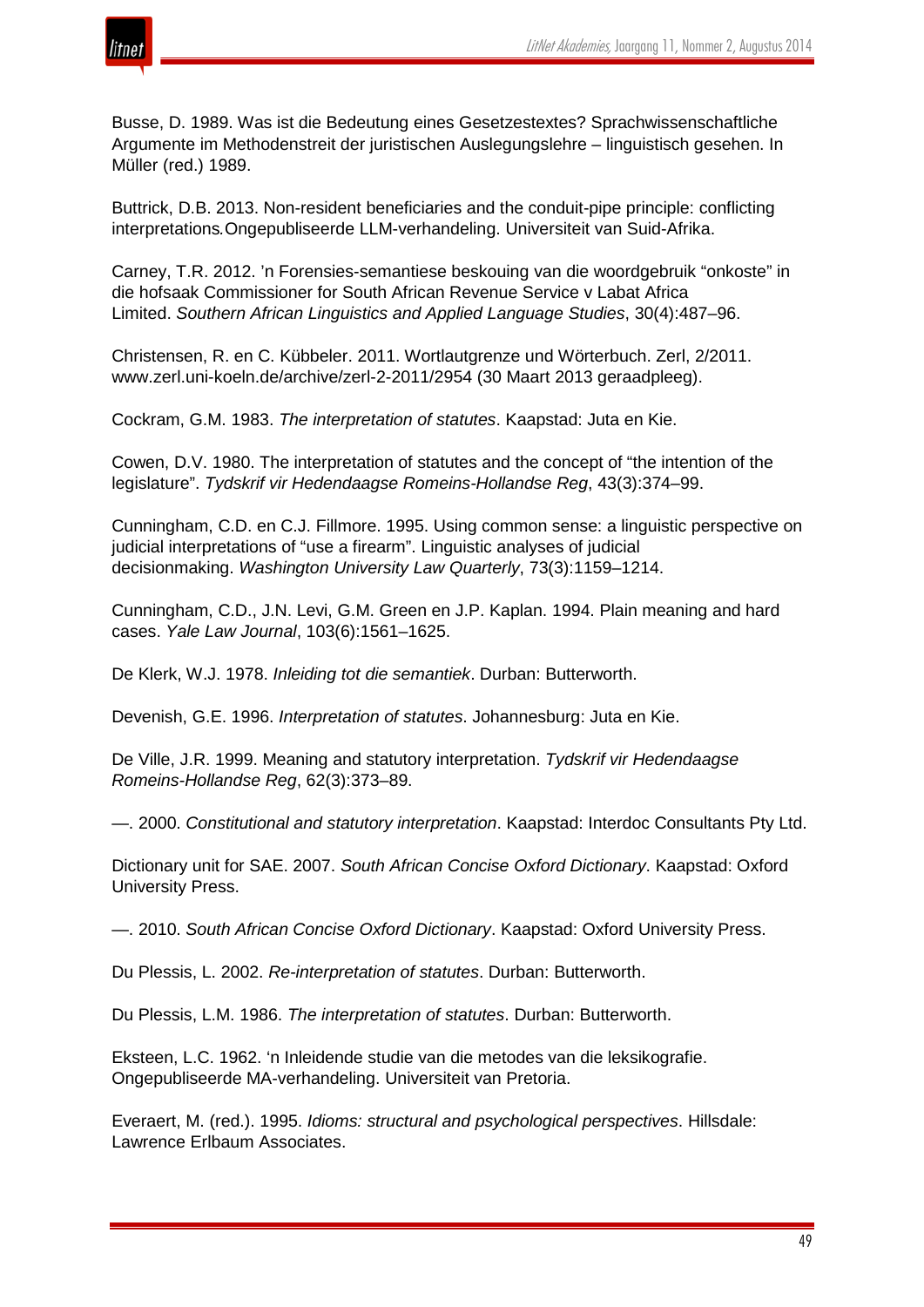

Feteris, E.T., H. Kloosterhuis, H.J. Plug en J.A. Pontier (reds.). 2007. *Alles afwegende: bijdragen aan het vijfde symposium juridische argumentatie, 22 juni 2007 te Rotterdam*. Nijmegen: Ars Aequi Libri.

Fillmore, C.J. en B.T.S. Atkins. 2000. Describing polysemy: the case of "crawl". In Ravin en Leacock (reds.) 2000.

Goddard, C. 1998. *Semantic analysis: a practical introduction*. New York: Oxford University Press.

Gray, P.R.A. 2013. Persoonlike onderhoud. 25 Junie. Meksikostad.

Hart, H.L.A. 1961. *The concept of law*. New York: Oxford University Press.

Harteveld, P. (red.). 1991. *Lexikos*. Stellenbosch: Buro van die WAT.

Hartmann, R.R.K. (red.). 1983. *Lexicography: principles and practice*. Londen: Academic Press.

Harvard Law Review. 1994. Looking it up: dictionaries and statutory interpretation. *Harvard Law Review*, 107(6):1437–54.

Hobbs, P. 2011. Defining the law: (mis)using the dictionary to decide cases. *Discourse Studies*, 13(3):327–47.

Hulbert, J.R. 1960. *Dictionaries British and American*. Londen: Andre Deutsch.

Jackendoff, R. 1995. The boundaries of the lexicon. In Everaert (red.) 1995.

Jackson, H. 2002. *Lexicography: an introduction*. Londen: Routledge.

Kellaway, E.A. 1995. *Principles of legal interpretation: statutes, contracts and wills*. Durban: Butterworth.

Kloosterhuis, H. 2007. Verhullend argumenteren met taalkundige argumenten. In Feteris e.a. (reds.) 2007.

Klopper, R.M. en N.J.C. van den Bergh. 1980. Die toepasbaarheid van die moderne linguistiese benadering op wetsuitleg. *Tydskrif vir Regswetenskap*, 5(1):1–14.

Labuschagne, J.M.T. 1987. Die begrip "dubbelsinnigheid" by wetsuitleg. *Tydskrif vir Regswetenskap*, 12(1):96–9.

—. 1988. Die woord as kommunikasiebasis in die wetgewingsproses. *Suid-Afrikaanse Publiekreg*, 3(1):34–45.

—. 1989. Regsnormvorming: riglyn vir 'n nuwe benadering tot die tradisionele reëls van wetsuitleg. *Suid-Afrikaanse Publiekreg*, 4(2):205–12.

—. 1998. Gewone betekenis van 'n woord, woordeboeke en die organiese aard van wetsuitleg. *Suid-Afrikaanse Publiekreg*, 13(1):145–8.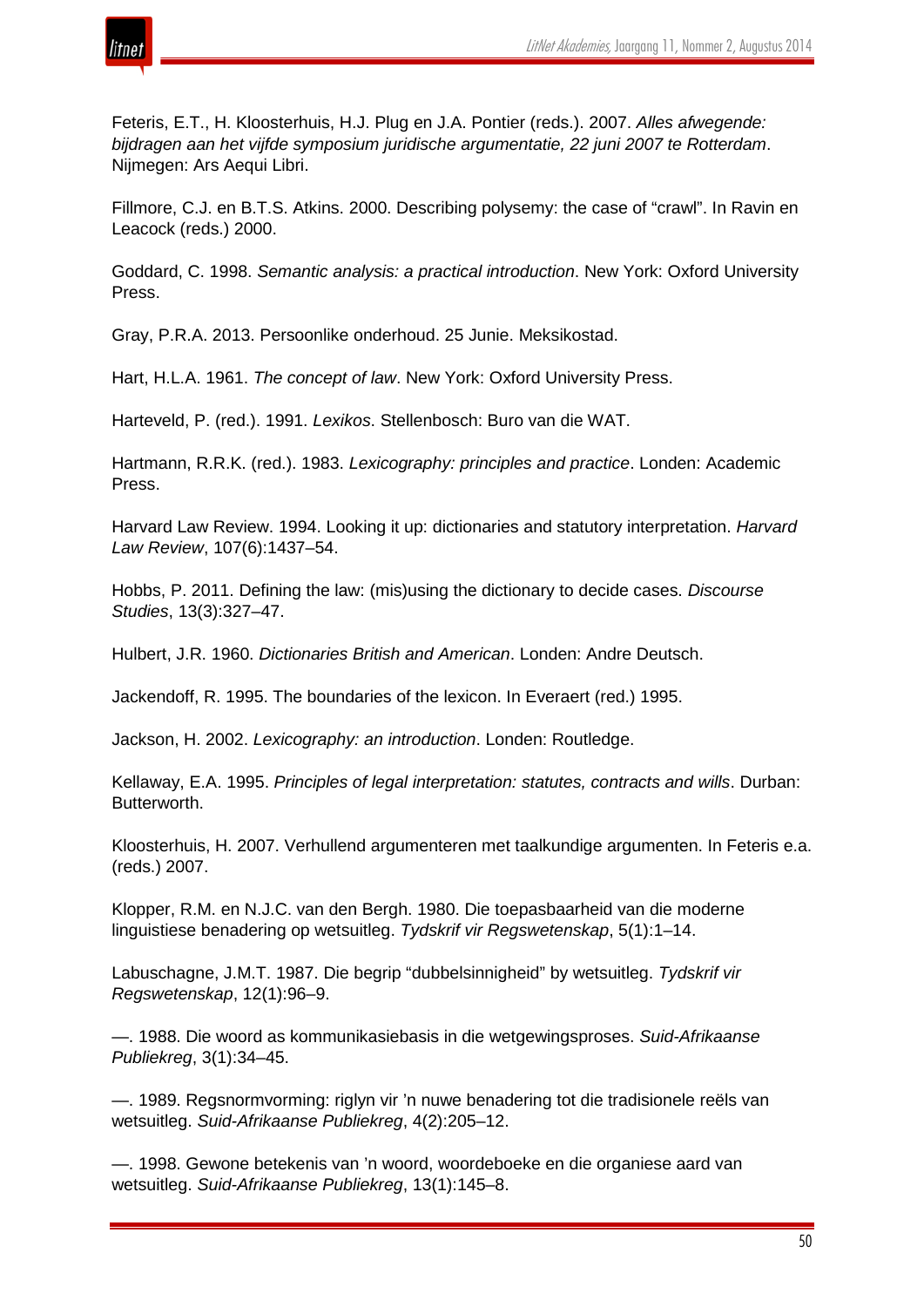

Landau, S.I. 2001. *Dictionaries: the art and craft of lexicography*. Cambridge: Cambridge University Press.

Langford, I. 2000. Forensic semantics: the meaning of murder, manslaughter and homicide. *Forensic Linguistics*, 7(1):72–94.

Löbner, S. 2003. *Semantik*. Berlyn: Walter de Gruyter GmbH.

Lyons, J. 1978. *Semantics.* Volume 1. Cambridge: Cambridge University Press.

Mouritsen, S.C. 2010. The dictionary is not a fortress: definitional fallacies and a corpusbased approach to plain meaning. *Brigham Young University Law Review*, 2010(5):1915–80.

Müller, F. (red.). 1989. *Untersuchungen zur Rechtslinguistik. Interdiziplinäre Studien zu Praktischer Semantik und Strukturierender Rechtslehre in Grundfragen der juristischen Methodik*. Berlyn: Dunker en Humbolt.

Murphy, M.L. 2010. *Lexical meaning*. Cambridge: Cambridge University Press.

Odendal, F.F. 1991. Wat maak ons met die skarminkel in die jonkmanskas, of: aspekte van die gesag van die woordeboek. In Harteveld (red.) 1991.

Odendal, F.F. en R.H. Gouws. 2000. *Verklarende handwoordeboek van die Afrikaanse taal*. Midrand: Perskor.

Olsson, J. 2008. *Forensic linguistics*. Londen: Continuum Internasionale Uitgewersgroep.

Opitz, K. 1983. The terminological standardised dictionary. In Hartmann (red.) 1983.

Pearson, J. 1998. *Terms in context*. Philadelphia: John Benjamins-uitgewersmaatskappy.

Posner, R.A. 1990. *The problems of jurisprudence*. Cambridge, Mass.: Harvard University Press.

Prinsloo, D.J. 2013. 'n Kritiese beskouing van woordeboeke met geamalgameerde lemmalyste. *Lexikos*, 23:371–93.

Ravin, Y. en C. Leacock (reds.). 2000. *Polysemy. Theoretical and computational approaches*. New York: Oxford University Press.

Robinson, J. 1982. The dictionary as witness. *Dictionaries: Journal of the Dictionary Society of North America*, 4:110–17.

Rooney, K. 2001. *Encarta concise English dictionary*. Sydney: Pan MacMillan.

Rubin, P.A. 2010. War of the words: how courts can use dictionaries in accordance with textual principles. *Duke Law Review*, 60:167–206.

Sinclair, J. (red.). 1995. Introduction. *Collins COBUILD English Dictionary*. Toronto: HarperCollins.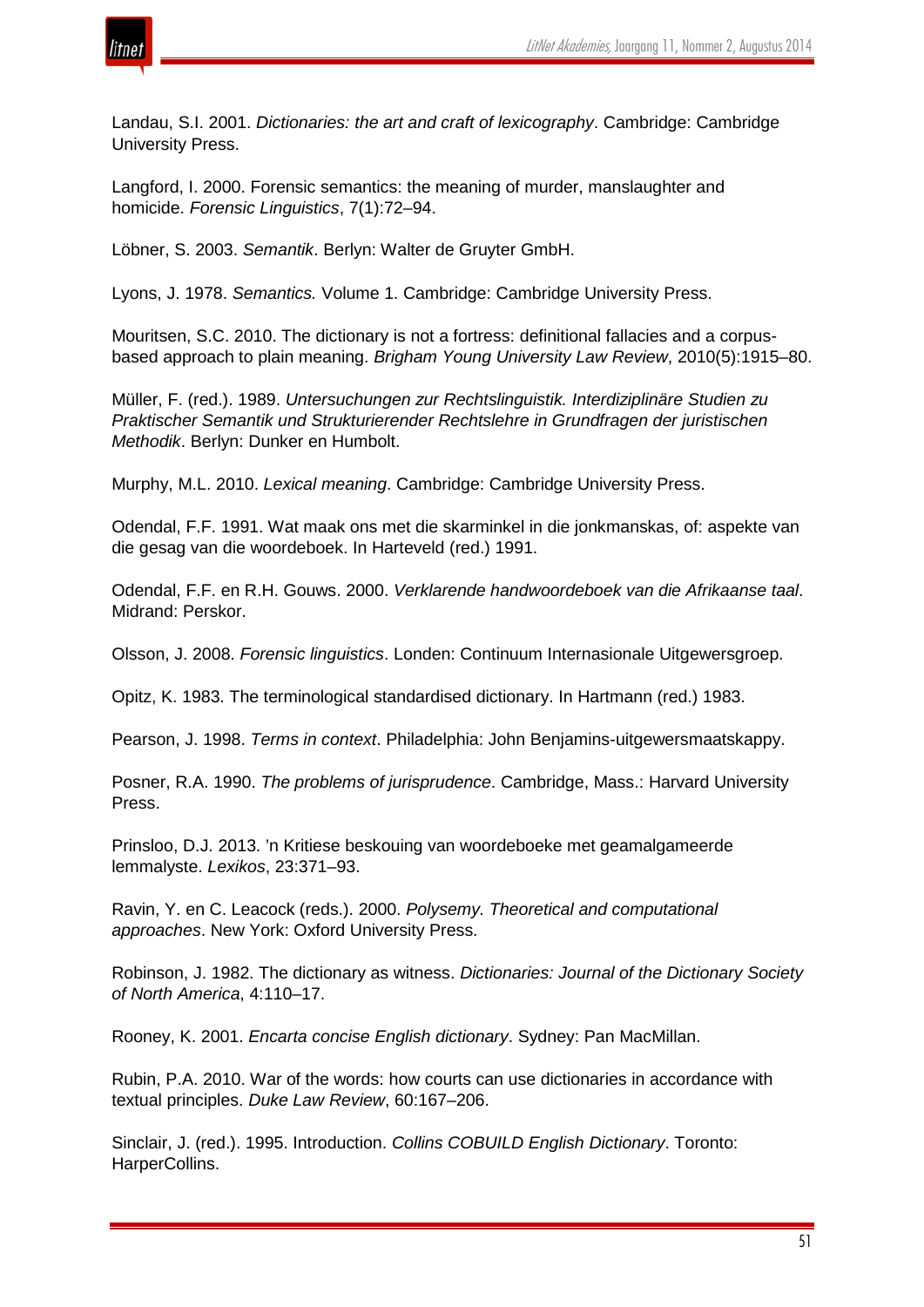

Smith, C.E. 2007. Enkele varianten van taalkundige interpretatie. In Feteris e.a. (reds.) 2007.

—. 2009. Het woord als grenswachter: functies van taalkundige interpretatie voor rechtsvinding. *Rechtsgeleerd Magazijn Themis*, 2:61–78.

Solan, L.M. 1993a. When judges use the dictionary. *American Speech*, 68(1):50–7.

—. 1993b. *The language of judges*. Chicago: University of Chicago Press.

—. 1995. Judicial decisions and linguistic analysis: is there a linguist in the court? *Washington University Law Quarterly*, 73(3):1069–80.

Steyn, L.C. 1981. *Die uitleg van wette*. Johannesburg: Juta en Kie.

Svensén, B. 1993. *Practical lexicography: principles and methods of dictionary-making*. Oxford: Oxford University Press.

Thumma, S.A. en J.L. Kirchmeier. 1999. The lexicon has become a fortress: the United States supreme court's use of dictionaries. *Buffalo Law Review*, 47(1):227–562.

Van den Bergh, N.J.C. 1981. Die gebruikswaarde van bepaalde struktuuranalitiese metodes vir wetsuitleg.*Tydskrif vir Suid-Afrikaanse Reg*, 2:36–149.

Van Jaarsveld, G.J. 1990. *Semantiek*. Pretoria: Academica.

Weinstein, J. 2005. Against dictionaries: using analogical reasoning to achieve a more restrained textualism.*University of Michigan Journal of Law Reform*, 38(3):649–81.

#### **Eindnotas**

 $1$  Die titel is gedeeltelik ontleen aan sowel Thumma en Kirchmeier (1999) se titel as Kotzé AR se uitspraak in*Association of Amusement and Novelty Machine Operators v Minister of Justice* 1980 2 SA 636 (A) 641.

<sup>2</sup> Thumma en Kirchmeier (1999).

<sup>3</sup> Aprill (1998).

<sup>4</sup> Mouritsen (2010:1915–6).

<sup>5</sup> Sien onder meer Robinson (1982); Solan (1993); *Harvard Law Review* (1994); Mouritsen (2010) en Rubin (2010).

 $6$  Olsson (2008:3).

<sup>7</sup> Du Plessis (1986:31–2, 35–6); Du Plessis (2002:93–7, 102–11).

<sup>8</sup> Devenish (1996:26); Buttrick (2013:6).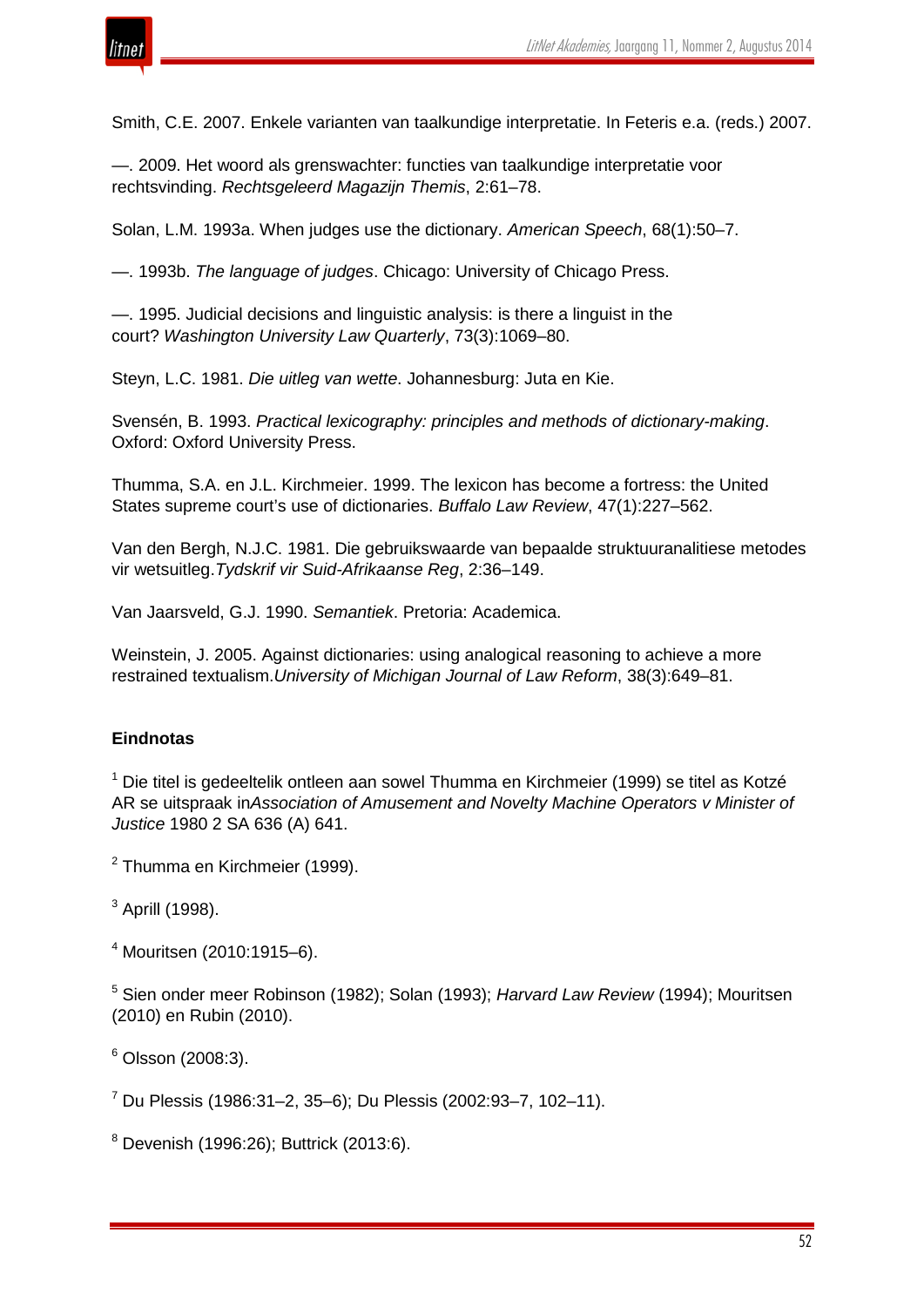

 Smith (2007:250); De Ville (2000:55, 96); Labuschagne (1998:146); Labuschagne (1988:44); Cowen (1980:386); Cockram (1983:56). Sien ook *Jaga v Dönges* 1950 4 SA 653 (A).

Groenewegen (2007:239).

Labuschagne (1988:34).

Sien Busse (1989:96–7) en Kloosterhuis (2007:263).

Hutton (2009:71).

 Hutton (2009:71); Du Plessis (2002:93); Devenish (1996:26); Du Plessis (1986:103 e.v.); Steyn, 1981:4–5; Cockram (1983:48).

Sien De Ville (2000:94).

Labuschagne (1988:36).

1907 TS 913.

Du Plessis (2002:94); De Ville (2000:95–6); Devenish (1996:28).

Groenewegen (2007:239).

Du Plessis (1986:31).

Devenish (1996:26).

Du Plessis (2002:94).

Posner (1990:262).

Cowen (1980:379).

Cowen (1980:380 e.v.): Groenewegen (2007:240).

 Christensen en Kübbeler (2011:3); Kloosterhuis (2007:262); Harvard Law Review, (1994:1437); Aprill (1998:280).

<sup>28</sup> Labuschagne (1988:40). Sien ook appèlregter Kotzé se bekende uitspraak dat die gebruik van gesaghebbende woordeboeke normaal en toelaatbaar is, in *Association of Amusement* 637.

 Du Plessis (2002:201). Sien ook De Ville (2000:99) en Hutton (2009:86). Du Plessis stel dit so: "The courts do not allow expert evidence (including opinions in textbooks) to be adduced in support of particular contentions regarding the ordinary ... meaning of statutory language. Determining the meaning and effect of statutory language is, accordingly, a

Smith (2007:251).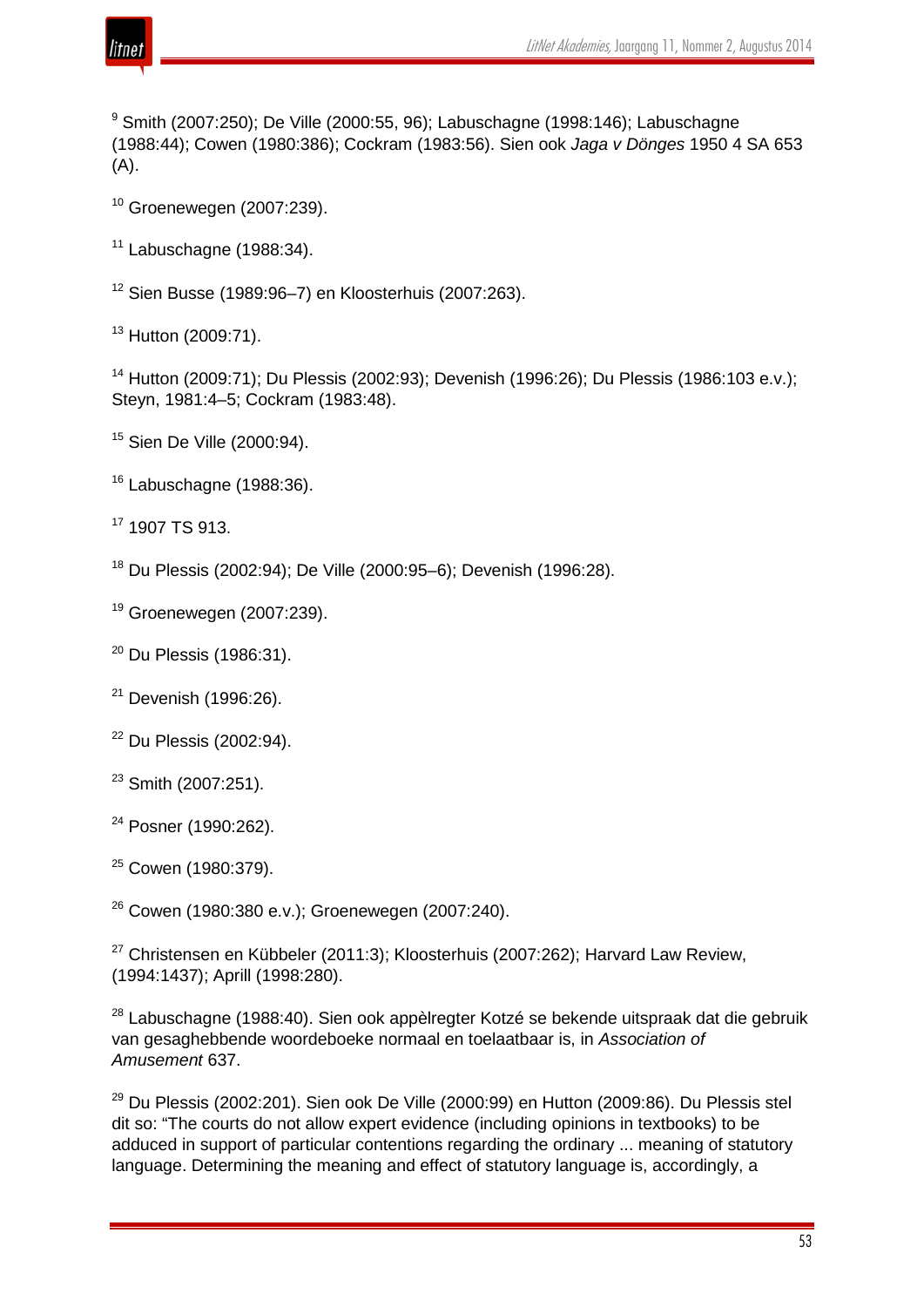

question of law." Die kwessie word bykomend aangeraak in De Ville (2000:99) en die volgende sake: *S v Allied Steel (Pty) Ltd* 1976 4 SA 164 (R) 169, *Association of Amusement* 637, 644,660, *Metro Transport (Pty) Ltd v National Transport Commission* 1981 3 SA 114 (W) 119–121. Hoewel dit 'n gevaarlike stelling is om te maak, lyk die hof se gedrag vir ons baie soos interpretasiekaping. Dit is belangrik om te alle tye in gedagte te hou dat 'n hof ten doel het om objektief regspraak te lewer en dat 'n hof geregtig is om ander partye by die regsproses in of daarvan uit te sluit in 'n poging om tot die akkuraatste beslissing te kom. Maar soos regslui self reeds aangedui het (sien onderafdeling 3), is dit nie altyd duidelik wat as "gewone betekenis" kwalifiseer nie. Die hof se besluit om taalkundiges in sommige interpretasiegevalle uit te hou, is noodwendig onkundig. Sien onder meer die Amerikaanse saak *Chapman v United States* 500 U.S. 453 (1991) waarin die voorsittende beampte die woord*mixture* totaal verkeerd geïnterpreteer en beredeneer het.

<sup>30</sup> Afleidings kan gemaak word deur die hantering van woorde in hofuitsprake onder die loep te neem. Uit die 150 hofuitsprake wat bestudeer is, het die onderskeie howe meestal sogenaamde gewone woorde hanteer en in mindere mate terme. Die gebruik van byvoorbeeld verklarende woordeboeke bo dié van regs- of mediese woordeboeke is ooglopend. Die HAT is byvoorbeeld 59 keer gebruik en die *Oxford English Dictionary* 74 keer, teenoor *Black's Law Dictionary* (7 keer), *Stroud's Judicial Dictionary of Words and Phrases* (15 keer), Hiemstra se*Drietalige Regswoordeboek* (10 keer) en Dorland se mediese woordeboek (1 keer).

<sup>31</sup> Du Plessis (2002:94); Devenish (1996:33).

 $32$  Labuschagne (1988:41).

- <sup>33</sup> Van den Bergh (1981:136).
- <sup>34</sup> Botha (1998:32).
- <sup>35</sup> Van den Bergh (1981:136).
- <sup>36</sup> Botha (1998:32).
- <sup>37</sup> 1926 TPD 501.

<sup>38</sup> 1926 TPD 508.

<sup>39</sup> Devenish (1996:33); Klopper en Van den Bergh (1980:136–7). Daarom stel Cowen (1980:387) voor 'n mens soek eerder die *betekenis* van 'n wet as die *bedoeling* daarvan.

<sup>40</sup> Devenish (1996:33). Sien Van den Bergh (1981:137).

- <sup>41</sup> Labuschagne (1989:209); Cowen (1980:397).
- <sup>42</sup> Du Plessis (2002:106).
- <sup>43</sup> Devenish (1996:33); Cowen (1980:397–8).
- <sup>44</sup> Labuschagne (1987).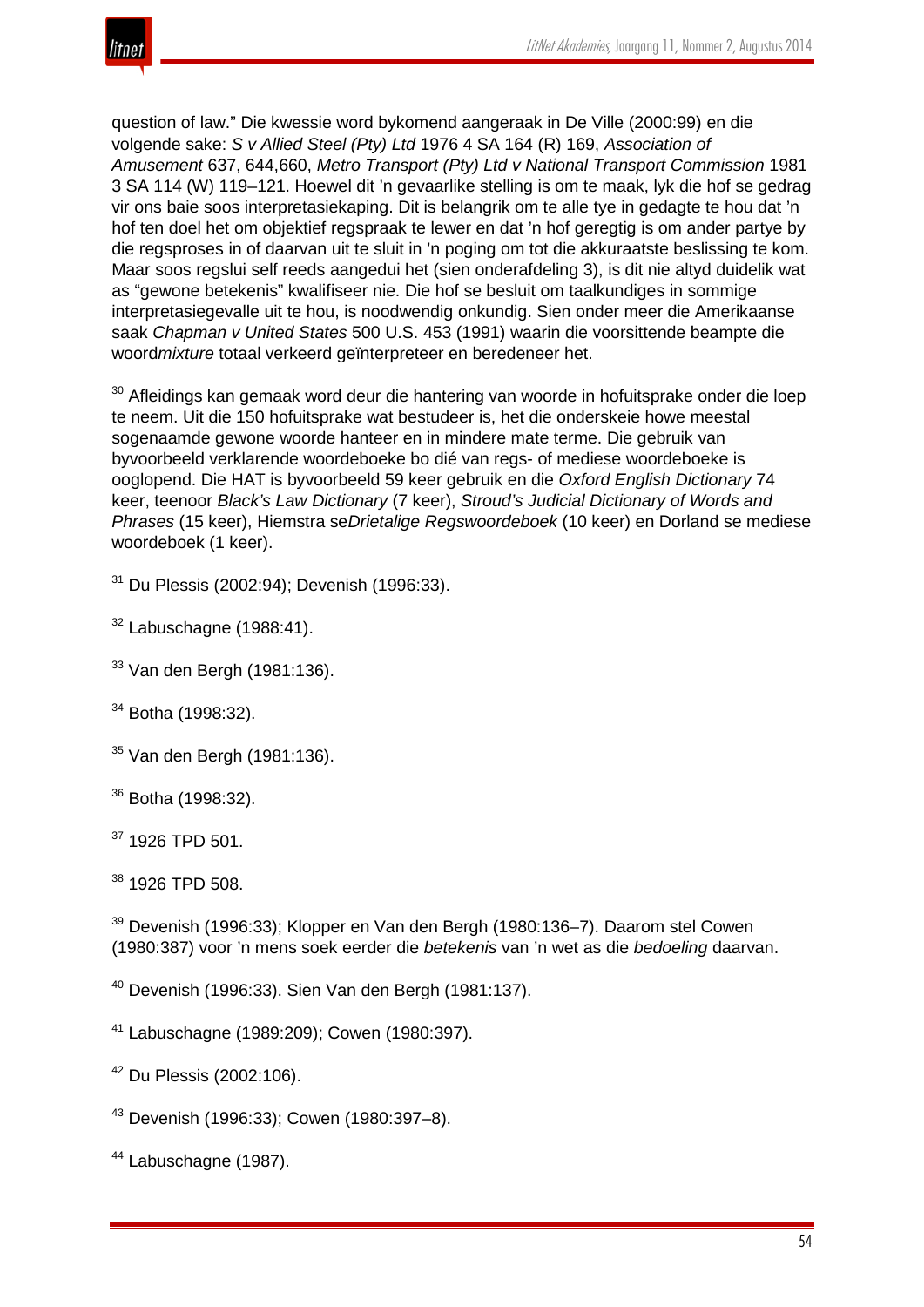

 Du Plessis (2002:95). Vergelyk Botha (1998:32); Labuschagne (1989:209); Cowen (1980:387, 398).

Cockram (1983:52).

Du Plessis (2002:95); Van den Bergh (1981:137).

 Sien Steyn se voorskrifte in sy seminale teks, *Die uitleg van wette* (1981). Steyn was 'n groot voorstander van die bedoelingsteorie en sy voorskrifte het 'n onherroeplike invloed op die Suid-Afrikaanse uitleg van wette gehad (en het dit nog steeds).

Devenish (1996:35); Du Plessis (2002:96).

Devenish (1996:36); Du Plessis (2002:96).

Botha (1998:29).

Devenish (1996:37).

<sup>53</sup> Buttrick (2013:41).

2012 4 SA 593 (SCA).

*Natal Joint* 603–10.

Buttrick (2013:42).

 De Ville (2000:114); Labuschagne (1988:39); Cockram (1983:59). Aangesien wetgewing in taal vervat is, sal uitleg 'n vereiste bly.

Lyons (1978:1–3).

Van Jaarsveld (1990:9).

De Klerk (1978:35).

<sup>61</sup> Löbner (2002:3).

Murphy (2010:32).

<sup>63</sup> Hutton (2009:86).

Vergelyk Busse (1989:116).

<sup>65</sup> Sien byvoorbeeld Solan (1993b).

Hutton (2009:85); Labuschagne (1998:145).

<sup>67</sup> Smith (2007:64); Botha (1998:6).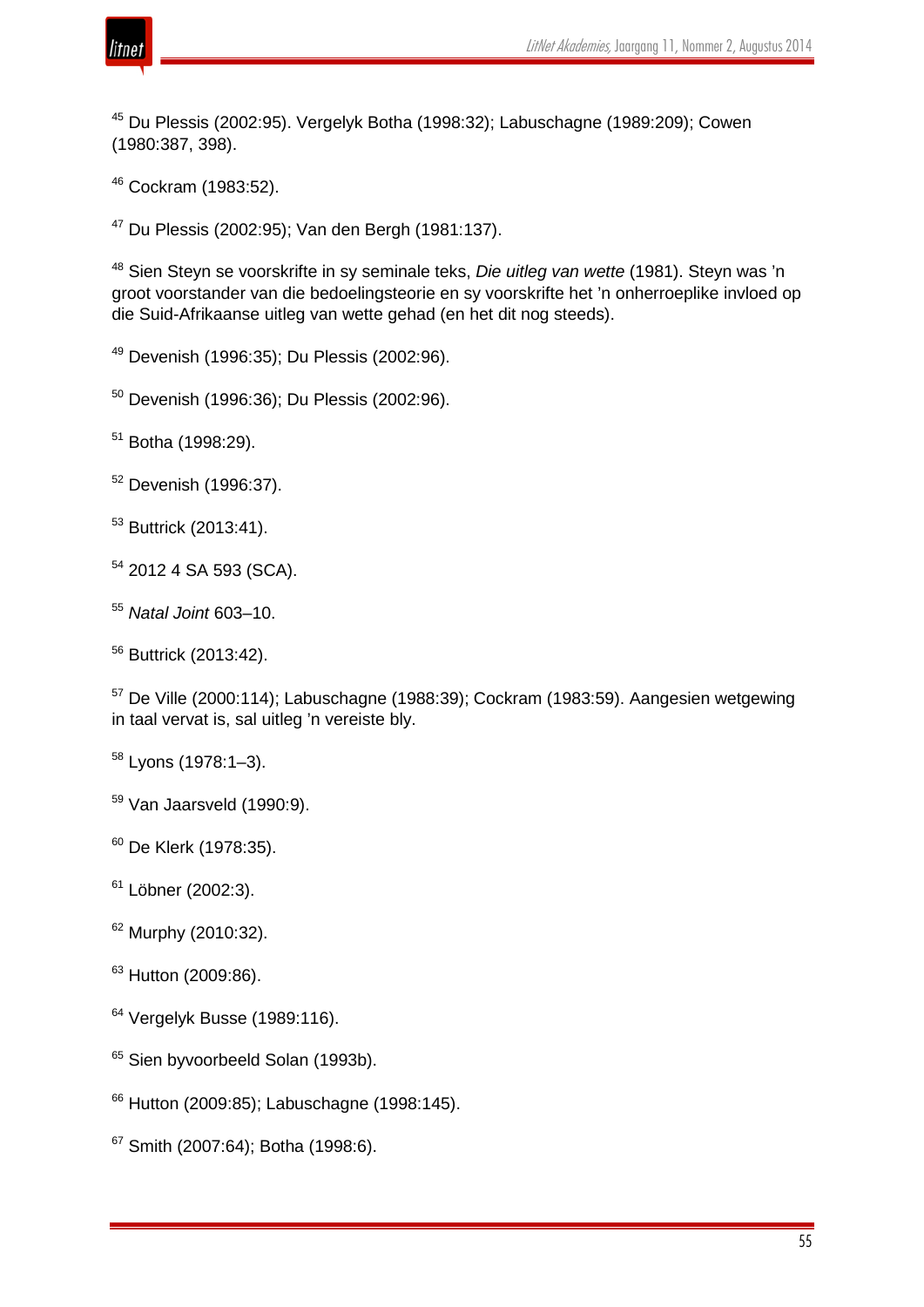

<sup>68</sup> Du Plessis (2002:199); Kellaway (1995:69 e.v.).

 $69$  Smith (2009:71); De Ville (2000:96); Botha (1998:50); Labuschagne (1998:145); Labuschagne (1988:39); Klopper en Van den Bergh (1980:1).

<sup>70</sup> Steyn (1981:5).

<sup>71</sup> Smith (2007:253).

 $72$  Groenewegen (2007:243).

 $73$  Daar is baie bronne wat hierdie stelling kan bevestig, onder meer Hutton (2009:86–7); Christensen en Kübbeler (2011:1, 3–5); Labuschagne (1988:39); Labuschagne (1998:146– 7); Solan (1993a:50); Busse (1989:96–7); Kloosterhuis (2007:262) en Botha (1998:103), om maar enkeles te noem.

<sup>74</sup> Solan (1993b:94).

<sup>75</sup> Christensen en Kübbeler (2011).

<sup>76</sup> Christensen en Kübbeler bespreek die Duitse woord *Asche* en die onderskeie hofuitsprake van Bamberg en Nürnberg. As die Afrikaanse woord *as* ter sprake was, sou 'n mens moontlik – afhangende van die wetgewing – 'n saak van abandonnering kon uitmaak, veral wanneer 'n mens woorde soos *asblik*, *ashoop*, *askar*, *aslas*, e.a. bestudeer.

<sup>77</sup> Smith (2009:63–4). Sien ook die geykte voorbeeld van Hart (1961:126) omtrent die verbod op voertuie in 'n park.

<sup>78</sup> Smith (2009:64).

<sup>79</sup> Cowen (1980:398).

80 Steyn (1981:5).

<sup>81</sup> Cunningham e.a. (1994:1563–4).

 $82$  Botha (1998:5).

 $83$  Labuschagne (1988:42).

<sup>84</sup> 1985 4 SA 773 (A).

<sup>85</sup> De Ville (2000:96), *Finbro Furnishings* 804.

 $86$  Labuschagne (1988:34); Labuschagne (1989:208); Labuschagne (1998:146); Cowen (1980:386) en Devenish (1996:26).

 $87$  Sien verder Smith (2007:250–251); Du Plessis (2002:xv) en De Ville (1999:376).

88 Val. ook Klopper en Van den Bergh (1980:10).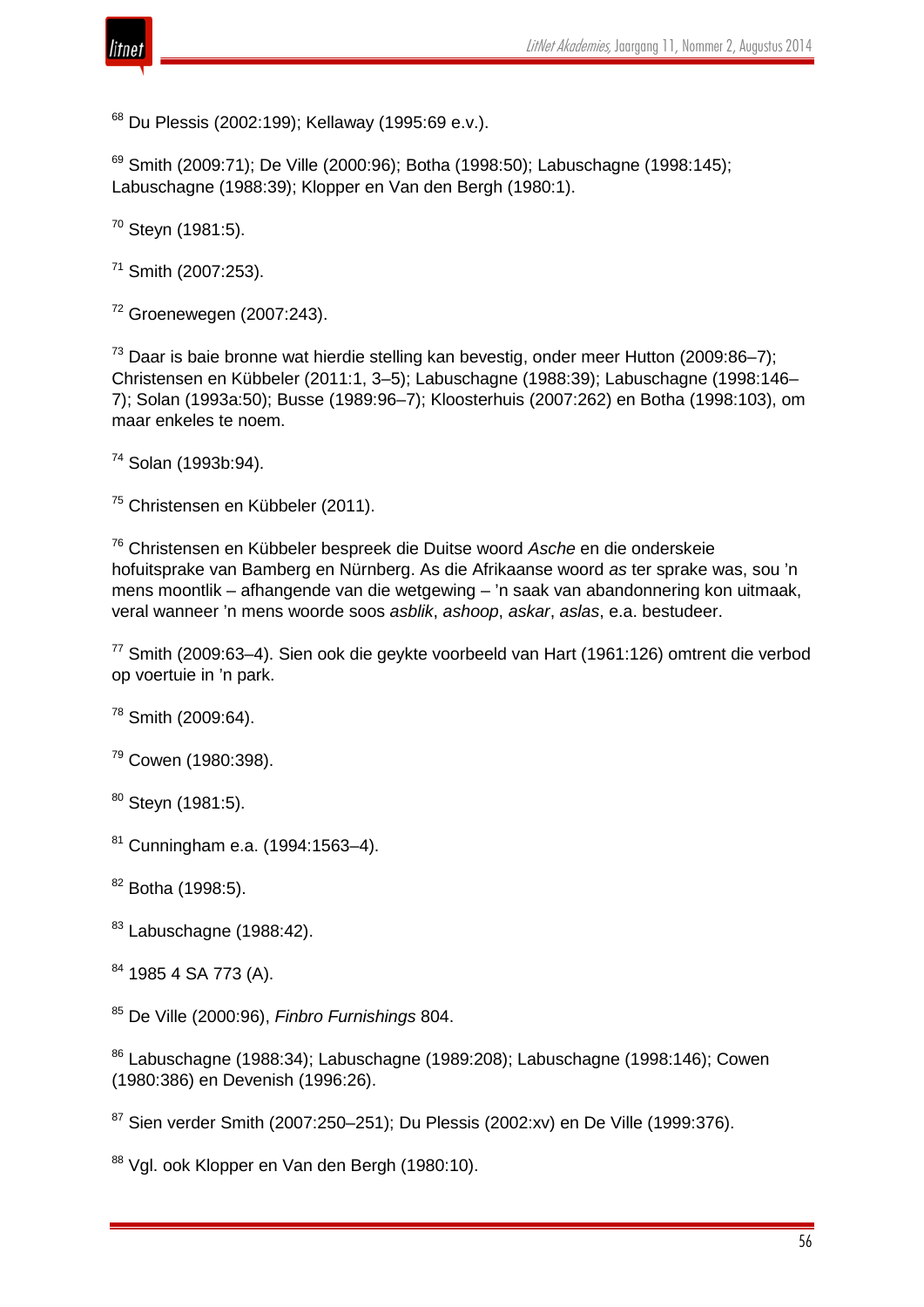

<sup>89</sup> Labuschagne (1988:40). In *S v Rosenthal* 1980 1 SA 65 (A) 68, 71, 75 lê appèlregter Trollip telkens klem op die konteks in die hantering van 'n meerduidige frase. Sien ook *S v Sithole* 1980 1 SA 356 (ZR) 360, *Oos-Randse Administrasieraad v Rikhoto* 1983 3 SA 595 (A) 607 en *Reynolds Brothers v Chairman, Local Road Transportation Board, Johannesburg* 1985 2 SA 790 (A) 791–8.

<sup>90</sup> De Ville (1999:384).

- <sup>91</sup> Devenish (1996:240).
- <sup>92</sup> De Ville (2000:114); Du Plessis (2002:212 e.v.).
- $93$  33 van 1957; A. 1 gewysig by a. 1 van Wet 45 van 1961. Ons kursivering.
- <sup>94</sup> Devenish (1996:261).
- 95 Pearson (1998:67); Jackson (2002:21).
- <sup>96</sup> Landau (2001:6).
- <sup>97</sup> Howard (2002:21).
- <sup>98</sup> Svensén (1993:2–3).
- 99 Jackson (2002:22, 82).
- <sup>100</sup> Vgl. Svensén (1993:3).
- <sup>101</sup> Béjoint (2000:141).
- <sup>102</sup> Rooney (2001)
- <sup>103</sup> Vgl. Jackson (2002:77).
- $104$  Atkins en Rundell (2008:28-9).
- <sup>105</sup> Atkins en Rundell (2008:408–10).
- <sup>106</sup> Atkins en Rundell (2008:409).
- <sup>107</sup> Atkins en Rundell (2008:409).
- 108 Jackson (2002:21); Murphy (2010:19).
- $109$  Murphy (2010:19).

<sup>110</sup> Svensén (1993:10–13, 17–36); Fillmore en Atkins (2000); Landau (2001:18–42); Jackson (2002:24).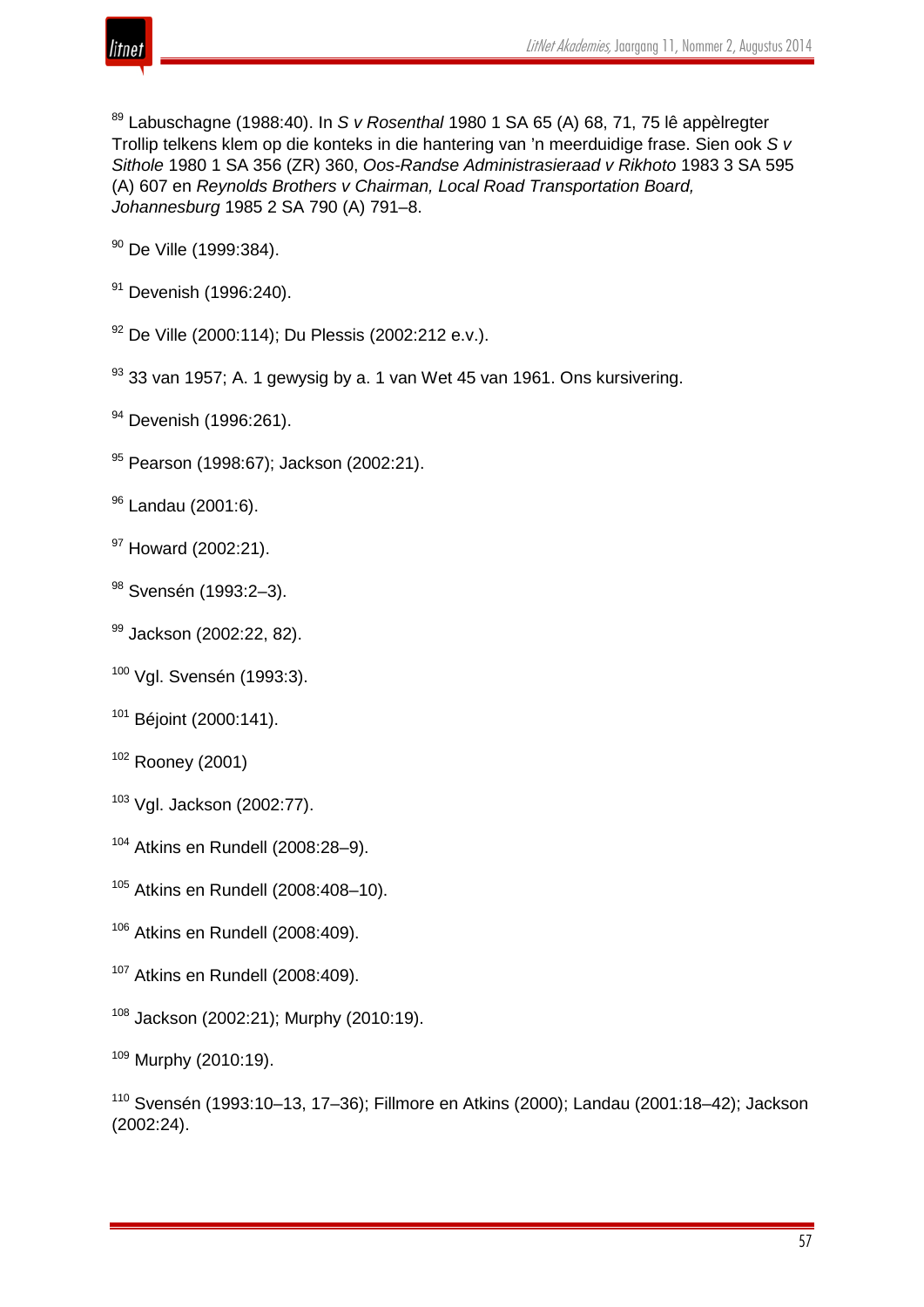

 Svensén (1993:17 e.v.); Pearson (1998:68 e.v.); Landau (2001:8 e.v.); Jackson (2002:23–4).

Vgl. Svensén (1993:12–3).

Landau (2001:12–6).

Opitz (1983:163).

Pearson (1998:71).

Pearson (1998:71).

<sup>117</sup> Sien Fillmore en Atkins (2000) se vergelyking van vier woordeboeke en die verskille en ooreenkomste in lemmas. Sien ook Carney (2012) vir 'n bespreking van die woord *onkoste* en die hof se gebruik van woordeboeke in 'n poging om die woord te verklaar.

Svensén (1993:22 e.v.).

Pearson (1998:69).

Jackson (2002:91).

Landau (2001).

Goddard (1998:27 e.v.).

Jackson (2002:96).

Landau (2001:156).

Atkins en Rundell (2008:406-7).

Atkins en Rundell (2008:407, 411).

127 2012 2 SACR 574 (GNP).

<sup>128</sup> 2003 2 SACR 445 (CC).

Svensén (1993:134).

Pearson (1998:7).

<sup>131</sup> Pearson (1998:13).

Pearson (1998:14–8).

<sup>133</sup> Svensén (1993:21).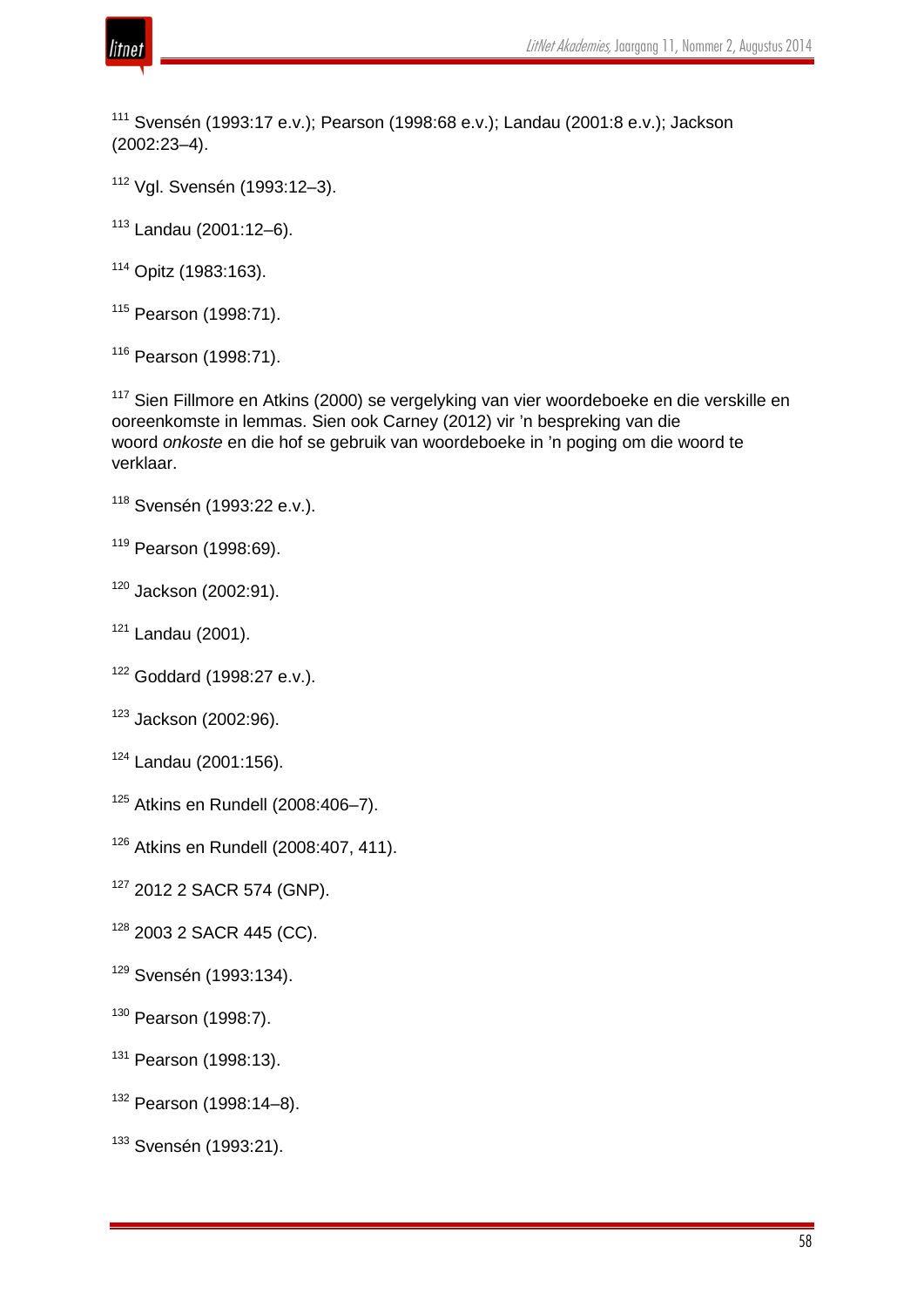- Landau (2001:34).
- <sup>135</sup> Hutton (2009:86-7).
- 1997 1 SA 710 (A)
- *Fundstrust* 727–9.
- Labuschagne (1988:40); Labuschagne (1998:146–7).
- *Association of Amusement* 660.
- *Association of Amusement* 638.
- Weinstein (2005:656).
- Weinstein (2005:656); Mouritsen (2010:1918).
- Rubin (2010:175).
- Mouritsen (2010:1921). Vgl. Thumma en Kirchmeier (1999:248).
- Mouritsen (2010:1922); Weinstein (2005:654).
- Solan (1993b:50).
- Solan (1993b:51). Vgl. Aprill (1998:311).
- Thumma en Kirchmeier (1999).
- <sup>149</sup> Thumma en Kirchmeier (1999:256).
- Robinson (1982:110).
- Solan (1993b:50); Rubin (2010:169).
- Harvard Law Review (1994:1441-2).
- Aprill (1998:280).
- Robinson (1982:116); Harvard Law Review (1994:1450, 1452); Thumma en Kirchmeier (1999:296 e.v.).
- <sup>155</sup> Ons het egter tydens ons soektog bevind dat sommige regters slegs die afkorting van bepaalde woordeboeke gebruik, soos *HAT*, wat tot gevolg gehad het dat die hofuitspraak nie deur een van die soekterme geïdentifiseer is nie. Ons het ook opgemerk dat talle hofuitsprake die betekenis van woorde hanteer sonder om ooit na 'n woordeboek te verwys. In dié geval word daar hoofsaaklik na vorige hofsake of wetsomskrywings verwys; hierdie uitsprake sou uiteraard nie deur die twee soekterme opgelewer word nie. Om te bepaal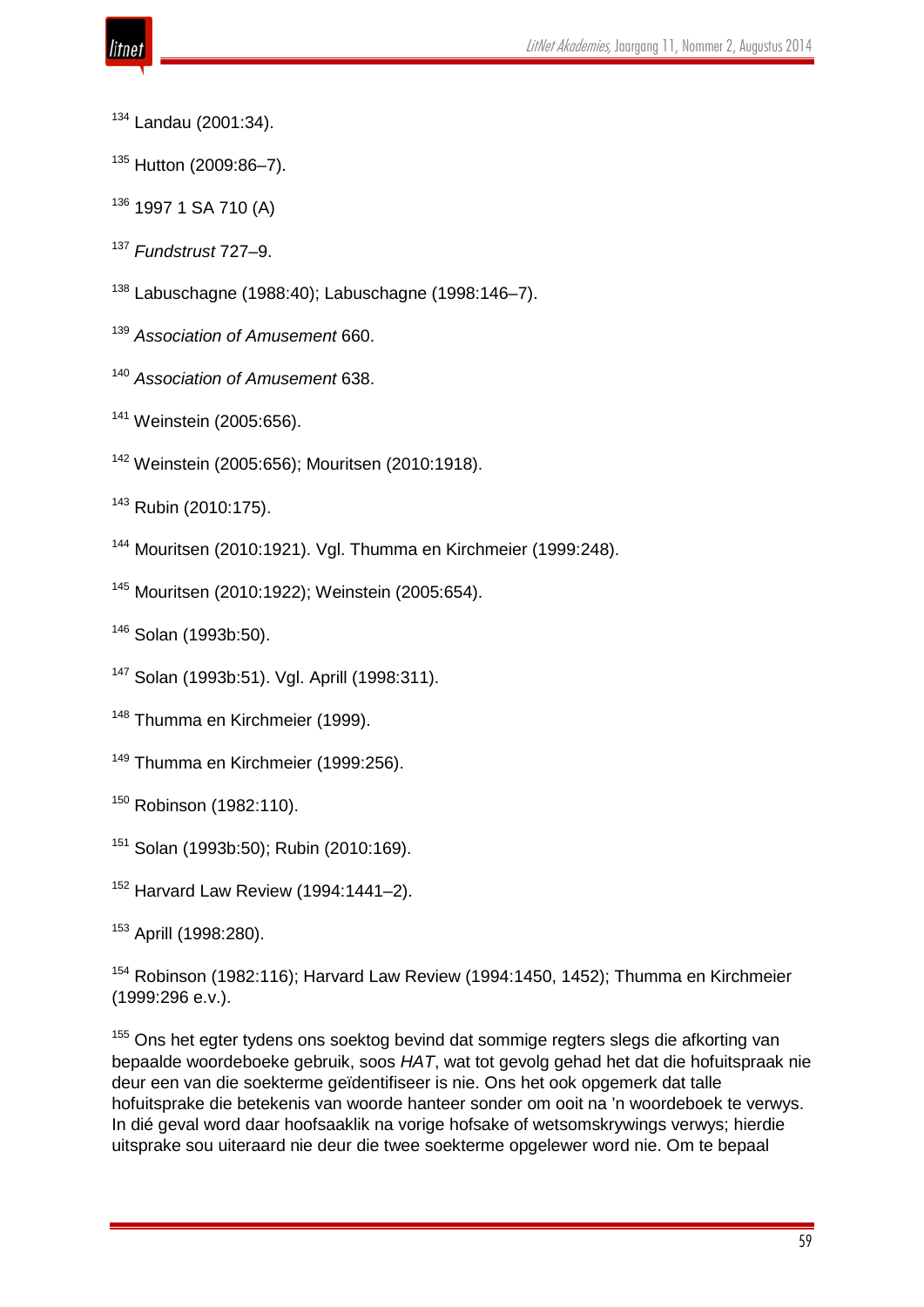

watter hofsake met die*uitleg* van woorde te doen het, noop 'n totaal ander soort soektog met ander soekterme.

<sup>156</sup> 1971 1 SA 819 (A).

<sup>157</sup> 1986 3 SA 934 (C).

 $158$  1992 1 SA 762 (A).

 $159$  1988 2 SA 402 (A).

<sup>160</sup> 1995 2 SA 377 (A).

 $161$  1981 1 SA 150 (A).

 $162$  1998 4 SA 355 (N).

 $163$  1980 2 SA 636 (A).

<sup>164</sup> *Association of Amusement* 641, *Case v Minister of Safety and Security*; *Curtis v Minister of Safety and Security*1996 3 SA 617 (CC), *Department of Customs and Excise v Maybaker (SA) (Pty) Ltd* 1982 3 SA 809 (A)812, *Dulabh and Another v Department of Land Affairs* 1997 4 SA 1108 (LCC) 1122, *Egan v Minister of Defence* 1987 2 SA 264 (NC) 268, *Fundstrust* 710, *Interlink Postal Courier SA (Pty) Ltd v South African Post Office Ltd* 2003 3 SA 111 (SCA) 119, *Johannesburg Consolidated Investments CO v LK Investments* 1947 2 SA 465 (W)465, *Loryan (Pty) Ltd v Solarsh Tea and Coffee (Pty) Ltd* 1984 3 SA 834 (W) 846, *Minister of Safety and Security v Xaba* 2004 1 SACR 149 (D) 158–9, *Monsanto Co v MDB Animal Health (Pty) Ltd (Formerly MD Biologics CC)* 2001 2 SA 887 (SCA) 892,*National Screenprint (Pty) Ltd v Minister of Finance* 1978 3 SA 501 (C) 507, *Online Lottery Services (Pty) Ltd v National Lotteries Board* 2010 5 SA 349 (SCA) 356, *Reynolds Brothers* 794, *Royal Salt Pans v Laubscher* 1953 4 SA 398 (A), *S v Palm* 1997 1 SACR 70 (T) 79, *S v Qwabe* 2012 1 SACR 347 (WCC) 353, *Shillings* 403, *Transvaal Consolidated Land and Exploration Co Ltd v Johannesburg City Council* 1972 1 SA 88 (W) 94, *Von Willigh v Mimosa Inn (Pty) Ltd* 1982 1 SA 717 (A) 724, *Warren Marine (Pty) Ltd v Secretary for Customs and Excise* 1980 4 SA 345 (C) 348, *Waylite Diary CC v First National Bank Ltd* 1995 1 SA 645 (A) 650, *Waymark v Meeg Bank Ltd*2003 4 SA 114 (TkH) 129.

<sup>165</sup> In *Association of Amusement* (661) stel Kotzé AR dit baie sterk dat 'n woordeboek nie 'n fort of vlugsoord mag word nie. 'n Hof mag dus nie agter 'n woordeboek skuil nie. Die groter konteks word voorgehou as die belangrikste oorweging, bo 'n woordeboekdefinisie. Woordeboeke moet verkieslik as riglyn dien. Sien ook:*Consolidated Diamond Mines of South West Africa Ltd v Administrator, SWA* 1958 4 SA 572 (A)580, *De Beers Industrial Diamond Division (Pty) Ltd v Ishizuka* 1980 2 SA 191 (T) 196, *Fundstrust* 717, *Jaga v Dönges, Loryan*846, *Minister of Safety and Security* 158–

9, *Monsanto* 892, *Qwabe* 353, *Transvaal Consolidated* 94, *Warren Marine*348, *Waylite Diary* 650.

<sup>166</sup> 'n Mens kan sekerlik argumenteer dat intertemporele reg die gebruik van ouer woordeboeke regverdig. Die gebruik van ouer woordeboeke by die uitlê van ouer wette kán sinvol wees. Sien byvoorbeeld *Online Lottery* 355–357. 'n Hof sal nog steeds moet motiveer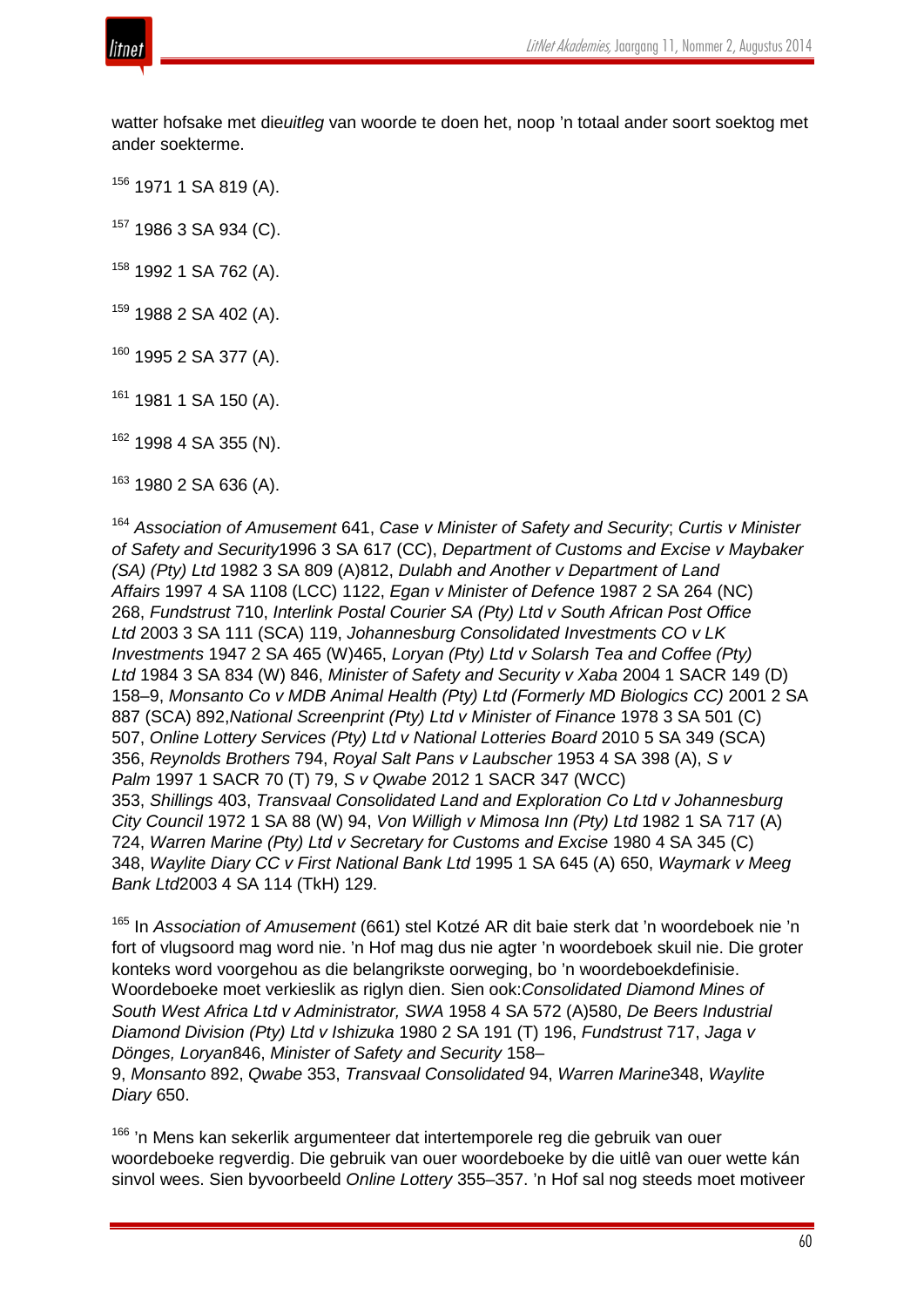

waarom 'n bepaalde uitgawe geselekteer is. Dit hang ook af watter uitlegteorie deur die betrokke hof voorgestaan word. Die sinvolle gebruik van ouer woordeboeke kan uitdagend wees. Ons verwys egter nie hier na die intertemporele reg nie. Om verouderde woordeboeke in die uitleg van meer onlangse wette te gebruik, kan problematies wees, omdat woorde se betekenisse oor tyd kan verander. Sien ook Thumma en Kirchmeier (1999:296–4).

<sup>167</sup> 2010 1 SACR 274 (ECG)

<sup>168</sup> *Online Lottery* 356.

<sup>169</sup> Rubin (2010:197).

<sup>170</sup> In onder meer die volgende sake word die WAT en *Die Afrikaanse Woordeboek* (verskillende uitgawes van dieselfde woordeboek) byvoorbeeld gelyktydig gebruik: *Brink v Alfred McAlpine & Son (Pty) Ltd* 1971 3 SA 741 (A),*Greyling v Greyling* 1978 2 SA 114 (T), *S v Crawford* 1979 2 SA 48 (A), *Utopia Vakansie-oorde Bpk v Du Plessis*1974 3 SA 148 (A), *Von Wielligh*.

 $171$  Grav (2013)

<sup>172</sup> 1986 2 SA 252 (SWA) 257.

<sup>173</sup> *Association of Amusement* 638.

<sup>174</sup> *South African Pocket Oxford Dictionary of Current English* in *Online Lottery*; "lotto".

<sup>175</sup> *Greyling*; "gelyktydig".

<sup>176</sup> *Attorney-General of Natal v Anderson* 1998 1 SACR 61 (N); "armament".

<sup>177</sup> Die volgende is voorbeelde van hofsake waar die betwiste woord nie nageslaan is nie. maar wel die bykomende woorde: In *Bata Ltd v Face Fashions CC* 2001 1 SA 844 (SCA) staan die woorde/handelsmerke*POWER* en *POWERHOUSE* sentraal, maar die woord *similar*" is opgesoek; in *Minister of the Interior v Machadodorp Investments (Pty) Ltd* 1957 2 SA 395 (A) staan die woord *asiatic* sentraal, maar die

woorde *race*,*tribe* en *Turk* is opgesoek; in *S v Weinberg* 1979 3 SA 89 (A) staan die frase "*social gathering* sentraal, maar die

woorde *optog*, *toeloop*, *concourse*, *intercourse* en *procession*" is opgesoekopgesoek; in *Shillings* staan die woord*company* sentraal, maar die

woorde *associate*, *corporation*, *corporate body*, *society* en *vereniging* is opgesoekopgesoek.

<sup>178</sup> Die volgende is voorbeelde van hofsake waar die betwiste woord wel nageslaan is, saam met ander woorde wat die voorsittende beampte en regsverteenwoordigers relevant gevind het: In *Cape Town Municipality v Frerich Holdings (Pty) Ltd* 1981 3 SA 1200 (A) staan die woord *cessation* sentraal, maar die woorde *motor garage*, *service*

*station*, *purpose*, *manner* en *discontinuation* is bykomend opgesoek; in *Collop* staan die woord *foetus* sentraal, maar die woorde *pregnancy*, *embryo* en *vrug* is bykomend opgesoek; in *Crawford* staan die woorde *dealing in*sentraal, maar die

woorde *importation* en *cultivation* is bykomend opgesoek; in *S v Twin Springs (Pty) Ltd* 1981 1 SA 562 (N) staan die woord *quarry* sentraal, maar die

woorde *steengroef*, *stone*, *rock* en *coal* is bykomend opgesoek.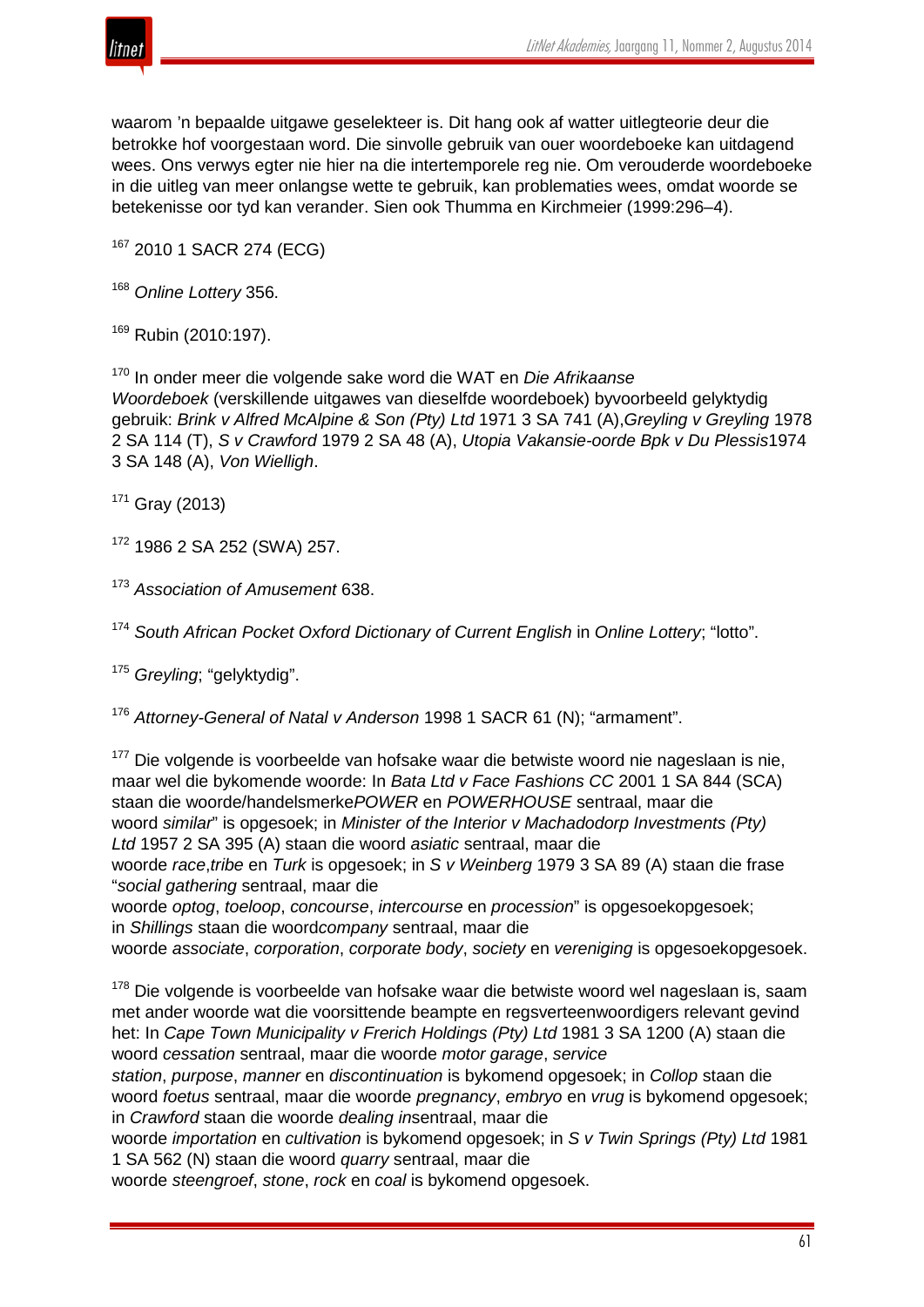

<sup>179</sup> Sien Harvard Law Review (1994:1445).

<sup>180</sup> Rubin (2010:170); Odendal (1991:190).

181 Eksteen (1962:43, 49).

<sup>182</sup> Jackendoff (1995:133 e.v.).

<sup>183</sup> Rubin (2010:185).

<sup>184</sup> Odendal (1991:185, 193).

<sup>185</sup> Hulbert (1960:11).

<sup>186</sup> Harvard Law Review (1994:1445).

<sup>187</sup> Vgl. Thumma en Kirchmeier (1999:246, 267).

<sup>188</sup> Rubin (2010:169–70); Weinstein (2005:656, 657).

<sup>189</sup> Goddard (1996:251, 252–3); Aprill (1998:297).

<sup>190</sup> *Jowells Transport* 257. 'n Soortgelyke kwessie doen hom voor in *Von Wielligh* 721–2, 723–4, 730.

<sup>191</sup> *Association of Amusement* 637, 661.

<sup>192</sup> *Jowells Transport* 257. 'n Soektog na die woorde *stock meal* op die aanlyn woordeboeke van Chambers, Cambridge, Merriam-Webster en Oxford lewer nog steeds niks op nie. Die aanlyn weergawe van die plaaslike Pharos-woordeboeke lys ook nie *stock meal* nie (maar wel *fish meal*).

<sup>193</sup> *De Beers Industrial* 192, *Fundstrust* 717, *Collop* 161.

<sup>194</sup> Sien in hierdie geval die volgende sake waar die nutteloosheid van woordeboeke en die noodsaaklikheid van die groter konteks belig word: *Du Toit v Kommissaris van die Suid-Afikaanse Inkomstediens* 2000 2 SA 98 (C)104, *Dulabh* 1122, *Incorporated General Insurances Ltd v Reinecke* 1976 1 SA 591 (A)599, *Jowells Transport*257, *National Director of Public Prosecutions v Zuma* 2009 1 SACR 361 (SCA) 386, *Collop* 161, *S v Makhubela*1981 4 SA 210 (B) 211, *S v Ntimbane* 1990 2 SACR 302 (N) 305–306, *Seven Eleven Corporation of SA (Pty) Ltd v Cancun Trading No 150 CC* 2005 5 SA 186 (SCA) 195–196, *Shell's Annandale Farm (Pty) Ltd v Commissioner, South African Revenue Service* 2000 3 SA 564 (C) 572–573, *Stellenbosch Wine Trust Ltd v Oude Meester Group Ltd* 1974 1 SA 729 (A) 731, *Waymark* 129.

<sup>195</sup> Rubin (2010:188, 190); *Harvard Law Review* (1994:1449); Bailey (1984:61); Weinstein (2005:656, 663); Mouritsen (2010:1924).

<sup>196</sup> Mouritsen (2010:1945).

<sup>197</sup> Thumma en Kirchmeier (1999:266).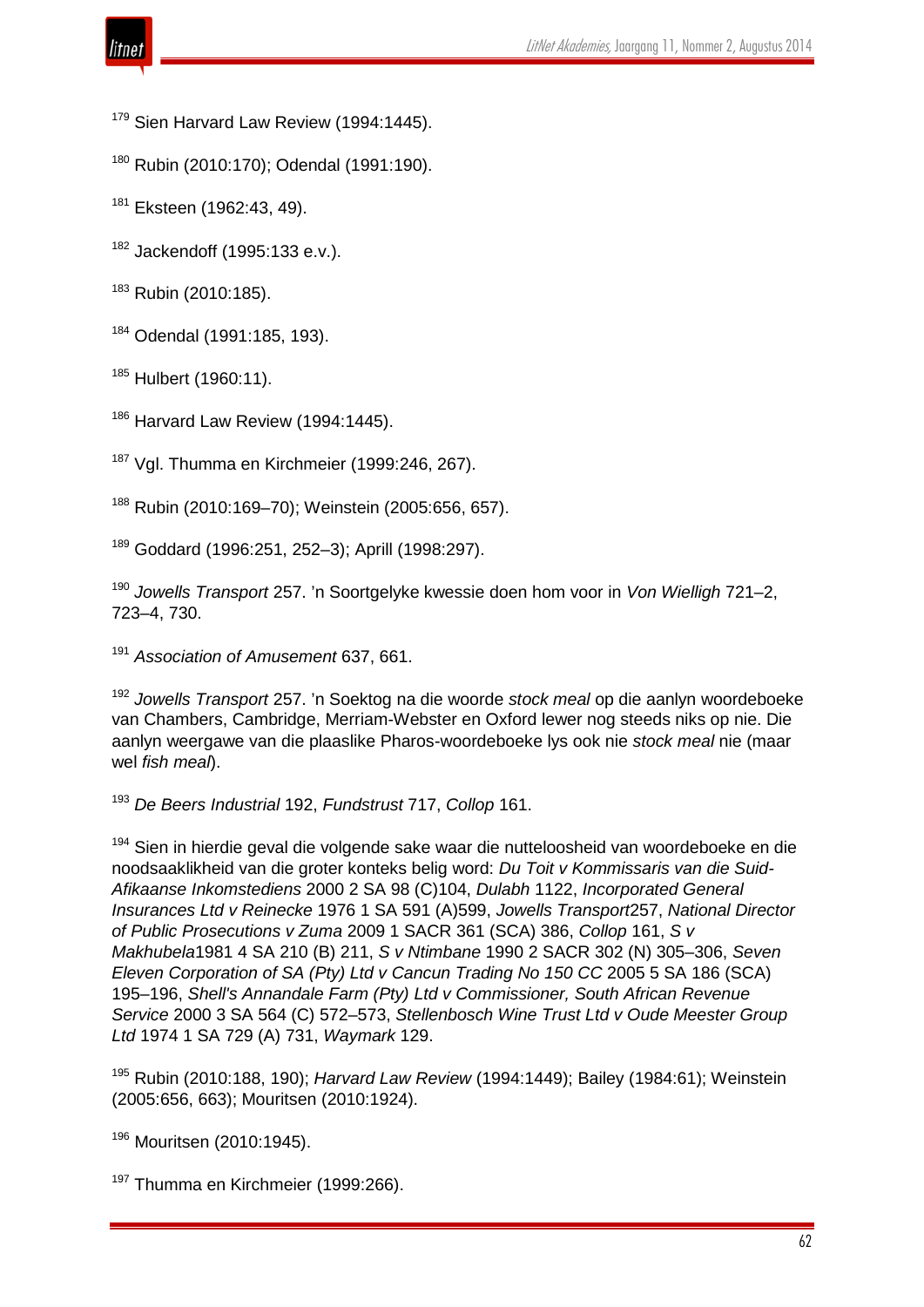Cunningham e.a. (1994:1563).

 $199$  Solan (1993b); Aprill (1998); Hobbs (2011); Harvard Law Review (1994).

 $200$  Harvard Law Review (1994:1446).

<sup>201</sup> Mouritsen (2010:1924).

 $202$  Devenish (1996).

<sup>203</sup> Rubin (2010:189).

<sup>204</sup> Aprill (1998:292).

 $205$  Solan (1993b:53).

<sup>206</sup> Aprill (1998:288); Rubin (2010:186 e.v.).

<sup>207</sup> Thumma en Kirchmeier (1999:272).

<sup>208</sup> Aprill (1998:300 e.v.).

<sup>209</sup> Thumma en Kirchmeier (1999:268).

 $210$  Thumma en Kirchmeier (1999:264).

<sup>211</sup> Prinsloo (2013:376) vermeld dat dit 'n algemene verskynsel onder woordeboekgebruikers blyk te wees; in Bosman (2013) se studie het nie een van die deelnemers die gebruiksaanwysings gelees nie. Sien verder Svensén (1993:16) se bespreking van Hartmann en Béjoint en sien Jackson (2002:76–7) en Mouritsen (2010:1929).

 $212$  Thumma en Kirchmeier (1999:291).

<sup>213</sup> Klopper en Van den Bergh stel reeds in 1980 die transformasionele generatiewe grammatika as linguistiese benaderingswyse vir die regsproses voor en demonstreer kundig die toepassing daarvan. Daar het egter sedertdien niks van gekom nie, vermoedelik omdat dié Chomskyaanse benadering meestal ontoeganklik is.

<sup>214</sup> Solan (1995).

 $215$  Mouritsen (2010); Cunningham en Fillmore (1995); Langford (2000).

<sup>216</sup> 1962 1 SA 458 (A).

<sup>217</sup> Fillmore en Atkins (2000) bestudeer die polisemiese woord *crawl* deur 'n aantal woordeboekinskrywings te vergelyk met die trefresultate van 'n korpussoektog. Hulle het bevind dat die korpussoektog ekstra betekenisonderskeidings van *crawl* weergegee het wat glad nie in enige van die bestudeerde woordeboeke opgeteken is nie. Hoewel die betrokke woordeboeke self deur middel van korpora saamgestel is, is keuses ten opsigte van